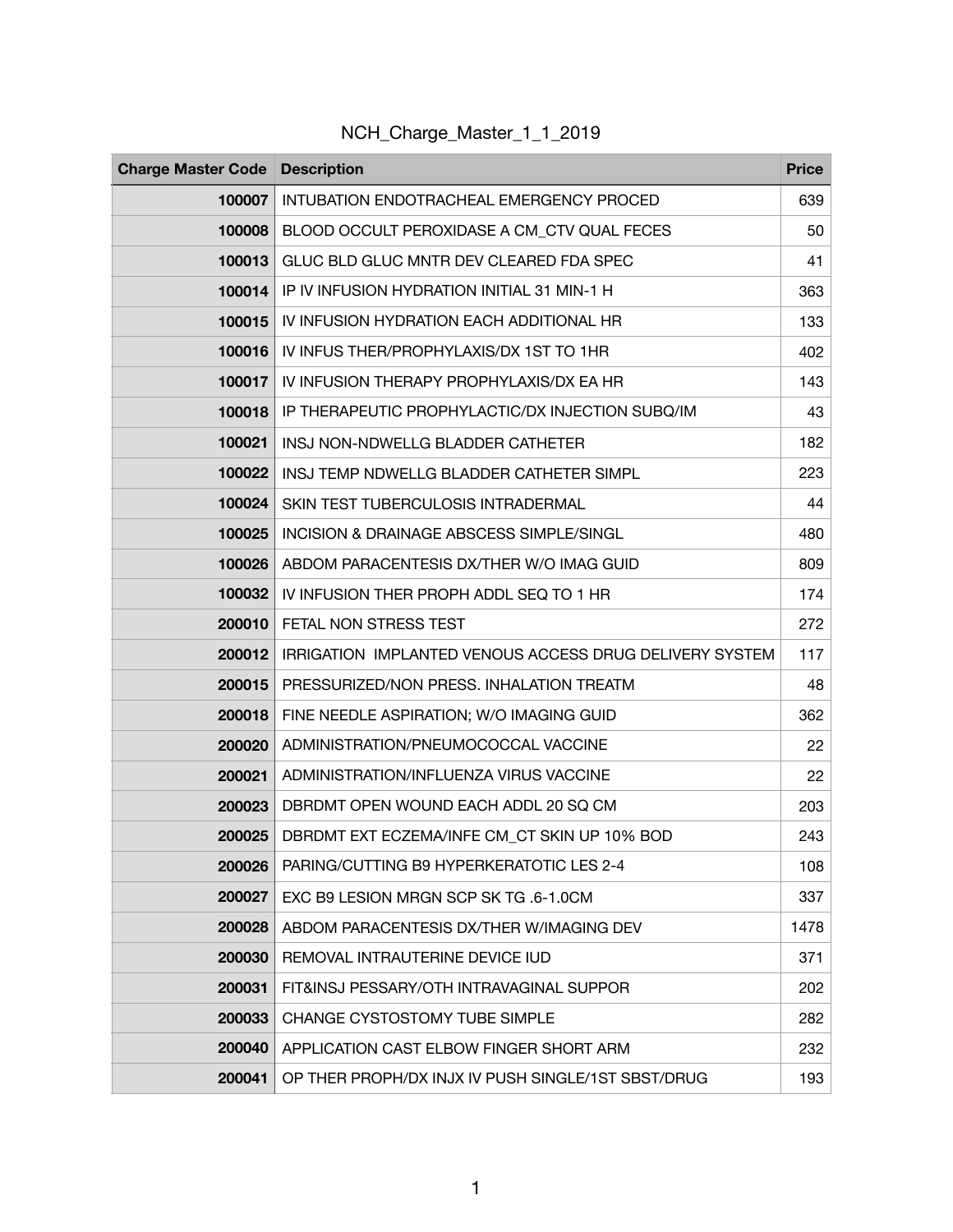| 200042        | OP THERAPEUTIC INJECTION IV PUSH EACH NEW DRUG       | 62   |
|---------------|------------------------------------------------------|------|
| 200043        | OP THER PROPH /DX INJX EA SEQL IV PUSH SBST/DRUG FAC | 150  |
| 200047        | RMVL TUN CVC W/O SUBQ PORT/PMP                       | 747  |
| 200048        | RMVL TUN CTR VAD W/SUBQ PORT/PMP CTR/PRPH INSJ       | 1096 |
| 300001        | DEMO&/EVAL OF PT UTILIZ AERSL GEN/NEB/I              | 118  |
| 300005        | INFLUENZA A/B SCR EACH                               | 98   |
| 300006        | NJX ANES TRIGEMINAL NRV ANY DIV/BRANCH               | 867  |
| 300011        | CONTROL NASAL HEMORRHAGE ANTERIOR SIMPLE             | 345  |
| 300012        | EXCISION NAIL MATRIX PERMANENT REMOVAL               | 824  |
| 300013        | BLDR IRRIGATION SMPL LAVAGE&/INSTLJ                  | 354  |
| 300018        | INCISION & REMOVAL FOREIGN BODY SUBQ TIS             | 187  |
| 300026        | BLOOD OCCULT PEROXIDASE A CM CT QUAL FECES 1         | 47   |
| 300027        | DRS &/ DBRDMT-THKNS BURNS 1ST/SUBQ MEDIU             | 367  |
| 300028        | DRS &/ DBRDMT-THKNS BURNS 1ST/SUBQ SMALL             | 231  |
| 300029        | DRS &/ DBRDMT-THKNS BURNS 1ST/SUBQ LARGE             | 545  |
| 300031        | ARTHROCENTESIS ASPIRI&/INJ INTERM JT/BUR             | 415  |
| 300032        | ARTHROCENTESIS ASPIR&/INJ MAJOR JT/BURSA             | 245  |
| 300043        | IM ADM PRQ ID SUBQ/IM NJXS 1 VACCINE                 | 43   |
| 300053        | LARYNGOSCOPY INDIRE CM_CT W/REMOVAL FOREIGN          | 445  |
| 300060        | AVULSION NAIL PLATE PARTIAL/COMPLETE SIM             | 302  |
| 300070        | WOUND CLOSURE ADHESIVE ONLY (DERMABOND)              | 351  |
| 300079        | REPAIR INTERMEDIATE S/A/T/E 2.5 CM/<                 | 455  |
| <b>300080</b> | REPAIR INTERMEDIATE S/A/T/E 2.6-7.5 CM               | 422  |
| 300081        | REPAIR INTERMEDIATE S/A/T/E 7.6-12.5 CM              | 448  |
| 300082        | REPAIR INTERMEDIATE S/A/T/E 12.6-20 CM               | 509  |
| 300083        | REPAIR INTERMEDIATE S/A/T/E 20.1-30.0 CM             | 1162 |
| 300086        | REPAIR INTERM F/E/E/N/L&/MUC 2.5 CM/<                | 447  |
| 300087        | REPAIR INTERM F/E/E/N/L&/MUC 2.6-5.0                 | 429  |
| 300088        | REPAIR INTERM F/E/E/N/L&/MUC 5.1-7.5                 | 759  |
| 300093        | CARDIOPULMONARY RESUSCITATION                        | 878  |
| 300112        | REMOVE FB CONJUN CM_CTIVAL SUPERFICIAL               | 309  |
| 300113        | RMVL FB XTRNL EYE CORNEAL W/O SLIT LAMP              | 315  |
| 300114        | RMVL FB XTRNL EYE CORNEAL W/SLIT LAMP                | 352  |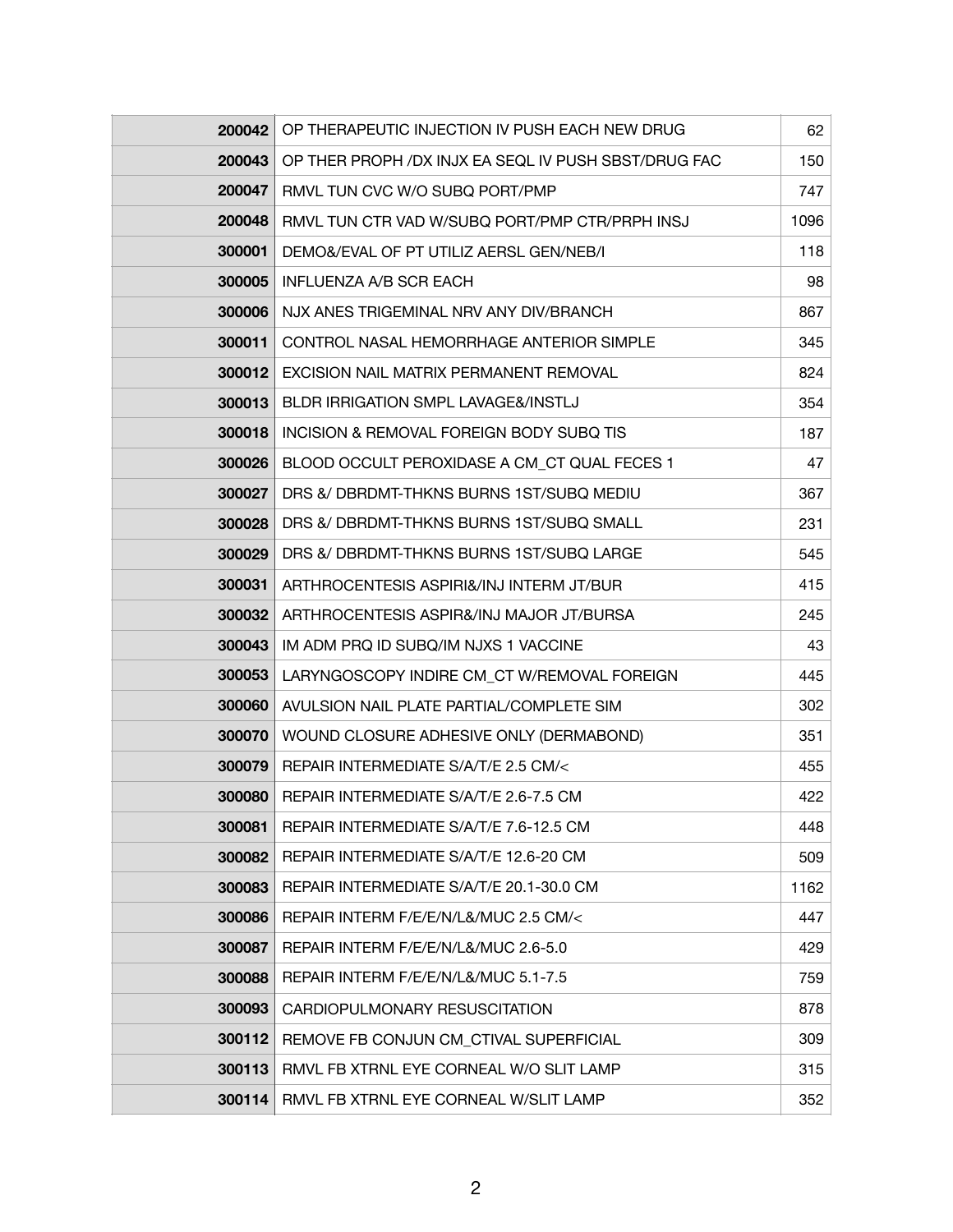| 300115 | CLOSED TX RADIAL SHAFT FX W/O MANIPULATI     | 229  |
|--------|----------------------------------------------|------|
| 300119 | CLOSED TX RADIAL&ULNAR SHAFT FX W/O MANI     | 492  |
| 300122 | CLTX DSTL RDL FX/EPIPHYSL SEP W/MANJ WHE     | 223  |
| 300126 | TRANSFUSION BLOOD/BLOOD COMPONENTS           | 875  |
| 300136 | CLTX PHLNGL FX PROX/MIDDLE PX/F/T W/MANJ     | 201  |
| 300137 | CLTX DSTL PHLNGL FX FNGR/THMB W/MANJ EA      | 470  |
| 300139 | CLTX HIP DISLOCATION TRAUMATIC W/O ANEST     | 899  |
| 300143 | CLOSED TX ANKLE DISLOCATION W/O ANESTHES     | 474  |
| 300145 | REMOVAL FOREIGN BODY FOOT SUBCUTANEOUS       | 800  |
| 300154 | APPLICATION LONG ARM SPLINT SHOULDER HAN     | 307  |
| 300155 | APP SHORT ARM SPLINT FOREARM-HAND STATIC     | 282  |
| 300156 | APPLICATION FINGER SPLINT STATIC             | 245  |
| 300158 | REMOVAL IMPA CM CTED CERUMEN INSTRUM UNILAT  | 201  |
| 300159 | EMERGENCY DEPT VISIT LIMITED/MINOR PROB      | 266  |
| 300160 | EMERGENCY DEPT VISIT LOW/MODER SEVERITY      | 369  |
| 300161 | EMERGENCY DEPT VISIT MODERATE SEVERITY       | 612  |
| 300162 | EMERGENCY DEPT VISIT HIGH/URGENT SEVERIT     | 991  |
| 300163 | EMERG DEPT VISIT HIGH SEVERITY/THREAT        | 1443 |
| 300164 | CRITICAL CARE ILL/INJUR PT INIT 30-74MIN     | 791  |
| 300165 | CRITICAL CARE ILL/INJURED PT ADDL 30 MIN     | 348  |
| 300166 | TRAUMA A CM_CTIVATION                        | 1605 |
| 300170 | APPLIC LONG LEG SPLINT THIGH ANKLE/TOES      | 302  |
| 300171 | APPLICATION SHORT LEG SPLINT CALF FOOT       | 259  |
| 300190 | CLTX HUMERAL SHFT FX W/MANJ W/WO SKELETA     | 490  |
| 300196 | CLSD TX SHOULDER DISLC W/MANIPU REQ ANES     | 1464 |
| 300198 | REPAIR INTERM N/H/F/XTRNL GENT 2.6-7.5CM     | 391  |
| 300199 | CLTX CARPO/METACARPAL DISLOC THUMB WMANI     | 473  |
| 300200 | REPAIR COMPLEX SCALP/ARM/LEG 1.1-2.5 CM      | 471  |
| 300201 | TUBE THORACOSTOMY INCLUDES WATER SEAL        | 610  |
| 300209 | INJE CM_CTION SINGLE/MLT TRIGGER POINT 1/2 M | 490  |
| 300210 | REMOVAL FOREIGN BODY PHARYNX                 | 309  |
| 300211 | RMVL FOREIGN BODY MUSCLE/TENDON SHEATH D     | 1945 |
| 300216 | CM_CTRL NSL HEMRRG PST NASAL PACKS&/CAUTERY  | 394  |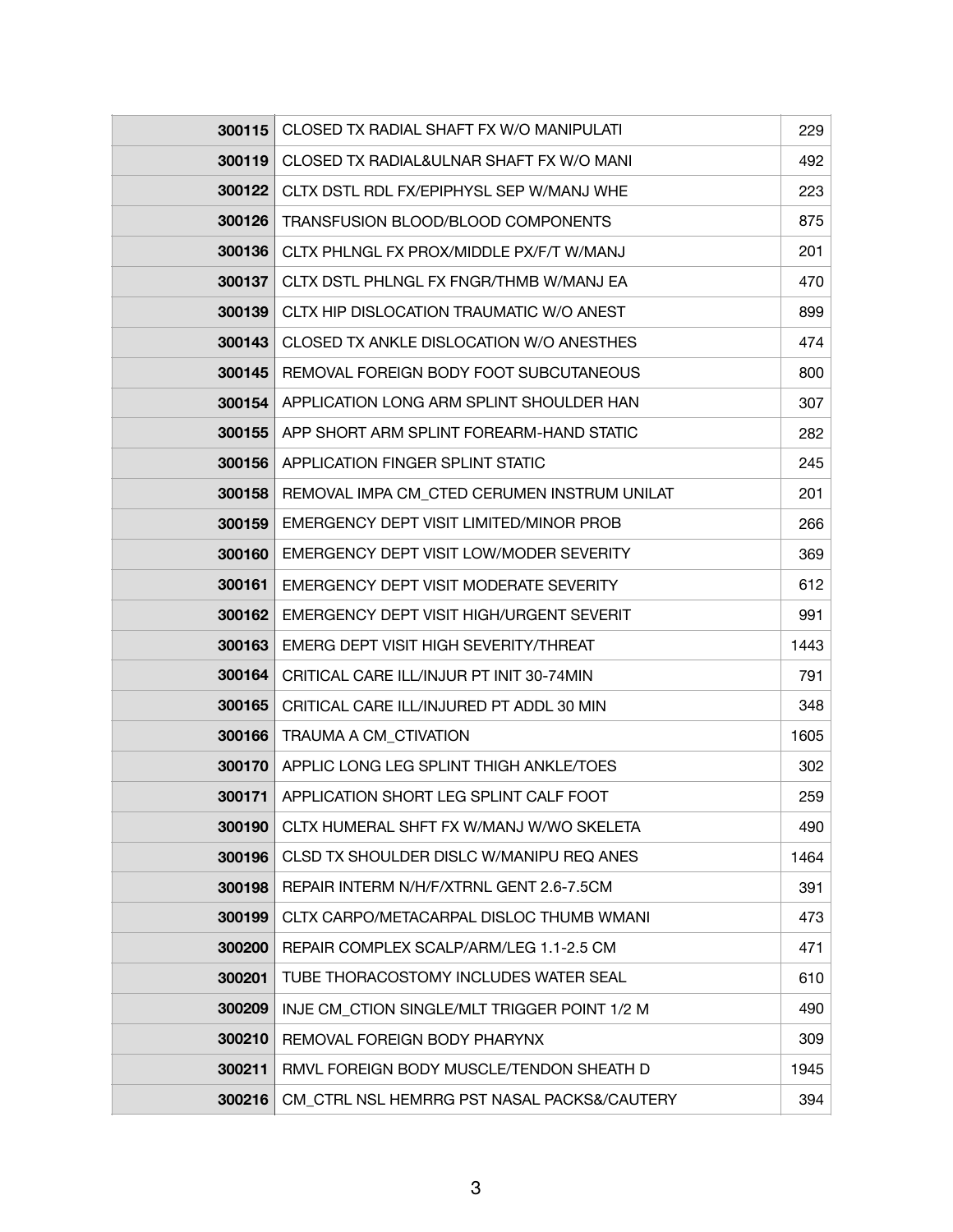| 300217 | CM_CTRL NSL HEMRRG PST NASAL PACKS&/CAUTERY     | 334  |
|--------|-------------------------------------------------|------|
| 300219 | IV NFS THERAPY PROPHYLAXIS/DX CONCURRENT        | 147  |
| 300220 | CLTX FX W8 BRG ARTCLR PRTN DSTL TIBIA W/        | 697  |
| 300221 | CLTX FEM SHFT FX W/MANJ W/WO SKIN/SKELET        | 1121 |
| 300222 | CLSD TX SHOULDER DISLC W/MANJ W/O ANES          | 595  |
| 300224 | REMOVAL IMPACTED CERUMEN INSTRUMENTATION UNILAT | 136  |
| 300225 | REPAIR INTERMEDIATE N/H/F/XTRNLGENT 2.5CM/<     | 550  |
| 400003 | INCISION & DRAINAGE ABSCESS COMPLICATED/        | 484  |
| 400005 | REMOVAL FB INTRANASAL OFFICE PROCEDURE          | 352  |
| 400006 | REMOVAL FB MUSCLE/TENDON SHEATH SIMPLE          | 422  |
| 400013 | CONTROL NASAL HEMORRHAGE ANTERIOR COMPLE        | 255  |
| 400015 | DEBRIDEMENT SUBQ TISSUE ADDL 20 SQ              | 116  |
| 400019 | DEBRIDEMENT W/RMVL FM FX& DISLC                 | 1863 |
| 400020 | DEBRIDEMENT W/RMVL FM FX& DISLC                 | 2298 |
| 400021 | DEBRIDEMENT OPEN WOUND 20 SQ CM/<               | 172  |
| 400023 | DEBRIDEMENT FX/DISLC SUBQ T/M/F BONE            | 3105 |
| 400024 | DEBRIDEMENT SUBQ TISSUE 20 SQ CM/<              | 434  |
| 400025 | DEBRIDEMENT MUSC FASCIA 20 SQ CM/<              | 932  |
| 400027 | SIMPLE RPR SCALP/NECK/AX/GENI/TR 2.5CM/<        | 317  |
| 400028 | SIMPLE RPR SCALP/NECK/AX/GE/TR 2.6-7.5CM        | 350  |
| 400029 | SIMPLE RPR SCAL/NECK/AX/GE/TR 7.6-12.5CM        | 411  |
| 400030 | SIMPLE RPR SCAL/NECK/AX/GE/TR 12.6-20.0C        | 545  |
| 400031 | WOUND CLOSURE ADHESIVE ONLY (DERMABOND)         | 296  |
| 400032 | SIMPLE REPAIR F/E/E/N/L/M 2.5 CM/<              | 327  |
| 400033 | SIMPLE REPAIR F/E/E/N/L/M 2.6CM-5.0 CM          | 370  |
| 400034 | SIMPLE REPAIR F/E/E/N/L/M 5.1CM-7.5CM           | 444  |
| 400058 | REPAIR COMPLEX SCALP/ARM/LEG 2.6-7.5 CM         | 970  |
| 400059 | RPR COMPLEX SCALP/ARM/LEG EA ADDL 5 CM/<        | 261  |
| 400067 | TREATMENT CLSD ELBOW DISLOCATION W/O ANE        | 869  |
| 400073 | CLOSED TX RADIAL SHAFT FRA CM CTURE W/MANIPU    | 1310 |
| 400078 | CLTX DSTL RADIAL FX/EPIPHYSL SEP W/O MAN        | 927  |
| 400089 | CLTX IPHAL JT DISCL W/MANJ W/O ANES             | 701  |
| 400097 | CLTX FX GRT TOE PHLX/PHLG W/MANJ                | 428  |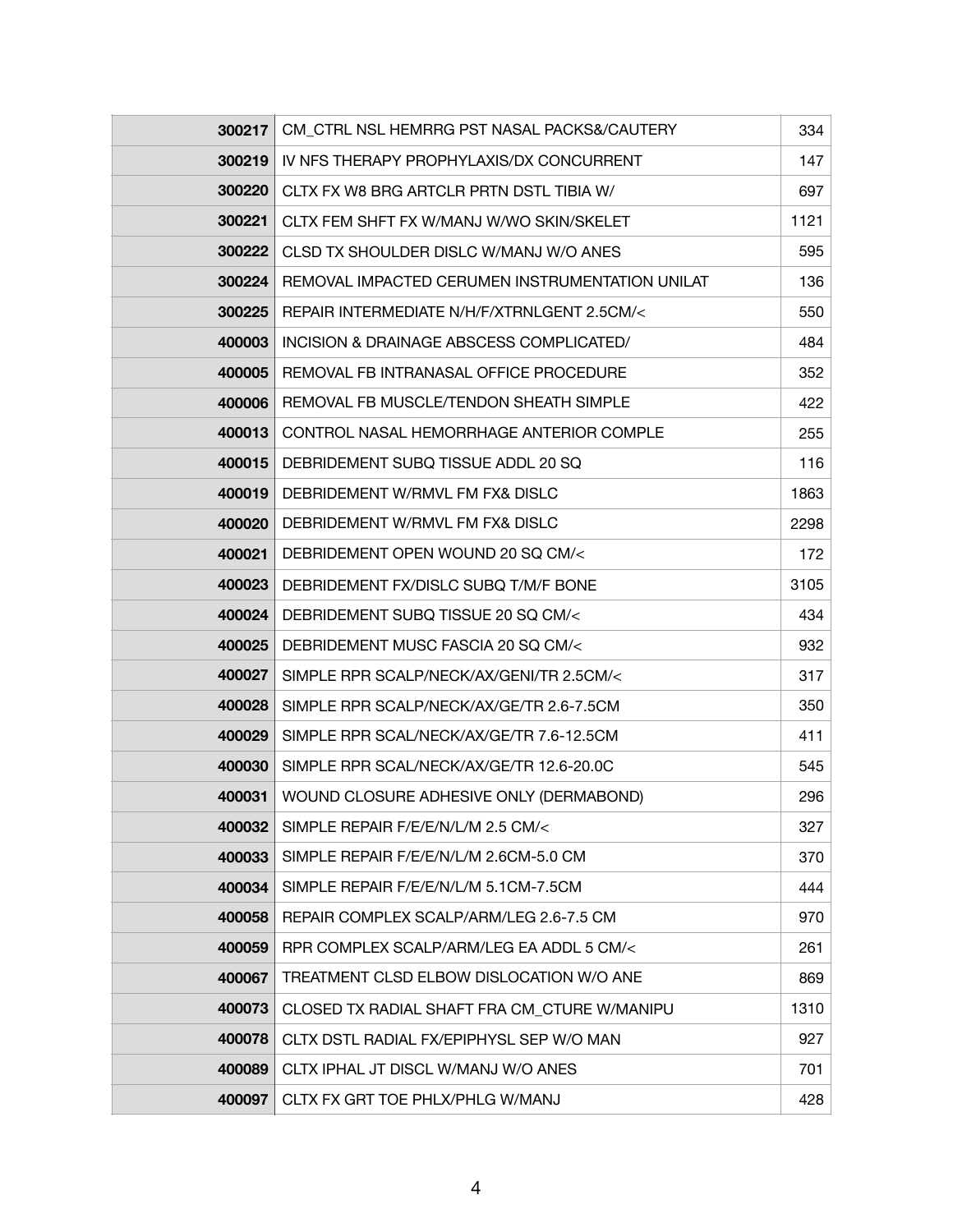| 400107 | RMVL FB XTRNL AUDITORY CANAL W/O ANES                             | 168  |
|--------|-------------------------------------------------------------------|------|
|        | 400123   TREATMENT CLSD ELBOW DISLOCATION REQ ANE                 | 1498 |
| 400126 | CLOSED TX PATELLAR DISLOCATION W/O ANEST                          | 513  |
| 400127 | CLTX FEM FX DSTL END MEDIA/LAT CON W/MAN                          | 1052 |
| 400189 | CLTX BIMALLEOLAR ANKLE FRA CM_CTURE W/MANJ                        | 1242 |
|        | 400191   PARING/CUTTING BENIGN HYPERKERATOTIC LES                 | 121  |
| 400193 | CLTX IPHAL JT DISLC W/MANJ REQ ANES                               | 962  |
|        | 400199   I&D PERIANAL ABSCESS SUPERFICIAL                         | 276  |
|        | 400207   AMP F/TH 1/2 JT/PHALANX W/NEURE CM_CT W/DIR              | 1913 |
| 400214 | CLTX METACARPAL FX W/O MANIP EACH BONE                            | 685  |
| 400217 | INJECTION ANES OTHER PERIPHERAL NERVE/BRANCH                      | 575  |
|        | 400218   INSERTION OF NON-TUNNELED CENTRALLY INSERTED CENTRAL VEN | 669  |
|        | 500002   INITIAL OBSERVATION CARE/DAY 30 MINUTES                  | 282  |
| 500004 | SBSQ HOSPITAL CARE/DAY 15 MINUTES                                 | 153  |
|        | 500006   SBSQ HOSPITAL CARE/DAY 25 MINUTES                        | 217  |
| 500007 | OBSERVATION/INPATIENT HOSP 40 MINUTES                             | 414  |
| 500008 | OBSERVATION CARE DISCHARGE MANAGEMENT                             | 226  |
|        | 500010   INITIAL OBSERVATION CARE/DAY 50 MINUTES                  | 384  |
|        | 500012   INITIAL OBSERVATION CARE/DAY 70 MINUTES                  | 482  |
| 500016 | INITIAL HOSPITAL CARE/DAY 30 MINUTES                              | 305  |
|        | 500017   INITIAL HOSPITAL CARE/DAY 50 MINUTES                     | 412  |
|        | 500018   INITIAL HOSPITAL CARE/DAY 70 MINUTES                     | 608  |
| 500020 | SBSQ HOSPITAL CARE/DAY 35 MINUTES                                 | 316  |
| 500023 | OBSERVATION/INPATIENT HOSP CARE 50 MINUT                          | 544  |
| 500025 | OBSERVATION/INPATIENT HOSP CARE 55 MINUT                          | 673  |
| 500029 | HOSPITAL DISCHARGE MANAGEMENT 30 MIN/<                            | 256  |
| 500031 | HOSPITAL DISCHARGE MANAGEMENT > 30 MIN                            | 319  |
| 500045 | NURS FAC DISCHARGE MANAGEMENT 30 MIN                              | 224  |
| 500047 | NURS FAC DISCHARGE MANAGEMENT >30 MIN                             | 280  |
| 500049 | E/M NURS FAC ASSESS STABLE 30 MINUTES                             | 277  |
| 500087 | SBSQ OBSERVATION CARE/DAY 15 MINUTES                              | 101  |
| 500088 | SBSQ OBSERVATION CARE/DAY 25 MINUTES                              | 193  |
| 500089 | SBSQ OBSERVATOPM CARE/DAY 35 MINUTES                              | 275  |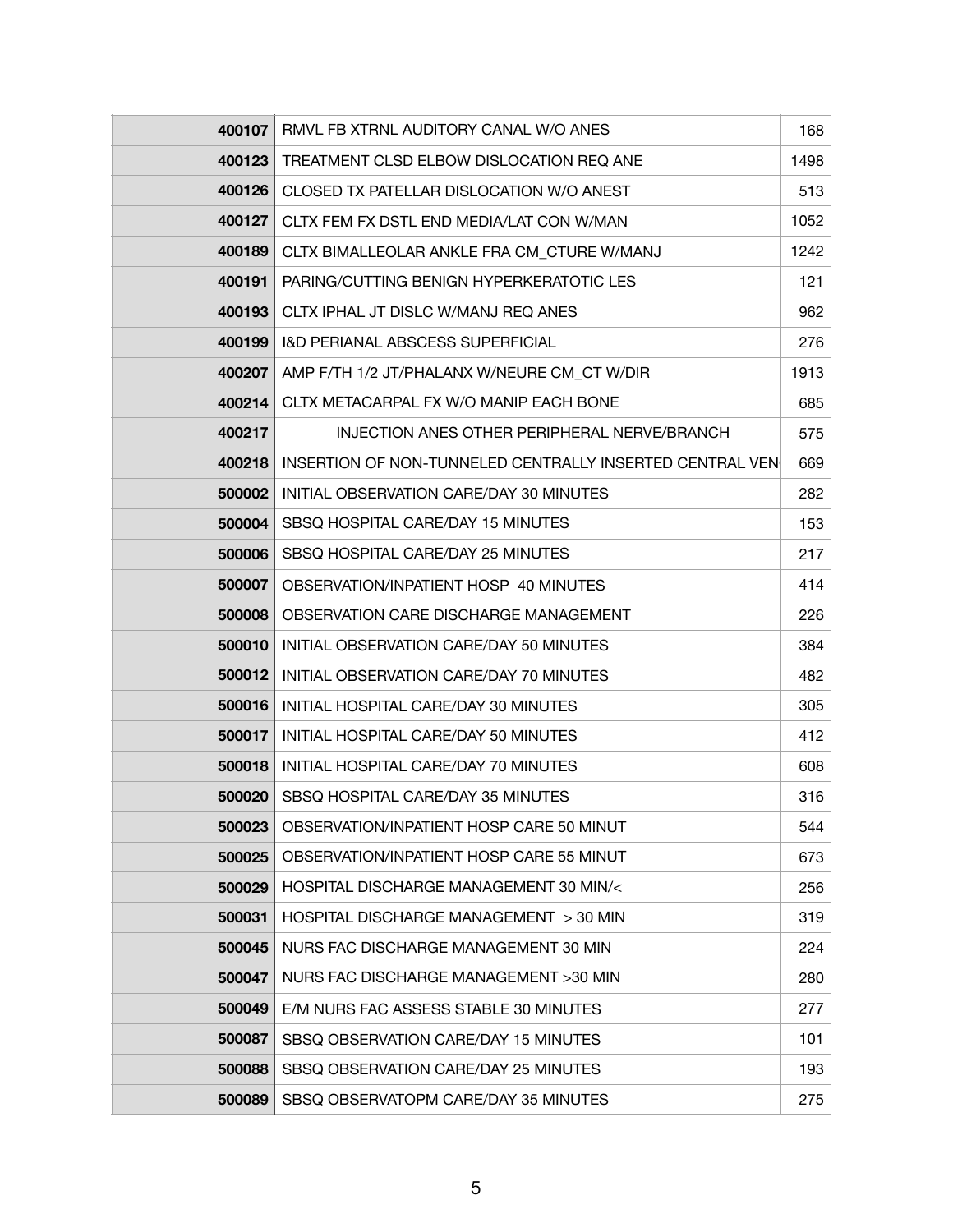| 500760  | VITAL CAPACITY TOTAL SEPARATE PROCEDURE | 72  |
|---------|-----------------------------------------|-----|
| 700009  | XR SKELETAL SURVEY                      | 891 |
| 800485  | EVACUATION OF SUBUNGUAL HEMATOMA        | 178 |
| 800886  | DRAINAGE OF FINGER ABCESS               | 937 |
| 1000001 | 17 HYDROXYCORTICOSTEROID                | 111 |
| 1000004 | ALKALINE PHOS ISOENZYMES                | 104 |
| 1000010 | 21-HYDROXYLASE ANTIBODY                 | 157 |
| 1000011 | <b>RPR</b>                              | 30  |
| 1000013 | CHLAMYDIA ANTIBODY IGG                  | 74  |
| 1000014 | CHLAMYDIA ANTIBODY IGM                  | 64  |
| 1000022 | EHRLICHIA ANTIBODY                      | 133 |
| 1000023 | <b>ANTI SMITH ANTIBODY</b>              | 100 |
| 1000025 | <b>EBV EARLY AG</b>                     | 96  |
| 1000027 | CLIN CHEM TEST NOT LISTED               | 113 |
| 1000041 | <b>GASTRIN</b>                          | 133 |
| 1000051 | URINE UREA NITROGEN                     | 60  |
| 1000053 | PTH INTA CM_CT                          | 249 |
| 1000063 | PROTEIN ELE CM_CTROPHORESIS SERUM       | 107 |
| 1000064 | PROTEIN ELE CM_CTROPHORESIS URINE       | 117 |
| 1000066 | PROT ELE CM CT URINE                    | 34  |
| 1000067 | FLOW CYTO FIRST MARKER                  | 56  |
| 1000068 | FLOW CYTO EA ADD'L MARKER               | 56  |
| 1000069 | FLOW CYTO INTERP >=16 MKR               | 172 |
| 1000076 | 5-HIAA                                  | 91  |
| 1000077 | <b>BB TYPING ABO</b>                    | 57  |
| 1000078 | BB TYPING RH (D)                        | 56  |
| 1000079 | 17 HYDROXYPROGESTERONE                  | 134 |
| 1000082 | ACE ANGIO CONVERT EN                    | 114 |
| 1000088 | ADRENOCORTICOTROPIC HOR                 | 200 |
| 1000091 | <b>ALBUMIN</b>                          | 55  |
| 1000092 | ALBUMIN BODY FLUID                      | 58  |
| 1000094 | <b>ALDOSTERONE</b>                      | 204 |
| 1000095 | ALKALINE PHOSPHATASE                    | 60  |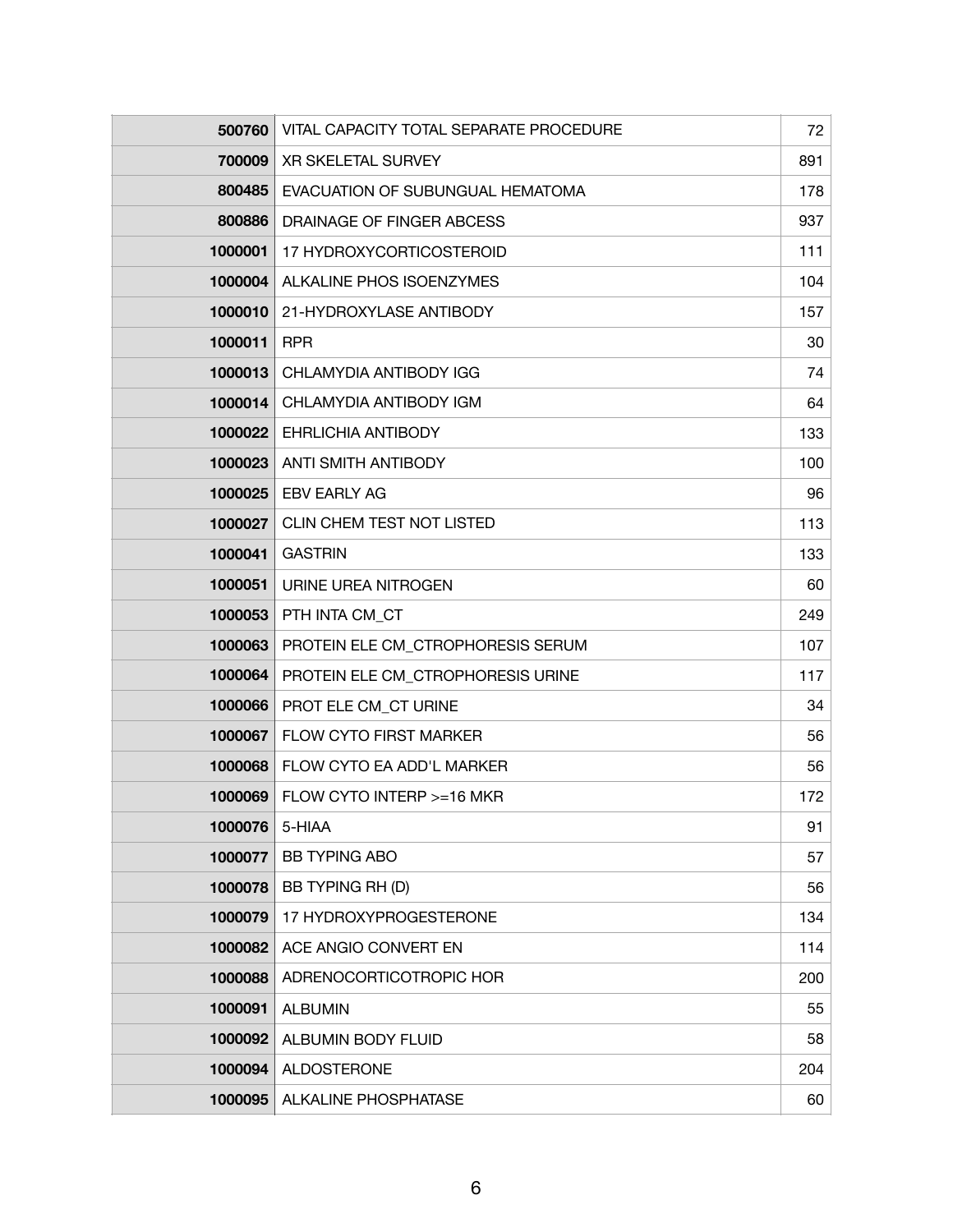| 1000097 | <b>ALUMINUM</b>                   | 124 |
|---------|-----------------------------------|-----|
| 1000101 | <b>AMMONIA</b>                    | 142 |
| 1000102 | IMMUNOASSAY QUANT OTHER           | 492 |
| 1000103 | PHOSPHOLIPID AB                   | 203 |
| 1000104 | CHLAMYDIA/GC PROBE                | 261 |
| 1000106 | <b>AMYLASE</b>                    | 101 |
| 1000107 | <b>ANA</b>                        | 113 |
| 1000108 | <b>CULTURE ANAEROBIC</b>          | 158 |
| 1000114 | <b>BB ANTIBODY SCREEN</b>         | 108 |
| 1000120 | <b>PTT</b>                        | 86  |
| 1000121 | MITOCHONDRIAL AB (M2)             | 158 |
| 1000122 | ANTISTREPTOLYSIN O TITER          | 82  |
| 1000126 | <b>BMP</b>                        | 148 |
| 1000132 | <b>BILIRUBIN DIRE CM_CT</b>       | 60  |
| 1000133 | <b>BILIRUBIN TOTAL</b>            | 60  |
| 1000135 | MEDICARE DRUG SCREEN (DEFINITIVE) | 168 |
| 1000136 | ALCOHOL (ETOH)                    | 168 |
| 1000137 | <b>CULTURE BLOOD</b>              | 170 |
| 1000138 | LYME DISEASE B BURGDORF           | 201 |
| 1000139 | <b>BRUCELLA ANTIBODY</b>          | 113 |
| 1000140 | <b>BUN</b>                        | 55  |
| 1000141 | EIA QL SEMI QUANT MULTI           | 128 |
| 1000142 | EIA QL CDIFF TOXIN MULTI          | 140 |
| 1000143 | C-REA CM_CTIVE PROTEIN            | 82  |
| 1000144 | C-PEPTIDE                         | 114 |
| 1000145 | <b>CRP CARDIO</b>                 | 107 |
| 1000146 | CA 125                            | 68  |
| 1000147 | <b>ALPHA FETO PROTEIN</b>         | 144 |
| 1000148 | CA 15-3                           | 150 |
| 1000149 | CA 19.9                           | 147 |
| 1000151 | <b>CALCITONIN</b>                 | 165 |
| 1000152 | <b>CALCIUM</b>                    | 57  |
| 1000153 | CO <sub>2</sub>                   | 46  |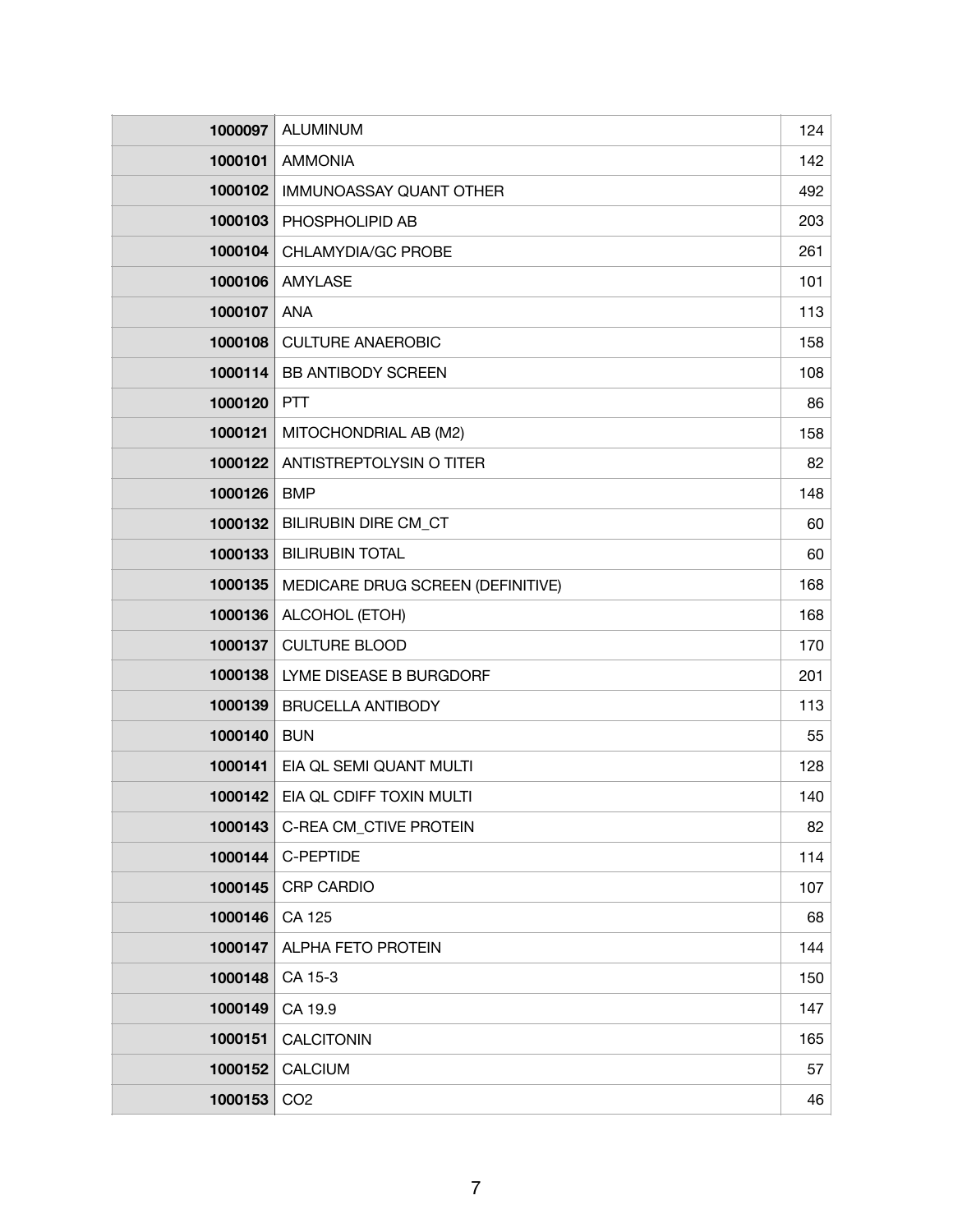| 1000154 | <b>CARBON MONOXIDE</b>           | 118  |
|---------|----------------------------------|------|
| 1000155 | BRCA1                            | 2766 |
| 1000156 | BRCA <sub>2</sub>                | 2766 |
| 1000159 | LEUKOCYTE ANTIBODY ID            | 174  |
| 1000160 | URINE MICRO ONLY                 | 42   |
| 1000161 | URINE CATECHOLAMINES             | 172  |
| 1000162 | CBC WITH PLATELETS REFLEX        | 79   |
| 1000163 | CBC AUTO DIFF REFLEX             | 98   |
| 1000164 | <b>CEA</b>                       | 167  |
| 1000166 | CERULOPLASMIN                    | 91   |
| 1000167 | <b>COMPLEMENT TOTAL CH50</b>     | 161  |
| 1000168 | ASPERGILLUS GALA CM_CTOMANNAN AG | 54   |
| 1000169 | CALPROTE CM CTIN FECES           | 89   |
| 1000170 | <b>CHLORIDE</b>                  | 46   |
| 1000171 | CHOLESTEROL TOTAL                | 57   |
| 1000173 | <b>HERPES VIRUS 6 AB</b>         | 346  |
| 1000174 | CK(TOTAL)                        | 82   |
| 1000175 | <b>CKMB</b>                      | 136  |
| 1000177 | PARVOVIRUS AB                    | 120  |
| 1000179 | <b>CMV AB IGG</b>                | 113  |
| 1000180 | CMV AB IGM                       | 120  |
| 1000181 | <b>CMV UBS SCREEN</b>            | 94   |
| 1000185 | <b>CMP</b>                       | 196  |
| 1000188 | <b>TRANSFERRIN</b>               | 105  |
| 1000190 | <b>CORTISOL</b>                  | 148  |
| 1000194 | <b>CREATININE</b>                | 59   |
| 1000195 | URINE CREATININE RANDOM          | 60   |
| 1000196 | URINE CREAT CLEARANCE            | 123  |
| 1000201 | <b>FUNGUS CULTURE</b>            | 89   |
| 1000205 | <b>CYCLOSPORINE</b>              | 182  |
| 1000208 | D-DIMER                          | 152  |
| 1000210 | <b>DHEA</b>                      | 167  |
| 1000211 | DHEA-S                           | 164  |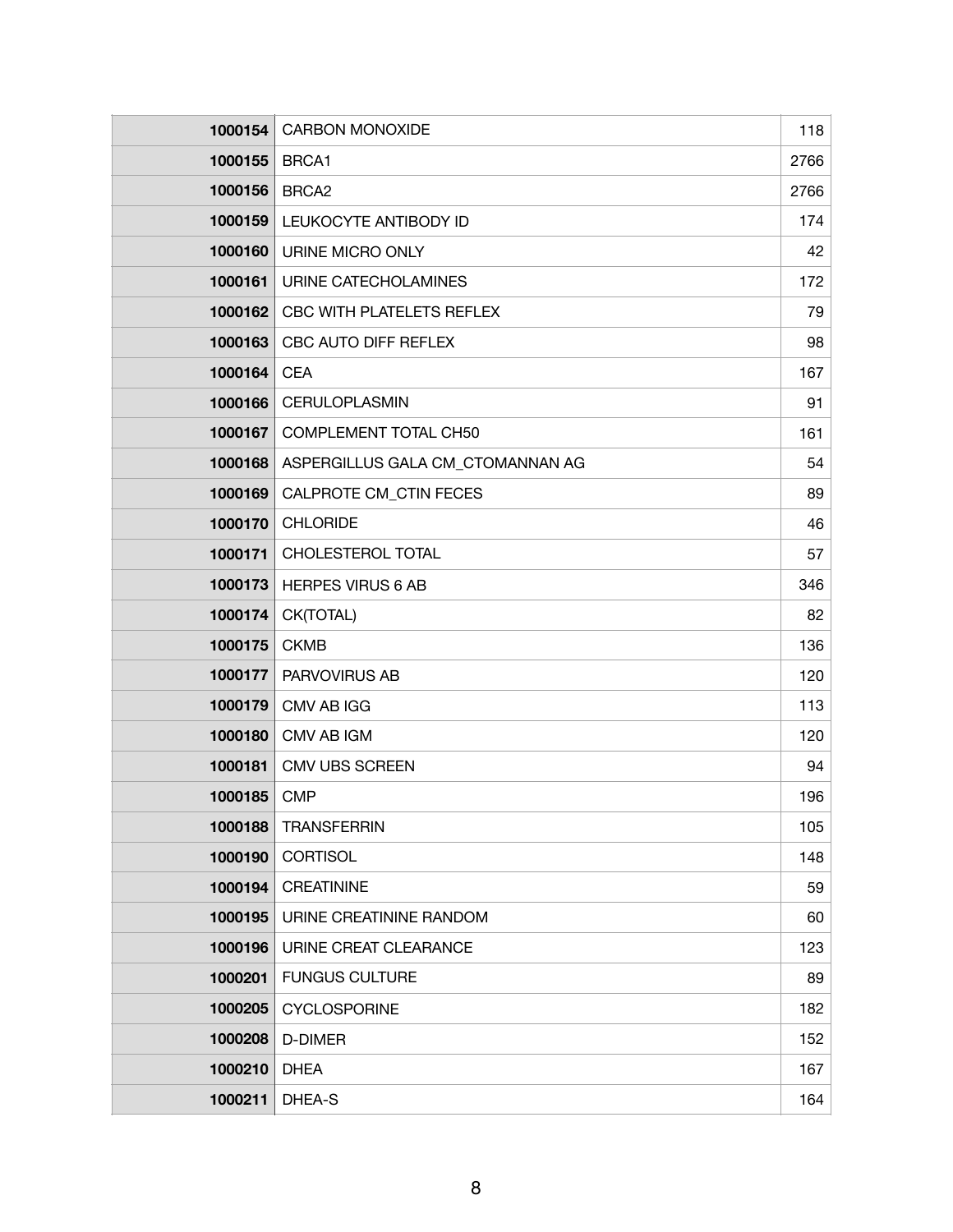| 1000213 | MANUAL DIFFERENTIAL REFLEX           | 47  |
|---------|--------------------------------------|-----|
| 1000214 | <b>DIGOXIN</b>                       | 135 |
| 1000215 | <b>PHENYTOIN</b>                     | 146 |
| 1000219 | DNA AB (DOUBLE STRAND)               | 120 |
| 1000226 | <b>GLUCOSE POST DOSE</b>             | 62  |
| 1000236 | <b>EBV VCA IGG</b>                   | 113 |
| 1000238 | <b>EBV NUCLEAR AG</b>                | 96  |
| 1000239 | <b>ERYTHROPOIETIN</b>                | 67  |
| 1000240 | <b>ESR-SED RATE AUTOMAT</b>          | 59  |
| 1000241 | <b>ESR-MANUAL</b>                    | 59  |
| 1000242 | <b>ESTRADIOL</b>                     | 194 |
| 1000243 | ESTROGEN FRA CM_CTIONATED            | 165 |
| 1000245 | <b>ESTRONE</b>                       | 129 |
| 1000246 | <b>ETHOSUXIMIDE</b>                  | 144 |
| 1000249 | COAG FA CM_CTOR VIII                 | 208 |
| 1000250 | FECAL FAT QUANTITATIVE               | 157 |
| 1000252 | FECAL FAT QUALITATIVE                | 62  |
| 1000253 | <b>FERRITIN</b>                      | 131 |
| 1000262 | <b>FOLATE</b>                        | 126 |
| 1000265 | FSH (FOLLICLE STIM HORM)             | 157 |
| 1000266 | CRYPTOSPORIDIUM AND GIARDIA          | 146 |
| 1000267 | <b>FTA-ABS</b>                       | 92  |
| 1000268 | <b>CULTURE FUNGUS SKIN HAIR NAIL</b> | 104 |
| 1000269 | CRYPTOSPORIDIUM AG EIA               | 90  |
| 1000270 | THYROID STIMULATING IMMUNOGLOBINS    | 282 |
| 1000271 | <b>CYTOLOGY</b>                      | 190 |
| 1000276 | <b>GENTAMICIN LEVEL</b>              | 164 |
| 1000277 | <b>GGT</b>                           | 77  |
| 1000278 | ENTAMOEBA HISTOLYTICA AG             | 70  |
| 1000279 | <b>GIARDIA AG EIA</b>                | 103 |
| 1000281 | <b>GTT 3 SPECIMENS</b>               | 138 |
| 1000282 | GTT EACH > 3 SPECIMENS               | 44  |
| 1000285 | <b>GLUCOSE FINGER STICK</b>          | 35  |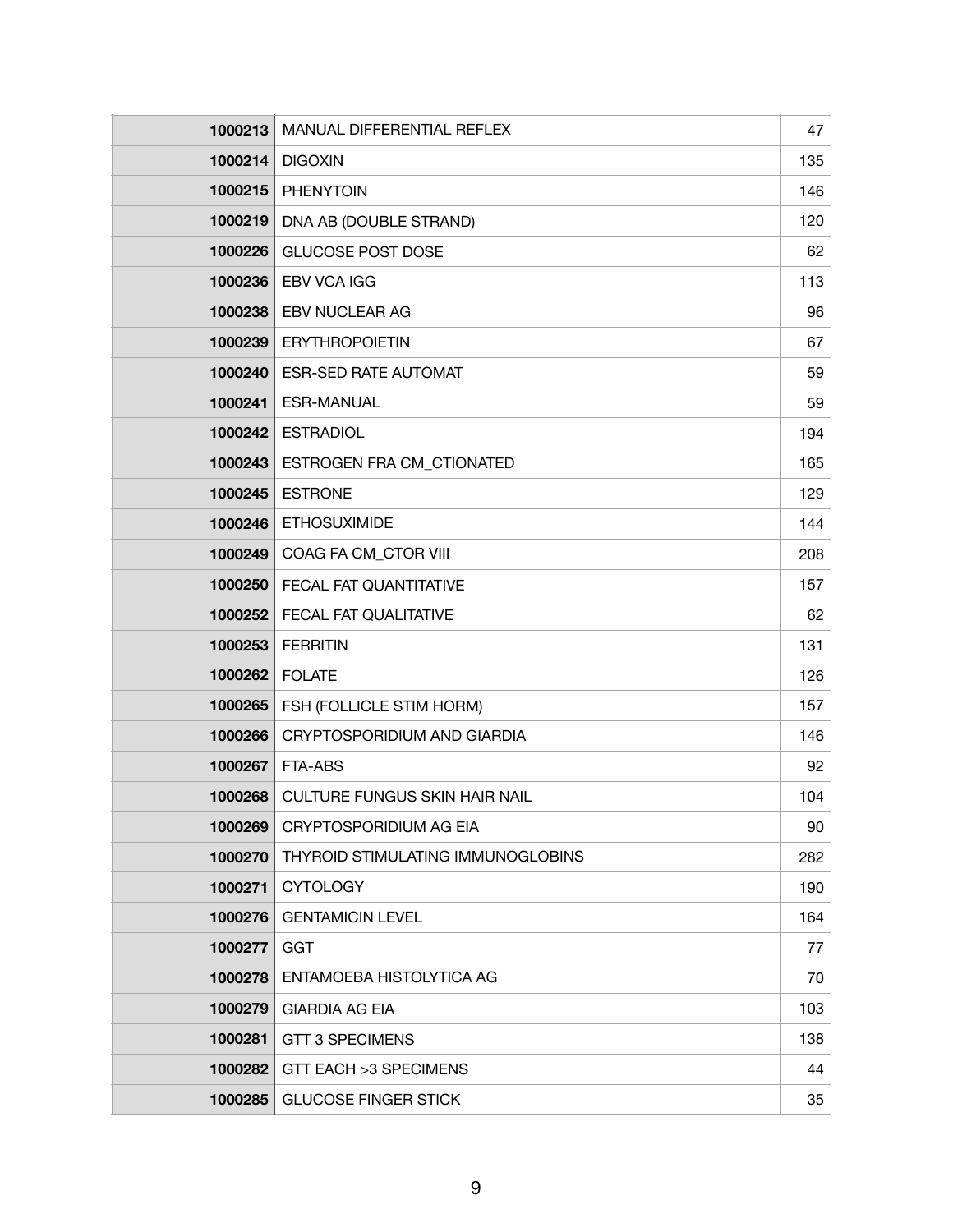| 1000287 | <b>GLUCOSE AUTOMATED</b>       | 54  |
|---------|--------------------------------|-----|
| 1000288 | <b>BODY FLUID PH</b>           | 47  |
| 1000289 | SODIUM OTHER SOURCE            | 56  |
| 1000291 | <b>GROWTH HORMONE (HGH)</b>    | 112 |
| 1000292 | H PYLORI                       | 96  |
| 1000293 | H PYLORI STOOL                 | 149 |
| 1000296 | HEP B CORE ANTIBODY            | 105 |
| 1000297 | HEP B SURFACE ANTIGEN          | 100 |
| 1000298 | <b>HCG QUAL (SERUM)</b>        | 112 |
| 1000299 | <b>HCG QUANTITATIVE</b>        | 177 |
| 1000301 | <b>HEP C VIRAL LOAD</b>        | 411 |
| 1000302 | HDL DIRE CM_CT                 | 77  |
| 1000303 | <b>ARSENIC</b>                 | 103 |
| 1000304 | <b>HEMATOCRIT</b>              | 37  |
| 1000305 | <b>HEMOGLOBIN</b>              | 37  |
| 1000306 | <b>HEMOGLOBIN A1C</b>          | 98  |
| 1000307 | <b>HEMOGLOBIN S</b>            | 101 |
| 1000315 | HEP C VIRUS GENOTYPE           | 890 |
| 1000316 | <b>HEP C ANTIBODY</b>          | 135 |
| 1000317 | <b>HEP C RIBA CONFIRMATORY</b> | 239 |
| 1000321 | <b>HEP A ANTIBODY IGM</b>      | 106 |
| 1000322 | HEP A ANTIBODY IGG/IGM         | 96  |
| 1000323 | CADMIUM                        | 204 |
| 1000324 | HEP B SURFACE ANTIBODY         | 105 |
| 1000325 | <b>ACUTE HEPATITIS PANEL</b>   | 365 |
| 1000326 | HSV AB TYPE 1                  | 82  |
| 1000328 | HIV 1/2 CONFIRMATORY           | 168 |
| 1000333 | <b>HOMOCYSTEINE</b>            | 154 |
| 1000334 | <b>HSV BY PCR</b>              | 226 |
| 1000335 | HEP B SURF AB QUANT            | 146 |
| 1000336 | <b>CHROMOGRANIN A</b>          | 185 |
| 1000338 | VITAMIN D 1.25 DEHYDROXY       | 239 |
| 1000339 | <b>IMMUNOGLOBULIN</b>          | 94  |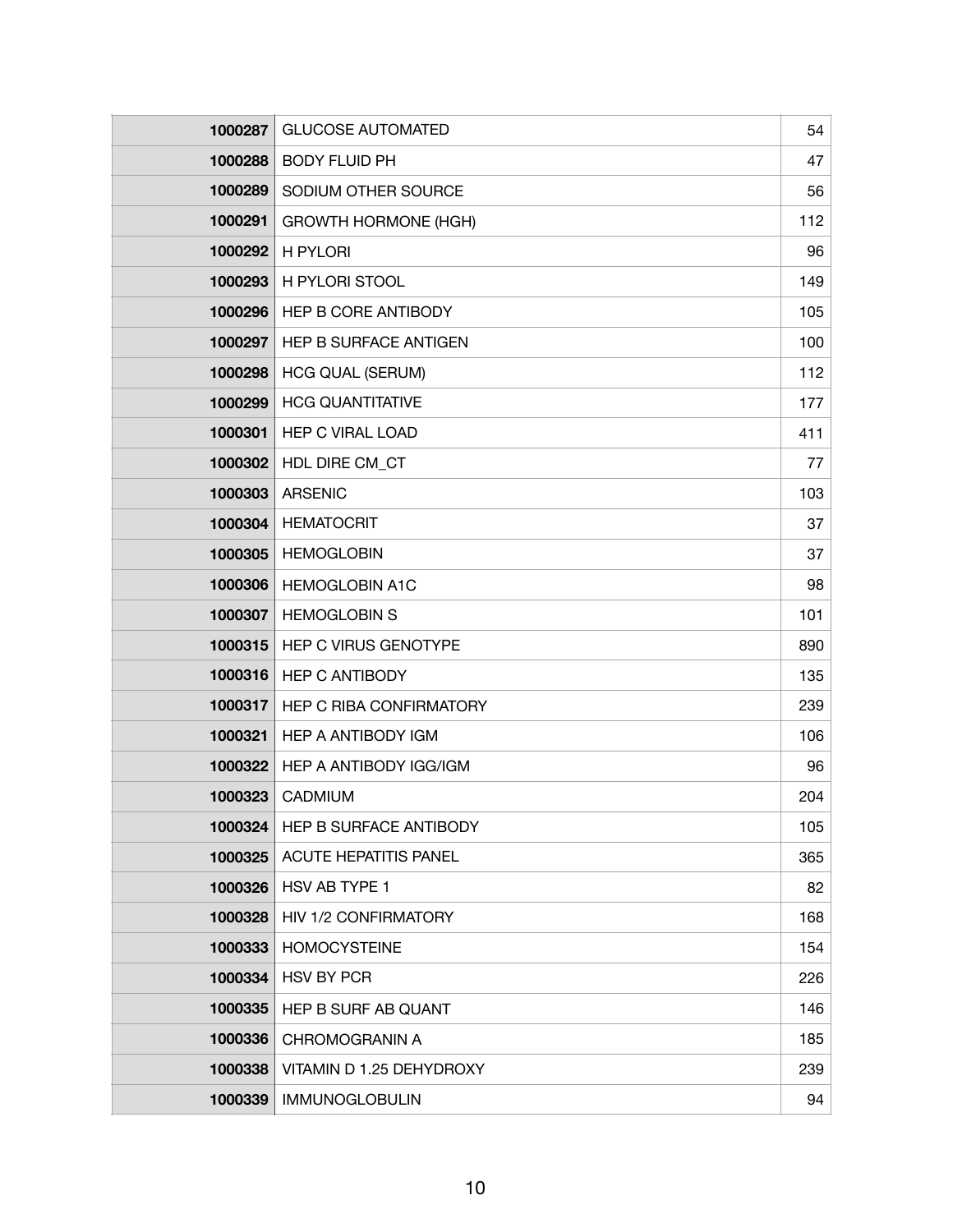| 1000340 | <b>IMMUNOGLOBULIN E</b>    | 123 |
|---------|----------------------------|-----|
| 1000342 | <b>IGF-1 SOMATOMEDIN</b>   | 172 |
| 1000346 | <b>INSULIN</b>             | 100 |
| 1000352 | <b>IRON</b>                | 72  |
| 1000353 | IB CM_CT                   | 76  |
| 1000356 | CLOBAZAM                   | 117 |
| 1000357 | LACOSAMIDE                 | 219 |
| 1000358 | <b>OXCARBAZEPINE</b>       | 157 |
| 1000359 | <b>LEVETIRACETAM</b>       | 196 |
| 1000362 | ENDOMYSIAL ANTIBODIES IGA  | 89  |
| 1000363 | ALLERGY PANEL E-95         | 712 |
| 1000364 | LDH                        | 71  |
| 1000366 | LDL DIRE CM_CT             | 73  |
| 1000367 | <b>LEAD</b>                | 85  |
| 1000368 | <b>COPPER SERUM</b>        | 29  |
| 1000373 | <b>LIPASE</b>              | 104 |
| 1000375 | <b>LIPID PANEL</b>         | 148 |
| 1000377 | <b>LITHIUM</b>             | 90  |
| 1000378 | HEPATIC FUN CM_CTION PANEL | 147 |
| 1000382 | <b>MAGNESIUM</b>           | 82  |
| 1000383 | RUBELLA IGG OR IGM EACH    | 93  |
| 1000384 | <b>MERCURY</b>             | 96  |
| 1000385 | <b>METANEPHRINE</b>        | 182 |
| 1000389 | METHYMALONIC ACID          | 179 |
| 1000390 | <b>MICROALBUMIN</b>        | 81  |
| 1000393 | <b>MONOSPOT</b>            | 82  |
| 1000394 | MUMPS IGG OR IGM (EA)      | 96  |
| 1000396 | MYCOPLASMA IGG OR IGM      | 105 |
| 1000398 | <b>MYOGLOBIN</b>           | 125 |
| 1000401 | <b>NICOTINE</b>            | 245 |
| 1000404 | PORPHYRINS TOTAL PLASMA    | 37  |
| 1000405 | PORPHOBILINOGEN URINE      | 51  |
| 1000406 | XXX OBSTETRIC PANEL        | 250 |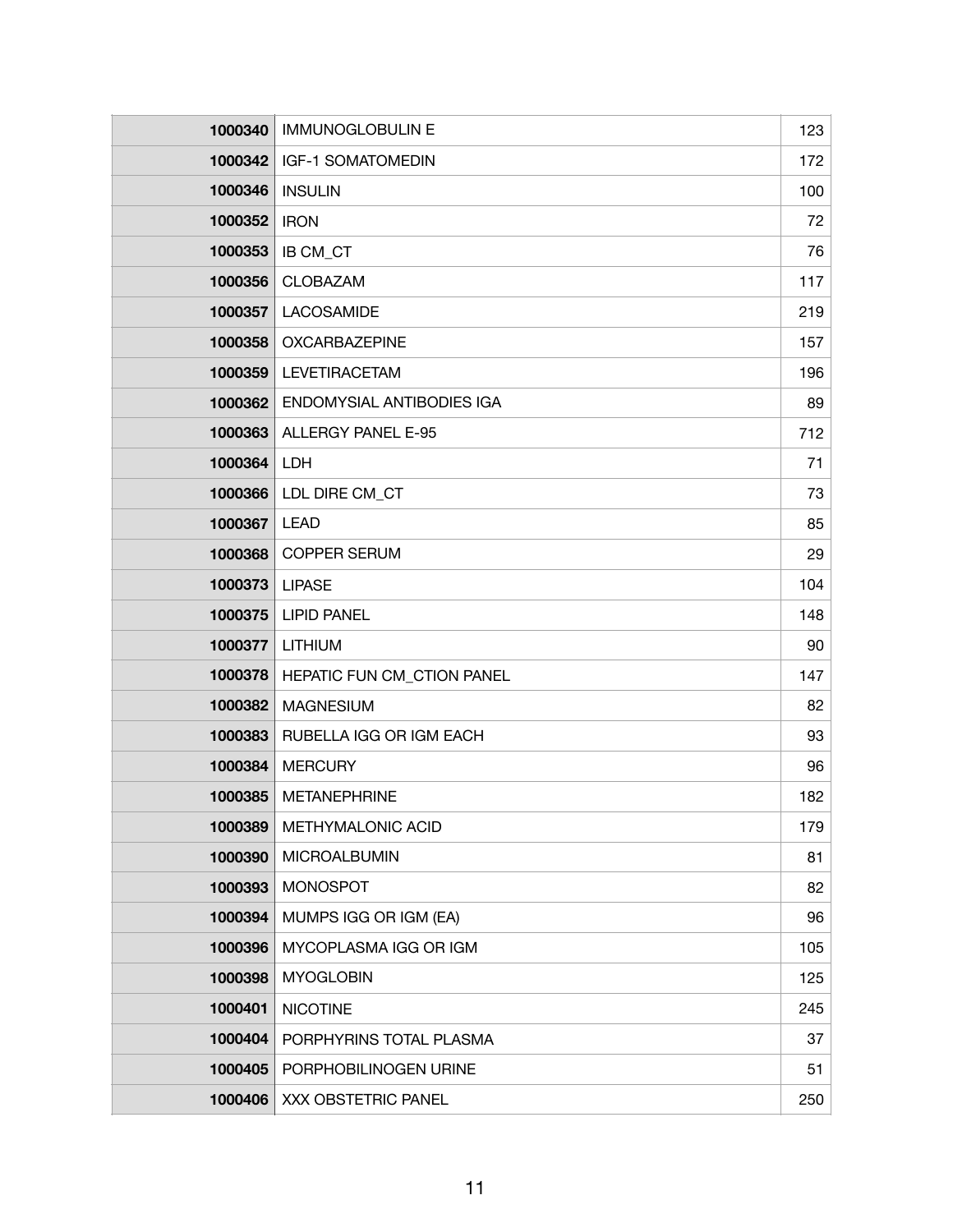| 1000407 | OCB GUAIAC CANCER SCR          | 45  |
|---------|--------------------------------|-----|
| 1000409 | <b>OSMOLALITY BLOOD</b>        | 89  |
| 1000413 | <b>BB PACKED RBC UNIT</b>      | 610 |
| 1000416 | PERIPHERAL SMEAR/PAT           | 41  |
| 1000419 | <b>BODY FLUID CELL COUNT</b>   | 111 |
| 1000420 | <b>BODY FLUID GLUCOSE</b>      | 70  |
| 1000423 | PHENOBARBITAL                  | 146 |
| 1000425 | <b>PHOSPHORUS</b>              | 60  |
| 1000430 | PLATELET COUNT AUTOMATED       | 60  |
| 1000434 | <b>POTASSIUM</b>               | 55  |
| 1000435 | PREALBUMIN                     | 108 |
| 1000436 | <b>BNP</b>                     | 227 |
| 1000438 | <b>PROGESTERONE</b>            | 150 |
| 1000439 | PROLA CM_CTIN                  | 174 |
| 1000444 | <b>COCCIDIOIDES AB</b>         | 148 |
| 1000445 | PT/INR                         | 62  |
| 1000447 | PSA TOTAL (SCREENING)          | 142 |
| 1000449 | Q FEVER IGG/IGM (X2)           | 118 |
| 1000450 | PSA TOTAL AND FREE             | 264 |
| 1000451 | RICKETTSIA ROCKY MTN IGM       | 104 |
| 1000455 | <b>RBC AUTOMATED</b>           | 30  |
| 1000456 | RENAL FUN CM_CTION PANEL       | 154 |
| 1000457 | <b>BMP ISTAT</b>               | 148 |
| 1000458 | RENIN A CM_CTIVITY             | 134 |
| 1000460 | XXX RETICULOCYTE COUNT MANUAL  | 62  |
| 1000461 | <b>VITAMIN A</b>               | 80  |
| 1000462 | HEMOGLOBIN ELE CM_CTROPHORESIS | 124 |
| 1000463 | RHEUMATOID FA CM_CTOR          | 74  |
| 1000464 | <b>THIAMIN</b>                 | 400 |
| 1000465 | RISTOCETIN COFA CM_CTOR(VIII)  | 174 |
| 1000469 | <b>RSV</b>                     | 142 |
| 1000470 | RUBEOLA IGG OR IGM (EA)        | 100 |
| 1000471 | ARGININE VASOPRESSIN           | 291 |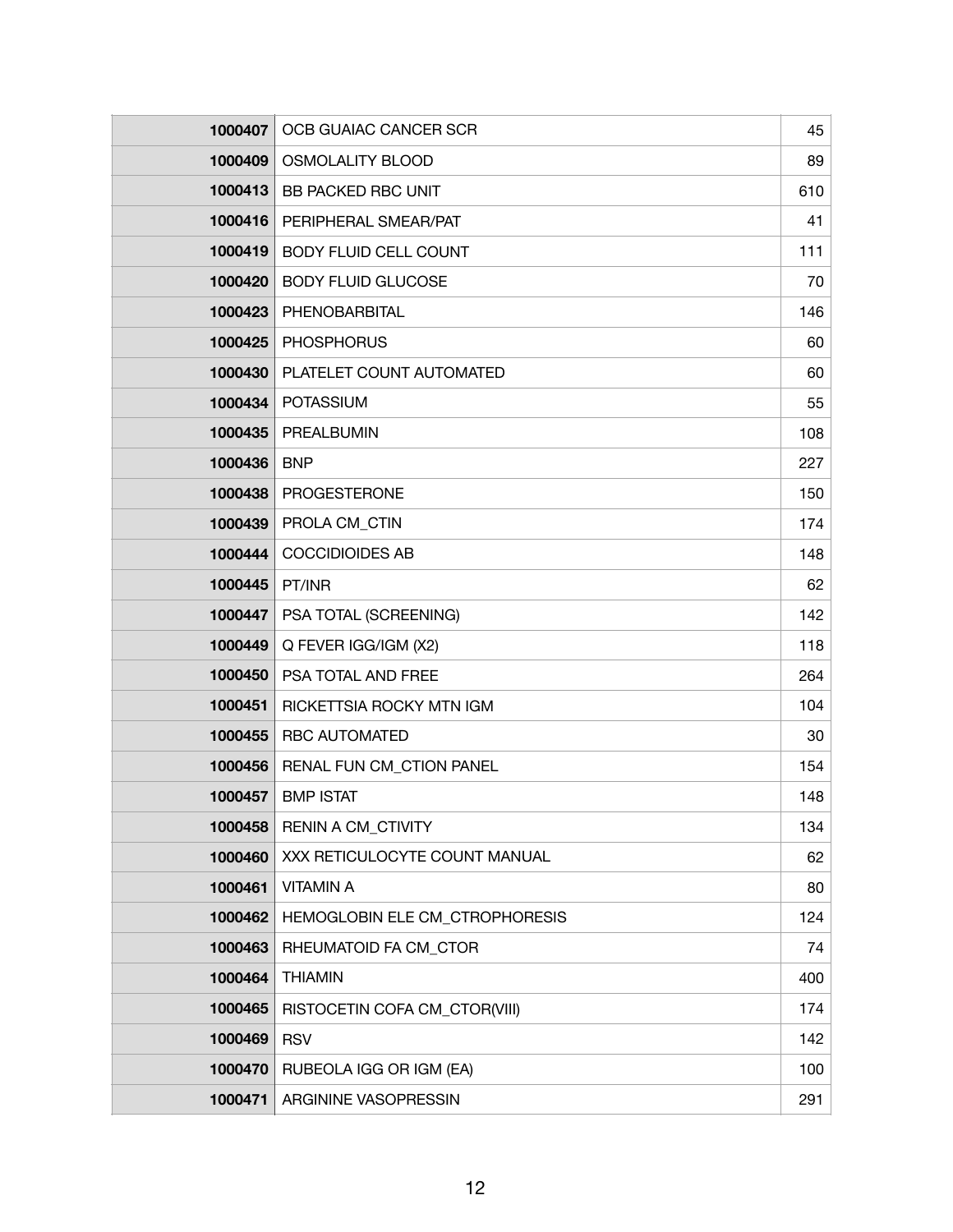| 1000473 | <b>SALICYLATE</b>             | 134 |
|---------|-------------------------------|-----|
| 1000476 | SEMEN PRESENCE OF SPERM       | 81  |
| 1000477 | <b>ROTAVIRUS AB</b>           | 138 |
| 1000479 | <b>AST</b>                    | 62  |
| 1000480 | <b>ALT</b>                    | 62  |
| 1000484 | SODIUM                        | 54  |
| 1000487 | STONE ANALYSIS (CALCULUS)     | 112 |
| 1000488 | <b>CULTURE STOOL</b>          | 128 |
| 1000490 | <b>OVA &amp; PARASITES</b>    | 192 |
| 1000494 | PEMPHIGOID BMZ IGG & IGA      | 190 |
| 1000496 | <b>BODY FLUID PROTEIN</b>     | 78  |
| 1000498 | <b>THYROID FREE T3</b>        | 151 |
| 1000499 | <b>THYROID T3 REVERSE</b>     | 129 |
| 1000500 | <b>THYROID T3 TOTAL</b>       | 129 |
| 1000501 | <b>THYROID T3 UPTAKE</b>      | 81  |
| 1000502 | URIC ACID OTHER SOURCE        | 61  |
| 1000503 | <b>THYROID FREE T4</b>        | 114 |
| 1000504 | <b>URINALYSIS MISC</b>        | 42  |
| 1000505 | <b>THYROID T4 TOTAL</b>       | 86  |
| 1000506 | URINE BA CM CTERIA SLIDE SCRN | 61  |
| 1000507 | CARBAMAZEPINE (TEGRETOL)      | 156 |
| 1000508 | <b>TESTOSTERONE TOTAL</b>     | 181 |
| 1000509 | <b>THEOPHYLLINE</b>           | 134 |
| 1000513 | <b>THYROID TBG</b>            | 105 |
| 1000517 | PROTEIN TOTAL                 | 56  |
| 1000523 | HLA-DQB1                      | 187 |
| 1000524 | <b>TRIGLYCERIDES</b>          | 67  |
| 1000527 | <b>TROPONIN-I</b>             | 207 |
| 1000528 | BB TYPE AND SCREEN            | 217 |
| 1000529 | <b>THYROID TSH</b>            | 152 |
| 1000530 | <b>BB ABO RH</b>              | 109 |
| 1000531 | <b>URIC ACID</b>              | 61  |
| 1000532 | UA DIP (MANUAL)               | 31  |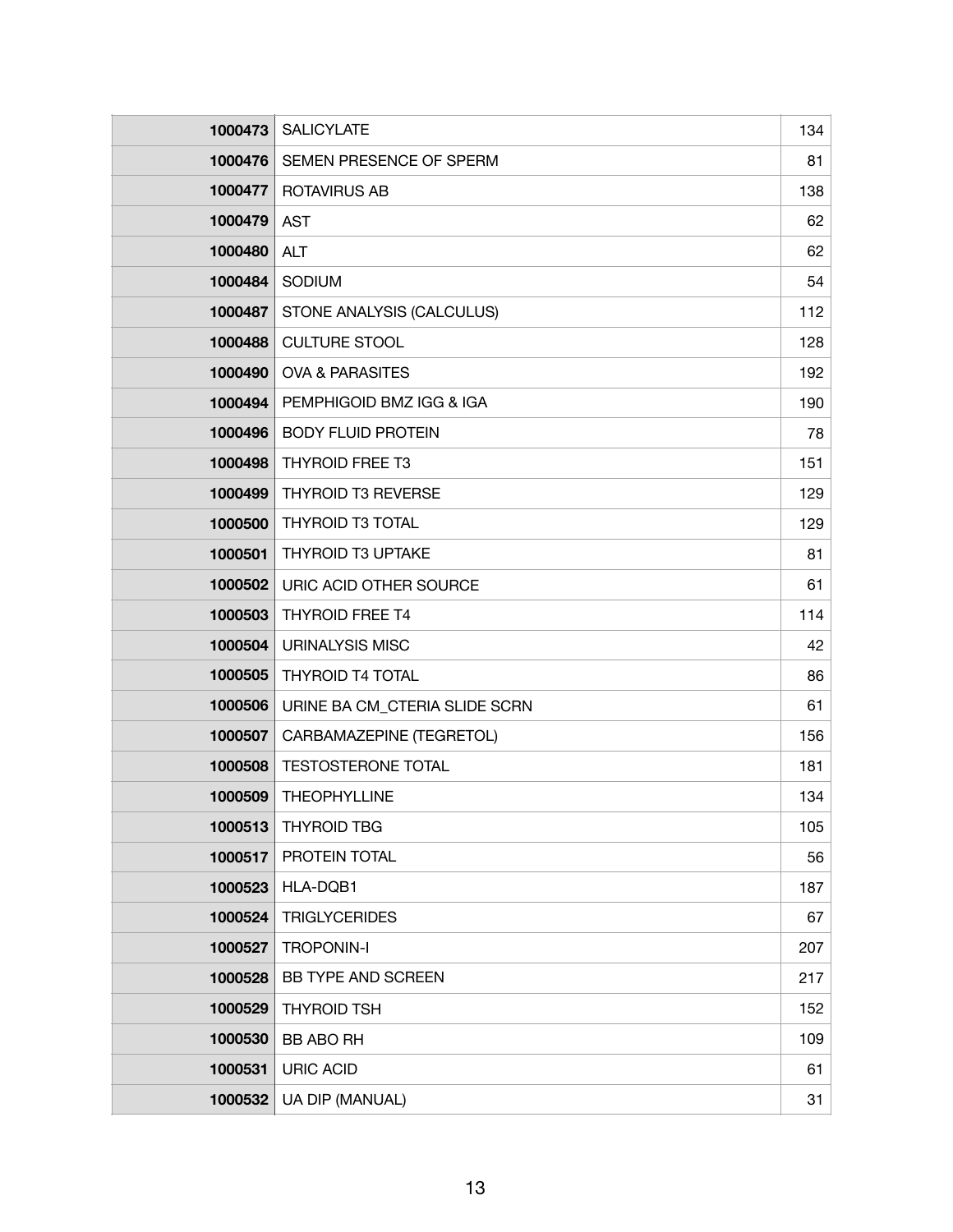| 1000533 | URINE CALCIUM                       | 43  |
|---------|-------------------------------------|-----|
| 1000534 | DIRE CM CT COOMBS TEST              | 45  |
| 1000535 | <b>BB CROSSMATCHING</b>             | 217 |
| 1000536 | STOOL SMEAR WBC                     | 60  |
| 1000537 | UA DIP W/MICRO (MANUAL)             | 45  |
| 1000539 | <b>CULTURE URINE</b>                | 105 |
| 1000540 | PREGNENALONE                        | 124 |
| 1000545 | URINE POTASSIUM                     | 62  |
| 1000546 | URINE SODIUM                        | 64  |
| 1000548 | <b>OSMOLALITY URINE</b>             | 86  |
| 1000550 | <b>VALPROIC ACID</b>                | 149 |
| 1000551 | VANCOMYCIN                          | 165 |
| 1000553 | VZV IGG OR IGM (EACH)               | 107 |
| 1000555 | SYPHILIS TEST NON TREP QU           | 61  |
| 1000558 | <b>VITAMIN B 12</b>                 | 131 |
| 1000559 | <b>VITAMIN B 6</b>                  | 152 |
| 1000560 | VITAMIN D 25 HYDROXY                | 192 |
| 1000561 | VANILLYLMANDELIC ACID UR            | 109 |
| 1000562 | <b>CULTURE VIRAL NONRESPIRATORY</b> | 202 |
| 1000563 | FA CM_CTOR VIII VONWILLEBRAND       | 340 |
| 1000564 | WET PREP (SAL- KOH)                 | 62  |
| 1000565 | <b>WBC AUTOMATED</b>                | 43  |
| 1000566 | <b>URINE CHLORIDE</b>               | 62  |
| 1000567 | <b>ZINC</b>                         | 88  |
| 1000576 | ELE CM_CTROLYTE PANEL               | 106 |
| 1000577 | SUSCEPT AGAR DILUTION               | 48  |
| 1000579 | UA W/MICRO (AUTO) REFLEX            | 70  |
| 1000580 | URINE PHOSPHORUS                    | 56  |
| 1000583 | <b>VITAMINK</b>                     | 209 |
| 1000585 | T CELL ABSOLUTE CD4 COUNT           | 151 |
| 1000586 | <b>THYROID PEROXIDASE AB</b>        | 106 |
| 1000589 | SIROLIMUS (RAPAMURE)                | 167 |
| 1000590 | <b>TACROLIMUS</b>                   | 207 |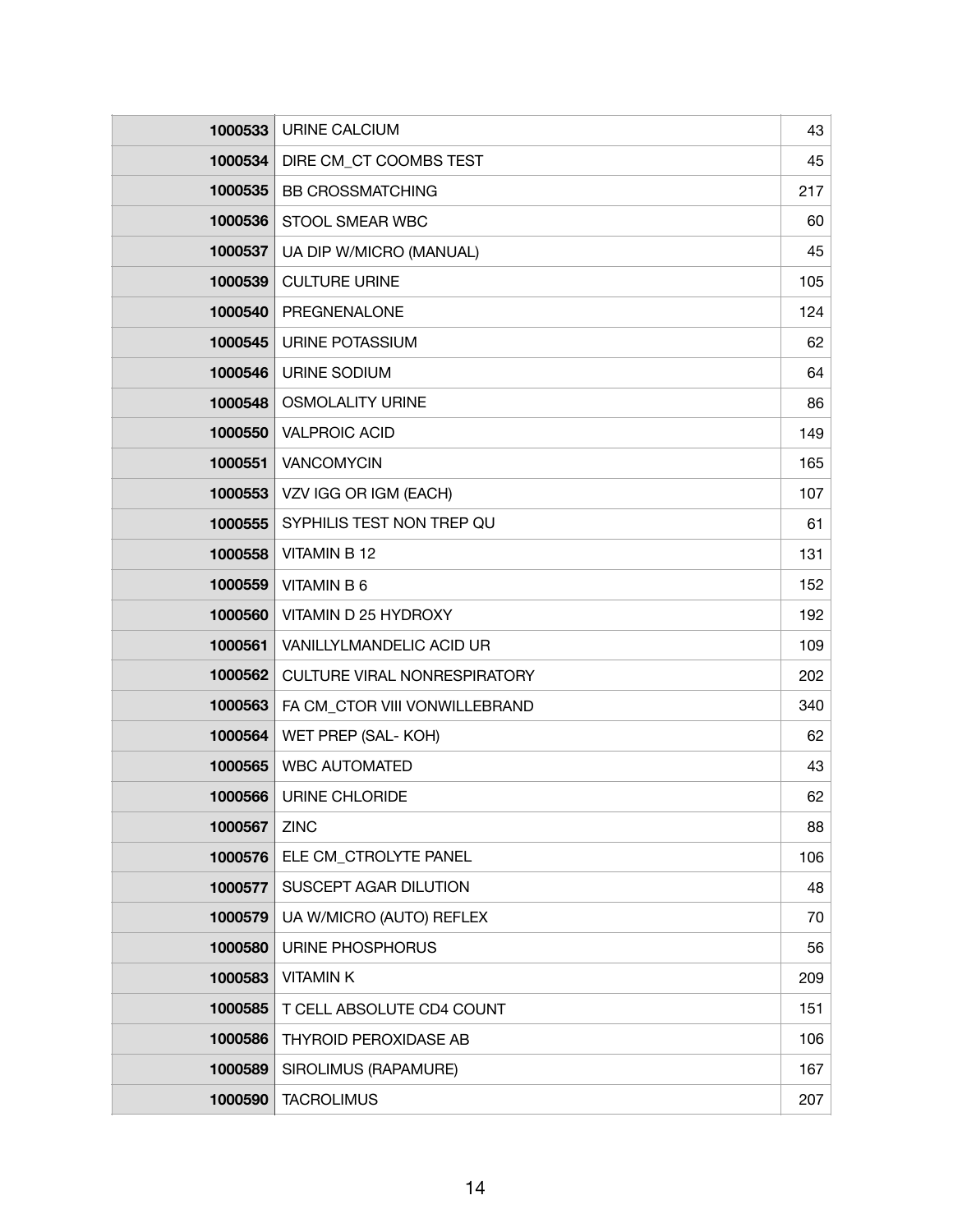| 1000591 | <b>SUSCEPT DISK ID</b>             | 78             |
|---------|------------------------------------|----------------|
| 1000592 | SUSCEPT ENZ DETE CM_CTION          | 88             |
| 1000594 | $HIV-1$                            | 112            |
| 1000595 | <b>ALDOLASE</b>                    | 105            |
| 1000596 | LH (LEUTINIZING HORMONE)           | 156            |
| 1000598 | <b>URINE PROTEIN</b>               | 70             |
| 1000599 | HIV 1/2 SCREEN                     | 123            |
| 1000601 | HUMAN METAPNEUMOVIRUS              | 108            |
| 1000602 | <b>RESPIRATORY SYNCYTIAL VIRUS</b> | 98             |
| 1000603 | <b>ADENOVIRUS</b>                  | 98             |
| 1000604 | <b>TESTOSTERONE FREE</b>           | 159            |
| 1000605 | <b>LAMOTRIGINE</b>                 | 149            |
| 1000608 | <b>INFLUENZA B</b>                 | 98             |
| 1000609 | <b>INFLUENZA A</b>                 | 98             |
| 1000610 | PARAINFLUENZA                      | 98             |
| 1000613 | <b>HIV-1 VIRAL LOAD</b>            | 434            |
| 1000615 | RESPIRATORY VIRAL PANEL ASSAY      | 172            |
| 1000621 | <b>PSA FREE</b>                    | 118            |
| 1000622 | <b>SLIDE REVIEW BLOOD</b>          | 34             |
| 1000623 | <b>STAIN SMEAR GRAM-WRIGHT</b>     | 61             |
| 1000624 | ACID FAST BACCILI CULTURE          | 138            |
| 1000625 | XXX FOOD ALLERGY (DONT USE)        | $\overline{7}$ |
| 1000626 | <b>ACID FAST BACILLI STAIN</b>     | 64             |
| 1000629 | <b>GC/CHLAMYDIA URINE</b>          | 300            |
| 1000630 | XXX GONORRHEA URINE                | 149            |
| 1000635 | <b>IMMUNOFIXATION URINE</b>        | 162            |
| 1000637 | LA CM CTATE                        | 124            |
| 1000639 | <b>CULTURE URINE</b>               | 81             |
| 1000642 | HSV AB NON SPECIFIC-CRMC           | 95             |
| 1000644 | THYROID THYROGLOBULIN AB           | 101            |
| 1000647 | <b>GC/CHLAMYDIA SWAB</b>           | 150            |
| 1000649 | KOH PREP SKIN HAIR NAIL            | 59             |
| 1000650 | THYROID THYROGLOBULIN TUM          | 114            |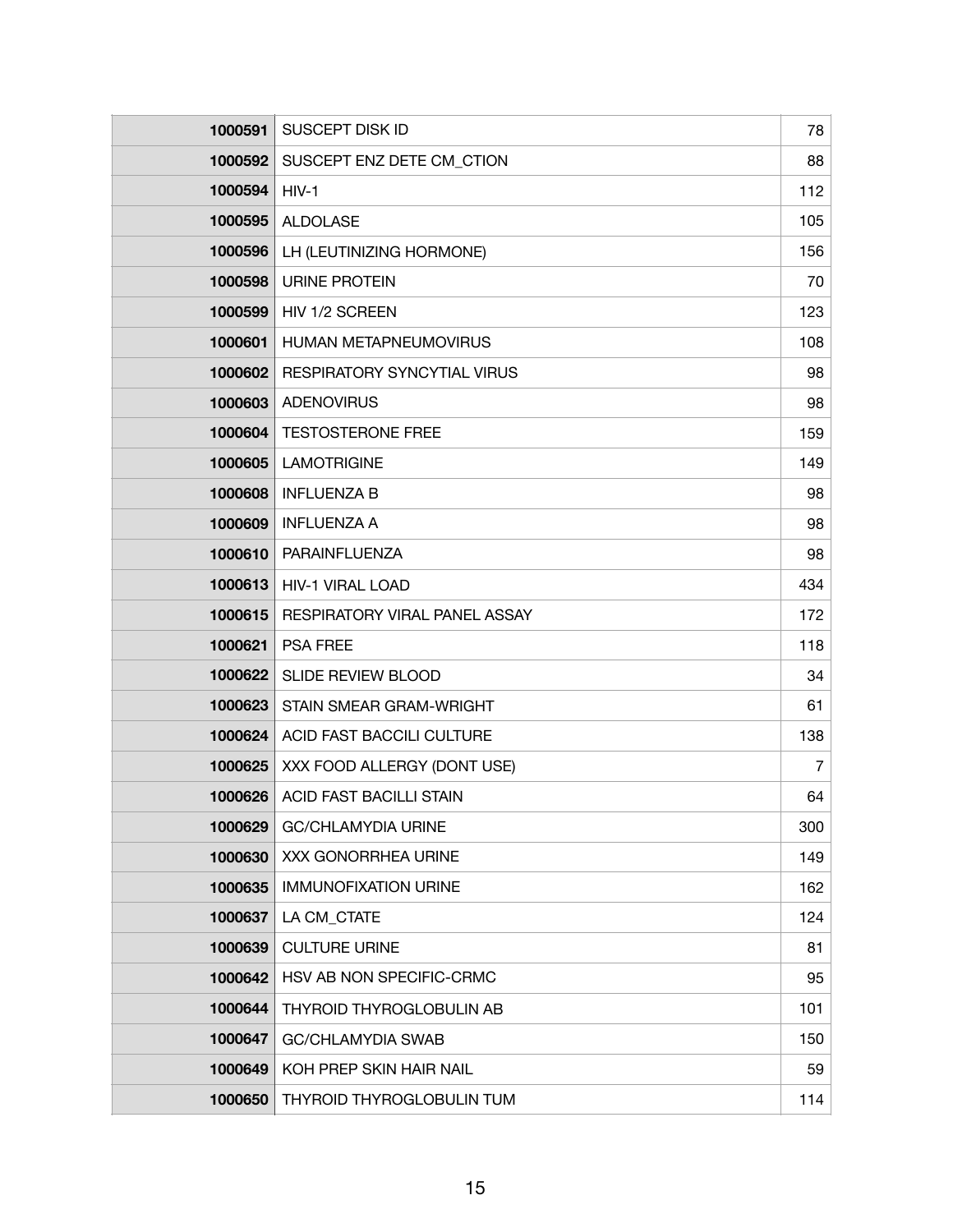| 1000655 | <b>SENSITIVITY TEST</b>             | 100 |
|---------|-------------------------------------|-----|
| 1000656 | ID AEROBIC DEFINITIVE               | 74  |
| 1000659 | ANDROSTENEDIONE SERUM               | 146 |
| 1000660 | HIV-1 PCR                           | 300 |
| 1000661 | STREP A RAPID TEST                  | 85  |
| 1000662 | ARTERIAL BLOOD GAS                  | 241 |
| 1000665 | <b>OCCULT BLOOD RF</b>              | 47  |
| 1000666 | UA DIP (AUTO) REFLEX                | 46  |
| 1000667 | <b>CALCIUM IONIZED</b>              | 114 |
| 1000668 | OCB GUAIAC OTHER SOURCE             | 55  |
| 1000700 | <b>CORTISOL FREE SERUM</b>          | 137 |
| 1000709 | <b>ID ANAEROBIC</b>                 | 91  |
| 1000710 | HSV AB TYPE 2                       | 91  |
| 1000713 | <b>STOOL ELASTASE</b>               | 288 |
| 1000715 | <b>TULARENSIS ANTIBODY</b>          | 160 |
| 1000716 | <b>LEGIONELLA ANTIBODY</b>          | 95  |
| 1000720 | ASSAY OF SEROTONIN                  | 163 |
| 1000722 | SEX HORMONE BIND GLOBULIN           | 101 |
| 1000723 | LEPTOSPIRA ANTIBODY                 | 114 |
| 1000724 | <b>WEST NILE VIRUS IGM</b>          | 107 |
| 1000725 | <b>WEST NILE VIRUS IGG</b>          | 111 |
| 1000727 | <b>ID FUNGUS</b>                    | 88  |
| 1000728 | <b>ANA TITER</b>                    | 104 |
| 1000729 | RETICULOCYTE COUNT AUTO             | 62  |
| 1000734 | VITAMIN D 25 MASS SPEC              | 169 |
| 1000737 | URINE HOMOVANILLIC ACID             | 101 |
| 1000739 | <b>CULTURE STL EA ADD' PATH</b>     | 60  |
| 1000740 | <b>CDIFF</b>                        | 143 |
| 1000741 | <b>ID YEAST</b>                     | 91  |
| 1000742 | <b>PCR</b>                          | 258 |
| 1000753 | <b>IDTYPING IMMUNOLOGIC METH</b>    | 48  |
| 1000755 | BODY FLD CELL CM_CT W DIFF          | 106 |
| 1000756 | <b>CYCLIC CITRULLINATED PEPTIDE</b> | 125 |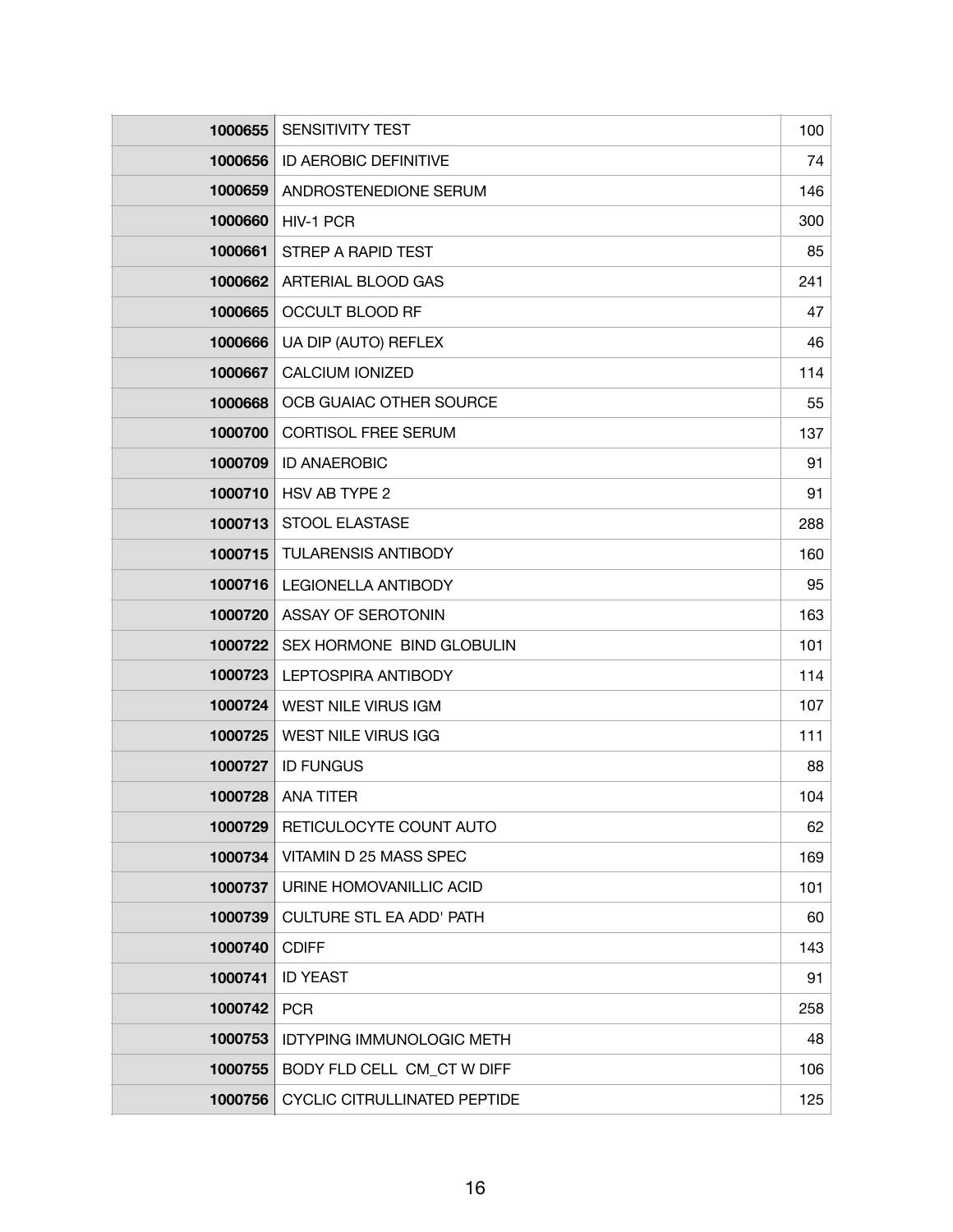| 1000758 | OVA & PARASITE STAIN              | 86  |
|---------|-----------------------------------|-----|
| 1000762 | LA CM_CTOFERRIN (STOOL WBC)       | 96  |
| 1000764 | <b>CULTURE FUNGUS BLOOD</b>       | 141 |
| 1000765 | <b>IMMUNOFIXATION SERUM</b>       | 158 |
| 1000773 | <b>XYLOSE ABSORPTION</b>          | 86  |
| 1000800 | <b>VITAMINE</b>                   | 95  |
| 1000811 | SERUM FREE LIGHT CHAIN            | 129 |
| 1000813 | <b>BETA 2 MICROGLOBULIN</b>       | 143 |
| 1000901 | COLLE CM_CTION DOT                | 45  |
| 1000902 | COLLE CM_CTION NON-DOT            | 30  |
| 1000903 | <b>DRAW FEE ARTERIAL</b>          | 78  |
| 1000904 | <b>DRAW FEE CAPILLARY</b>         | 24  |
| 1000905 | DRAW FEE CATHETER                 | 60  |
| 1000906 | DRAW FEE VENOUS                   | 24  |
| 1000907 | DNA SWAB COLLE CM_CT LABCORP      | 48  |
| 1000908 | SPECIMEN HANDLING FEE             | 35  |
| 1000911 | URINE TIMED VOLUME                | 26  |
| 1000912 | SYNOVIAL FLUID CRYSTALS           | 77  |
| 1000913 | HE4                               | 43  |
| 1000914 | DARKFIELD EXAM NO COLLE CM CT     | 22  |
| 1000916 | <b>CONCENTRATE INF AGENT</b>      | 49  |
| 1000918 | <b>CULTURE WOUND</b>              | 168 |
| 1000920 | LISTERIA AB BY CF                 | 24  |
| 1000921 | <b>IGG SUBCLASSES</b>             | 155 |
| 1000922 | PSA MEDICARE/AID                  | 177 |
| 1000923 | <b>CULT ANAER BA CM CTERIAL</b>   | 182 |
| 1000924 | SHIGA TOXIN 2                     | 107 |
| 1000925 | <b>CULTURE SCREEN GRP B STREP</b> | 127 |
| 1000926 | <b>CITRATE URINE</b>              | 240 |
| 1000927 | <b>INSULIN FREE</b>               | 137 |
| 1000928 | HFE GENE ANALYSIS                 | 30  |
| 1000929 | FA CM_CTOR V LEIDEN               | 157 |
| 1000931 | PROTHROMBIN G20210A MUTAT         | 210 |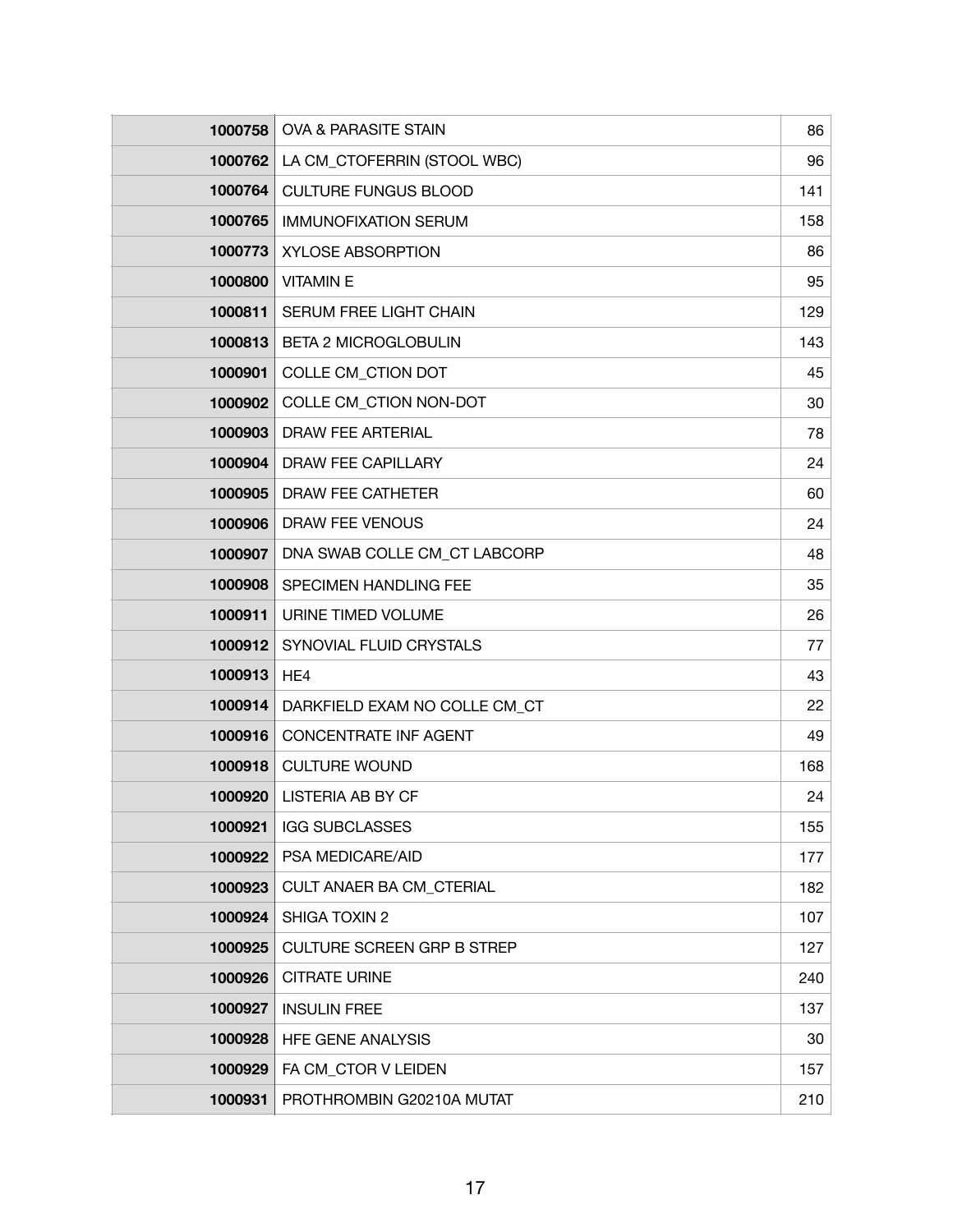| 1000932 | <b>CYSTIC FIBR MUT ANALASIS</b>     | 302  |
|---------|-------------------------------------|------|
| 1000933 | PML/RARA QUANT PCR                  | 1077 |
| 1000934 | <b>FRAGILE X SYNDROME</b>           | 554  |
| 1000935 | ALPHA 1 ANTITRYPSIN DEF             | 124  |
| 1000936 | ALPHA 1 ANTITRYPSIN DEF             | 124  |
| 1000937 | ALPHA 1 ANTITRYPSIN DEF             | 124  |
| 1000938 | MTHFR C677T MUTATION                | 274  |
| 1000939 | <b>QUAD SCREEN 2ND TRIMESTER</b>    | 103  |
| 1000940 | JAK2 GENE V617F MUTATION            | 255  |
| 1000943 | <b>RABIES RFFIT TITER</b>           | 576  |
| 1000945 | <b>URICULT</b>                      | 98   |
| 1000946 | <b>HAPTOGLOBIN</b>                  | 114  |
| 1000949 | COAGULATION FA CM_CTOR V ASSAY      | 113  |
| 1000980 | VON WILLEBRAND FA CM CTOR MULTIMER  | 228  |
| 1000981 | DOPAMINE RECEPTOR D4 GENOTYPE       | 1088 |
| 1000982 | URINE TOX SCREEN                    | 157  |
| 1000983 | URINE TOX SCREEN (MEDICAL)          | 172  |
| 1000984 | <b>LEGIONELLA ANTIGEN URINE</b>     | 53   |
| 1000985 | <b>HEPATITIS B DNA QUANTITATIVE</b> | 185  |
| 1000986 | <b>METHEMOGLOBIN</b>                | 34   |
| 1000988 | <b>PRIMIDONE</b>                    | 148  |
| 1000989 | <b>HEPARIN XA ASSAY LMW</b>         | 152  |
| 1000994 | HLA B <sub>27</sub>                 | 163  |
| 1000995 | <b>ROTAVIRUS STOOL</b>              | 112  |
| 1000996 | C2 COMPLEMENT FUNCTIONAL            | 124  |
| 1000998 | <b>INFLUENZA IAADIADOO</b>          | 49   |
| 1000999 | <b>ANCA TITER</b>                   | 112  |
| 1001011 | <b>CYTOLOGY BODY FLUID</b>          | 290  |
| 1001017 | <b>INHIBINA</b>                     | 100  |
| 1001019 | PROTEIN S ACTIVITY                  | 242  |
| 1001020 | PROTEIN C ACTIVITY                  | 202  |
| 1001021 | <b>ANTI THROMBIN ANTIGEN</b>        | 153  |
| 1001022 | CHRONIC LYMPHOCYTIC LEUKEMIA, FISH  | 150  |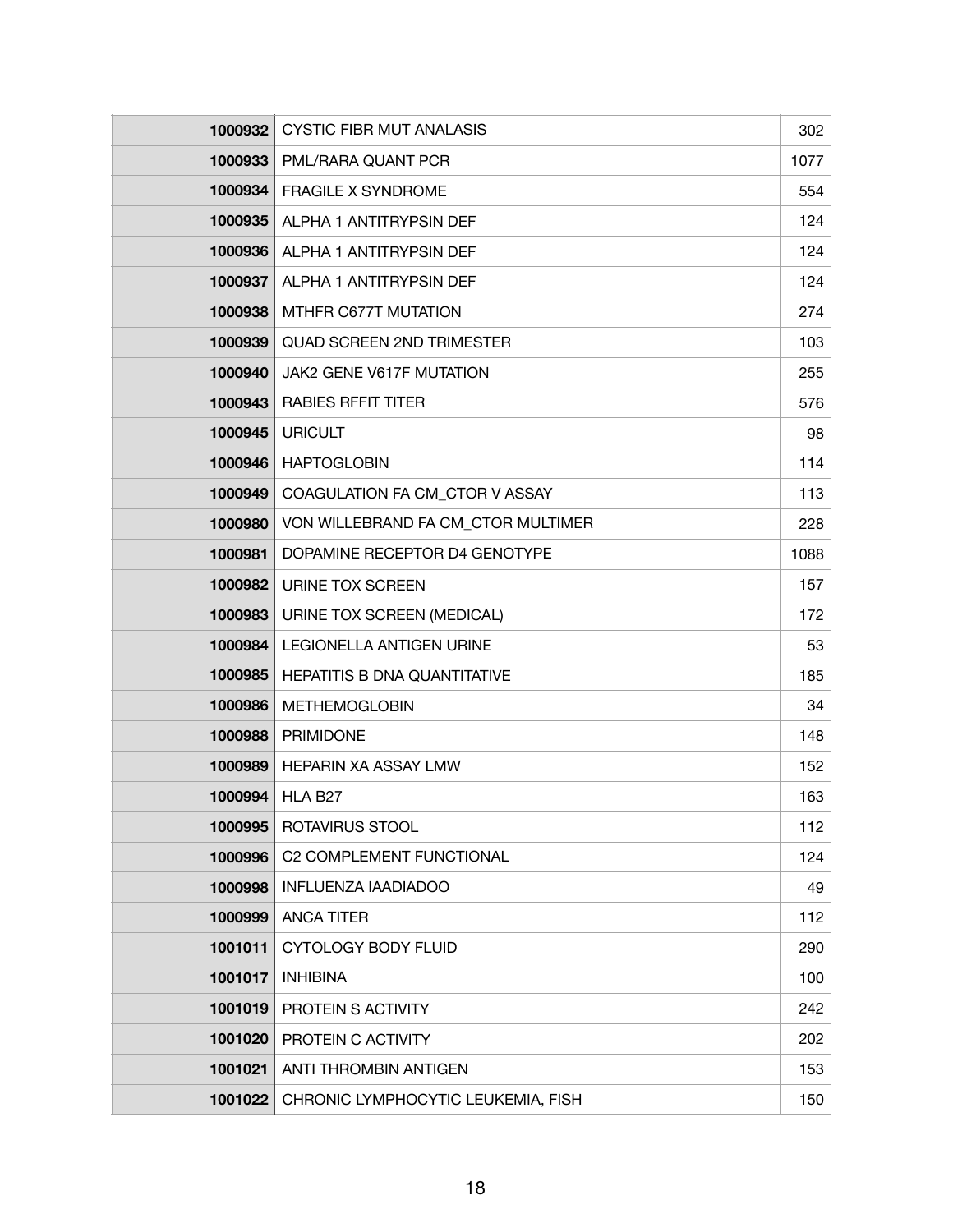| 1001023 | <b>GLUTAMIC ACID DECARBOXYLASE</b>  | 121 |
|---------|-------------------------------------|-----|
| 1001024 | CRYOGLOBULIN                        | 83  |
| 1001025 | <b>CRYOFIBRINOGEN</b>               | 89  |
| 1001026 | <b>VIT B3 NIACIN</b>                | 54  |
| 1001027 | T CELLS TOTAL COUNT                 | 132 |
| 1001030 | <b>CK ISOENZYMES</b>                | 101 |
| 1001031 | INTERPRETATION AND REPORT CYTO      | 122 |
| 1001033 | APOLIPOPROTEIN B                    | 187 |
| 1001034 | <b>LIPOPROTEIN A</b>                | 66  |
| 1001035 | NMR LIPOPROTEIN W/IR MARKERS        | 234 |
| 1001036 | <b>ROHYPNOL</b>                     | 200 |
| 1001040 | PATERNITY TESTING COLLECTION        | 45  |
| 1001045 | BARTONELLA ANTIBODY PANEL           | 356 |
| 2000010 | SPIROMETRY W/GRAPH                  | 282 |
| 2000011 | <b>CPAP</b>                         | 551 |
| 2000013 | <b>MAX BREATHING CAPACITY</b>       | 158 |
| 2000016 | SPIROMETRY PRE/POST BROCHO TREAT    | 535 |
| 2100001 | PT ELECTRICAL STIMULATION MANUAL/15 | 53  |
| 2100002 | OT ELECTRICAL STIMULATION MANUAL/15 | 53  |
| 2100003 | OT GAIT TRAINING/15                 | 75  |
| 2100004 | OT MECHANICAL TRACTION              | 51  |
| 2100005 | OT MANUAL THERAPY/15                | 65  |
| 2100007 | PT ADL/15                           | 77  |
| 2100020 | PT EVALUATION LOW 20 MIN            | 172 |
| 2100023 | PT FUNCTIONAL ACTIVITY/15           | 74  |
| 2100024 | PT GAIT TRAINING/15 MIN             | 75  |
| 2100025 | PT EVALUATION MODERATE 30 MIN       | 172 |
| 2100026 | PT EVALUATION HIGH 45 MIN           | 172 |
| 2100027 | PT RE EVALUATION 20 MIN             | 117 |
| 2100034 | PT MECHANICAL TRACTION              | 51  |
| 2100035 | PT MANUAL THERAPY/15                | 65  |
| 2100038 | PT NUEROMUSC RE-ED/15               | 83  |
| 2100041 | OT ADL/15                           | 77  |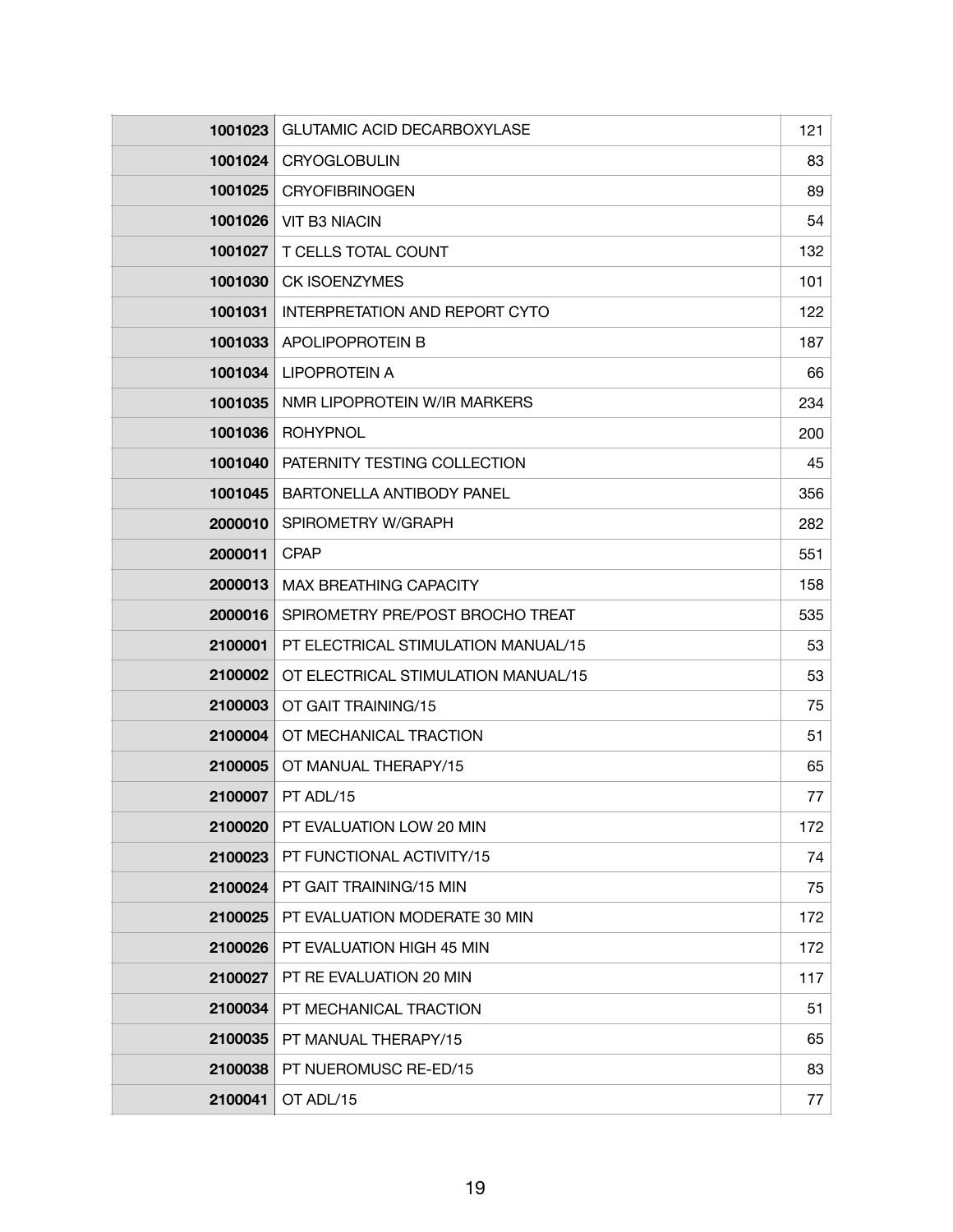| 2100045 | OT FUNCTIONAL ACTIVITY/15                | 74    |
|---------|------------------------------------------|-------|
| 2100047 | OT NEUROMUS RE-ED/15                     | 83    |
| 2100051 | OT THERAPEUTIC EXERCISE/15               | 85    |
| 2100052 | OT ULTRASOUND/15 MIN                     | 52    |
| 2100064 | PT THERAPEUTIC EXERCISE/15               | 85    |
| 2100065 | PT ULTRASOUND/15 MIN                     | 52    |
| 2100097 | OT RE EVALUATION 30 MIN                  | 110   |
| 2100098 | OT EVALUATION HIGH 60 MIN                | 167   |
| 2100099 | OT EVALUATION MODERATE 45 MIN            | 167   |
| 2100100 | OT EVALUATION LOW 30 MIN                 | 167   |
| 2100111 | PT SWALLOW STUDY                         | 493   |
| 2100115 | ST SWALLOW TREATMENT                     | 252   |
| 2190420 | EVAL SPEECH SOUNDS PRODUCT LANG COMP     | 709   |
| 2190421 | GN TX SPEECH LANG VOICE COMMJ & AUDITORY | 186   |
| 3000003 | ABD PADS 8 X 10                          | 10    |
| 3000028 | SALEM SUMP ANTI REFLEX VALVE             | 43.75 |
| 3000062 | <b>FOLEY CATH HOLDER</b>                 | 10    |
| 3000078 | COBAN 4 X 5 YD                           | 14    |
| 3000079 | COBAN 6 X 5 YD                           | 20    |
| 3000094 | <b>ENEMA BUCKET</b>                      | 16    |
| 3000095 | EPISTAXIS CATHETER KIT                   | 770   |
| 3000100 | <b>CATHETER KIT FEMALE</b>               | 34    |
| 3000115 | FOLEY CATHETER 22 FR                     | 52    |
| 3000120 | GAUZE STERILE 3 X 3 12 PLY (2/PK)        | 10    |
| 3000124 | <b>GRADUATE CONTAINER</b>                | 10    |
| 3000127 | <b>HEALING SHOE SM WOM</b>               | 60    |
| 3000137 | <b>IRRIGATION TRAY</b>                   | 12    |
| 3000152 | DUO-THERM PAD 14 X 20                    | 77    |
| 3000153 | <b>KERLIX 4.5 X 4.1 YD</b>               | 10    |
| 3000165 | <b>GASTRIC LAVAGE KIT W/SPIKE</b>        | 553   |
| 3000168 | LEG BAG 1000 ML                          | 28    |
| 3000181 | <b>MORGAN LENSES</b>                     | 275   |
| 3000183 | DRAPE NON FENESTRATED                    | 10    |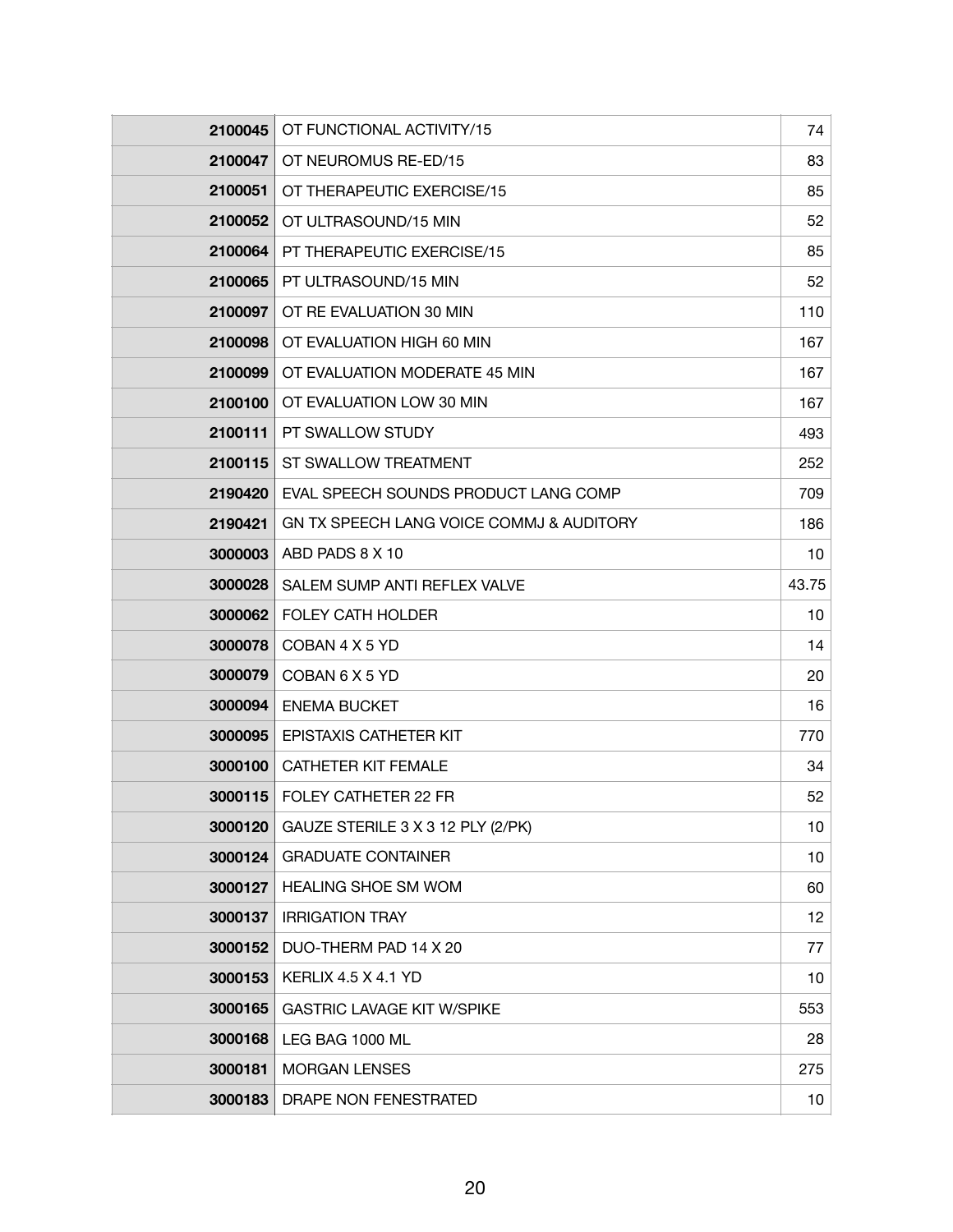| 3000184        | SODIUM CHLORIDE 1000 ML                 | 33     |
|----------------|-----------------------------------------|--------|
| 3000195        | NU GAUZE PLAIN 1/4 X5'                  | 33     |
| 3000205        | RHINO ROCKET SLIM/XLG                   | 150    |
| 3000207        | <b>RIB BELT WOMEN</b>                   | 77     |
| 3000212        | SCOTCH CAST 3                           | 64     |
| 3000218        | STERISTRIP 1/2 X 4                      | 10     |
| 3000219        | STERILE WATER 1500ML                    | 22     |
| 3000222        | STERISTRIP 1/4 X 4                      | 12     |
| 3000223        | ANKLE SPRT STIRRUP REGULAR, LT          | 232    |
| 3000226        | SUCTION CANISTER DISPOSABLE             | 26.25  |
| 3000236        | SUTURE DERMABOND DB1                    | 224.75 |
| 3000247        | SUTURE PROLENE 6-0 P -1 DO NOT REORDER  | 131    |
| 3000265        | <b>THORACIC CATHETER 36FR</b>           | 67     |
| 3000275        | ENDO TRACH TUBE 6.5 UC                  | 12     |
| 3000286        | <b>UNNA BOOT</b>                        | 105    |
| 3000291        | URETHRAL CATH TRAY                      | 22     |
| 3000304        | ADAPTIC 5 X 9                           | 13     |
| 3000307        | YANKAUER SU CM_CTION                    | 21     |
| 3000332        | ORTHO GLASS 5                           | 51     |
| 3000338        | STRETCH BANDAGE NS 6 X 82               | 10     |
| 3000359        | TED HOSE KNEE XLG                       | 43     |
| 3000361        | TED HOSE THIGH MED                      | 106    |
| <b>3000362</b> | TED HOSE KNEE LG REG                    | 62     |
| 3000380        | <b>SUCTION TUBING NS</b>                | 17     |
| 3000382        | SODIUM CHLORIDE 500ML                   | 12     |
| 3000390        | SUTURE PROLENE 4-0 PS-2 DO NOT REORDER! | 112    |
| 3000394        | SUTURE ETHILON 3-0 FS-1 DO NOT REORDER! | 17     |
| 3000402        | STYLET 10 FR                            | 41     |
| 3000403        | <b>SUCTION CATHETER 12FR</b>            | 18     |
| 3000405        | O2 TUBING 7                             | 10     |
| 3000406        | AEROSOL MASK ADULT                      | 10     |
| 3000407        | O2 CANNULA ADULT 7'                     | 10     |
| 3000418        | SPLASH GUARD - ZEROWET                  | 18.25  |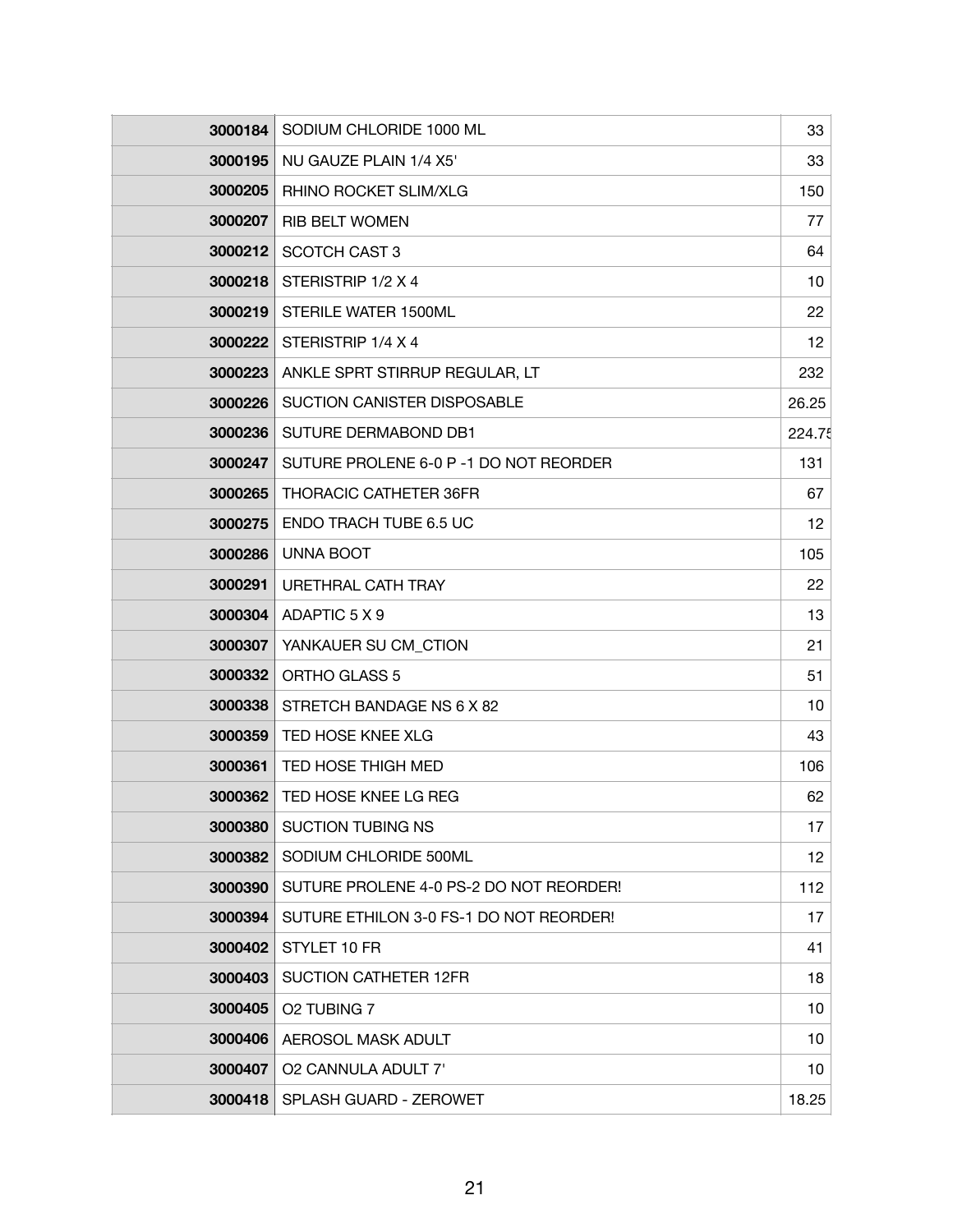| 3000422 | ADAPTIC 3 X 3                           | 10     |
|---------|-----------------------------------------|--------|
| 3000425 | O2 CANNULA 25                           | 28.25  |
| 3000428 | <b>HUMIDIFIER DISP</b>                  | 14     |
| 3000447 | PERI WASH BOTTLE                        | 16     |
| 3000455 | <b>O2 MASK SIMPLE ADULT</b>             | 10     |
| 3000456 | <b>O2 MASK SIMPLE INF</b>               | 39     |
| 3000457 | <b>O2 MASK NON REBREATHER</b>           | 18     |
| 3000478 | <b>SUTURE VICRYL 3-0</b>                | 32     |
| 3000493 | <b>O2 SENSOR PREMIE</b>                 | 126    |
| 3000496 | O2 SENSOR INFANT I-20                   | 163.75 |
| 3000497 | O2 SENSOR PED D20                       | 135    |
| 3000511 | <b>CRUTCHES CHILD</b>                   | 14     |
| 3000513 | STERILE WATER 500ML                     | 11     |
| 3000516 | SKIN STAPLER DS-15                      | 71.5   |
| 3000519 | NASOPHARYNGE AIRWAY 34 FR               | 35     |
| 3000528 | ABDU CM_CTION FINGER SPLINT- XLG.       | 109    |
| 3000540 | SUTURE ETHILON 6-0 PS-3 DO NOT REORDER! | 96     |
| 3000553 | <b>O2 CANNULA PED</b>                   | 16     |
| 3000572 | CERVICAL COLLAR PHIL LG                 | 228    |
| 3000574 | <b>THORACIC CATHETER 40FR</b>           | 73     |
| 3000575 | <b>SPIROMETER</b>                       | 28.5   |
| 3000587 | PEAK FLOW METER                         | 103    |
| 3000591 | <b>SUTURE MASTISOL</b>                  | 18     |
| 3000596 | BAIR HUG BLANKET UP BODY                | 64     |
| 3000597 | BAIR HUG BLANKET LOW BODY               | 108    |
| 3000608 | <b>OPTIHALER SPACER MD1</b>             | 55     |
| 3000628 | O2 CANNULA NASAL 7 INFANT               | 18     |
| 3000649 | <b>WOUND CLOSE FORCEPS</b>              | 29     |
| 3000650 | ELASTOPLAST 4                           | 56     |
| 3000658 | SUTURE ETHILON 3-0 PS-1                 | 34     |
| 3000675 | URINARY DRAIN BAG ANTI REFLUX 2000 ML   | 61     |
| 3000678 | <b>TOOMEY SYRINGE</b>                   | 39     |
| 3000681 | SUTURE ETHILON 4-0 FS-2                 | 16     |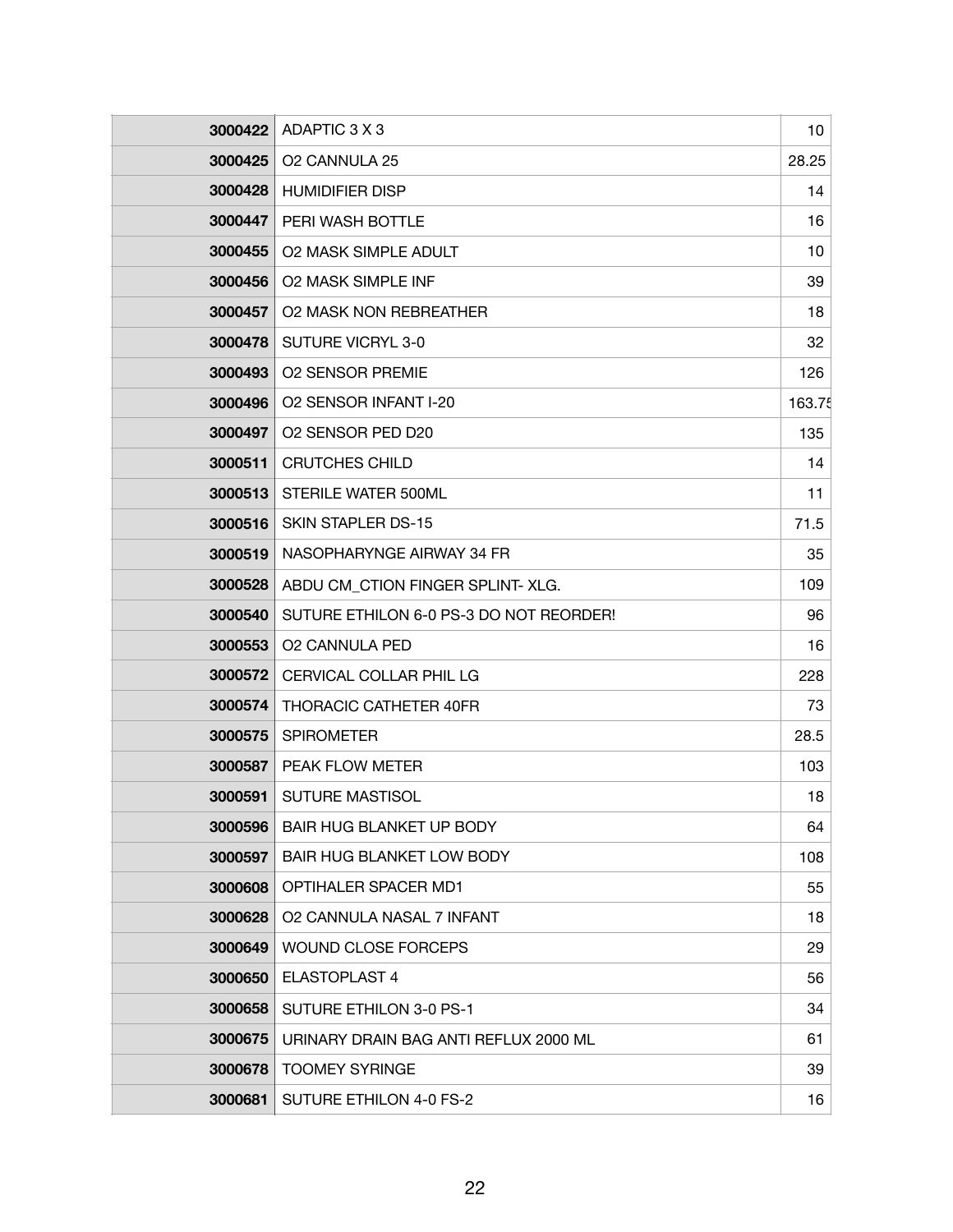| 3000686 | SUTURE VICRYL 3-0 PS2                | 34     |
|---------|--------------------------------------|--------|
| 3000689 | <b>SUTURE ETHILON 5-0 PS-3</b>       | 137    |
| 3000697 | SUTURE PLAIN GUT FST 6-0             | 64.5   |
| 3000720 | NEBULIZER PEDIATRIC                  | 68     |
| 3000729 | NEBULIZER HI FLOW                    | 59     |
| 3000730 | <b>MASK BI-FLO PED</b>               | 24     |
| 3000731 | <b>O2 MASK BI- FLOW ADULT</b>        | 20     |
| 3000736 | FINGER SPLINT FROG SM                | 16     |
| 3000738 | FINGER COT PADDED SM                 | 20     |
| 3000759 | KLING BANDAGE 4 X 75 STERILE         | 10     |
| 3000769 | <b>KANGAROO PUMP SET</b>             | 48     |
| 3000773 | THUMB SPIKA RT LG                    | 164    |
| 3000782 | <b>QUIK COMBO READY PAK ADULT</b>    | 513.75 |
| 3000793 | <b>ENDO TRACH TUBE 6.0 UC</b>        | 15     |
| 3000795 | ET TUBE HOLDER INFANT                | 93     |
| 3000797 | C-COLLAR LAERDAL CHILD               | 88     |
| 3000798 | ARM SLING ADULT LG                   | 26.75  |
| 3000801 | FOLEY TRAY 8FR PED                   | 120    |
| 3000819 | <b>VENTILATION CIRCUIT</b>           | 72     |
| 3000820 | QUIK COMBO REDI PAK PED              | 488    |
| 3000833 | <b>OXYGEN PER DAY</b>                | 441    |
| 3000834 | OXYGEN PER HOUR                      | 14     |
| 3000841 | KNEE IMMOBILIZER MED 20              | 172    |
| 3000845 | KNEE SPORTS BRACE SM                 | 215    |
| 3000861 | SHOE HORN 24                         | 29     |
| 3000870 | <b>BATH SPONGE LONG HANDLE</b>       | 35     |
| 3000873 | COVADERM DRESSING 4 X 4              | 13     |
| 3000886 | CHEST DRAIN VALVE                    | 223    |
| 3000892 | OXYGEN NOSE CLIPS LATEX FREE         | 10     |
| 3000901 | ANKLE SUPPORT XXLG                   | 41     |
| 3000903 | INTRODUCER INTUBATOR ADULT MALLEABLE | 67     |
| 3000909 | SUTURE SOFSILK SIZE 0                | 72     |
| 3000914 | DUODERM EXTRA THIN 4 X 4             | 20     |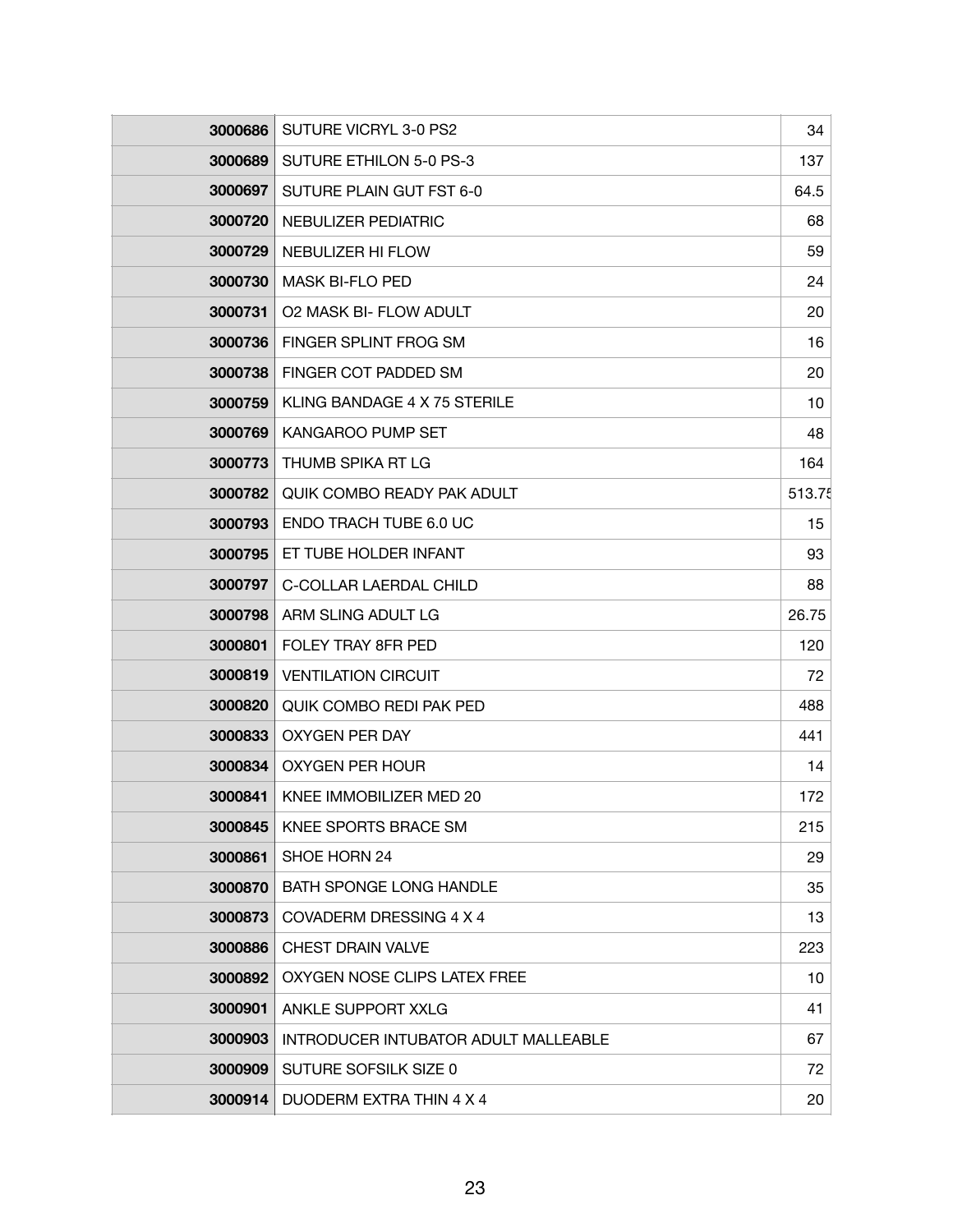|         | 3000915   ANOSCOPE SPECULA DISP          | 15     |
|---------|------------------------------------------|--------|
| 3000916 | SUTURE ETHILON 3-0 PS-2                  | 33     |
| 3000920 | <b>MASK BI-PAP LG</b>                    | 192    |
| 3000921 | <b>CUSHION PRESSURE W/COVER</b>          | 14.25  |
| 3000923 | LARYNGOSCOPE GLV-3                       | 169.25 |
| 3000924 | KING LTSD KIT SIZE 4                     | 441    |
| 3000929 | COUDE CATH FOLEY 16FR                    | 120    |
| 3000931 | SAFETY SCAPEL #10 DISP STERILE           | 16     |
| 3000932 | SAFETY SCAPEL #15 DISP STERILE           | 15.75  |
| 3000933 | SAFETY SCAPEL #11 DISP STERILE           | 16     |
| 3000937 | FLEXIBLE SOCK & STOCKING AID             | 139.75 |
| 3000939 | PLEURAGUIDE DISP CHEST TUBE KIT          | 694    |
| 3000940 | ACAPELLA FLUTTER-VALVE BLUE              | 432.25 |
| 3000941 | ACAPELLA FLUTTER-VALVE GREEN             | 623.25 |
| 3000942 | <b>THORACIC CATHETER 12FR</b>            | 37.5   |
| 3000943 | <b>THORACIC CATHETER 16FR</b>            | 39     |
| 3000944 | THORACIC CATHETER 20FR                   | 39     |
| 3000945 | REACHER, 31 BLUE                         | 152.25 |
| 3000947 | SURESITE 123 DRESSING 4 X 4.8            | 10     |
| 3000948 | XTRAXORB SUPER ABSORB STERILE 4 X 5      | 37     |
| 3000950 | MEDI HONEY NON-ADHESIVE HCS 4.3 X 4.3    | 84.5   |
| 3000951 | <b>MEDI HONEY CALCIUM ALGINATE</b>       | 40     |
| 3000952 | MEDI HONEY ADHESIVE HCS 2.8 X 2.8        | 48     |
| 3000954 | MEPILEX HEEL FOAM DRESSING 5 X 8         | 71.75  |
| 3000956 | RANGER PED/NEONATE DISP FLUID WARMING ST | 256    |
| 3000957 | RANGER STAND FLW DISP FLUID WARM ST W/EX | 104.25 |
| 3000958 | RANGER HIGH FLOW DISP FLUID WARM SET     | 567    |
| 3000959 | SURGICAL AIRWAY KIT                      | 343    |
| 3000960 | LARYNGOSCOPE GVL-0                       | 179    |
| 3000961 | LARYNGOSCOPE GLV-1                       | 179    |
| 3000962 | LARYNGOSCOPE GLV-2                       | 179    |
| 3000965 | <b>INSTANT COLD PACK</b>                 | 10.5   |
| 3000966 | KING LTSD KIT SIZE 3                     | 441.25 |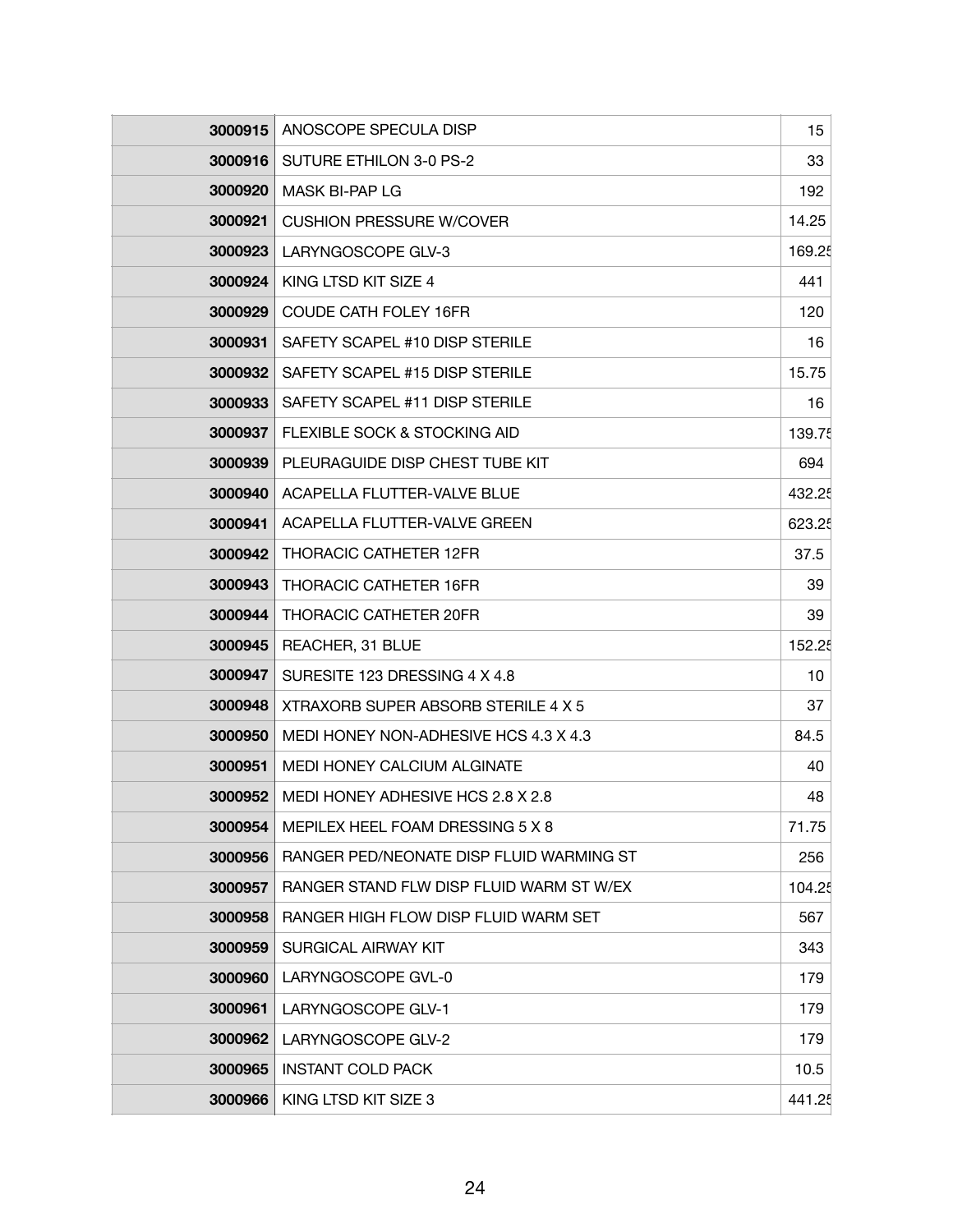| 3000967 | KING LTD KIT SIZE 2                      | 387    |
|---------|------------------------------------------|--------|
| 3000968 | <b>GLOVES 6.5 SENSICARE STERILE SURG</b> | 19     |
| 3000969 | <b>GLOVES 7 SENSICARE STERILE SURG</b>   | 19     |
| 3000970 | <b>GLOVES 7.5 SENSICARE STERILE SURG</b> | 22.5   |
| 3000971 | <b>GLOVES 8 SENSICARE STERILE SURG</b>   | 19     |
| 3000972 | <b>GLOVES 8.5 SENSICARE STERILE SURG</b> | 19     |
| 3000977 | SUTURE CHROMIC 4-0 27 REVERSE CUTTING    | 28     |
| 3000978 | SUTURE CHROMIC 5-0 27 REVERSE CUTTING    | 31     |
| 3000979 | SCOTCHCAST PLUS CAST TAPE 2 X 4YD        | 21     |
| 3000980 | SCOTCHCAST PLUS CAST TAPE 3 X 4YD        | 27     |
| 3000981 | SCOTCHCAST PLUS CAST TAPE 4 X 4YD        | 27     |
| 3000982 | LMA UNIQUE SIZE 1.5                      | 79     |
| 3000984 | <b>LMA UNIQUE SIZE 4</b>                 | 79     |
| 3000985 | <b>ENDO TRACH TUBE 5.5 UC</b>            | 12     |
| 3000986 | <b>ENDO TRACH TUBE 6.5 CUFF</b>          | 12     |
| 3000987 | LMA UNIQUE SIZE 1                        | 78     |
| 3000990 | SPECULUM VAGINAL SMALL BUILT IN LIGHT    | 51     |
| 3000991 | SPECULUM VAGINAL MEDIUM BUILT IN LIGHT   | 51     |
| 3000992 | SPECULUM VAGINAL LARGE BUILT IN LIGHT    | 51     |
| 3000993 | <b>ENDO TRACH TUBE 3.5 UC</b>            | 12     |
| 3000994 | <b>SPECIMEN PAN</b>                      | 10     |
| 3000995 | COBAN <sub>1</sub>                       | 10     |
| 3000996 | ANKLE WALKER SM STANDARD                 | 248    |
| 3001004 | <b>BAIR HUG BLANKET TORSO</b>            | 64     |
| 3001005 | DUO-THERM PAD 18 X 24                    | 77     |
| 3001009 | <b>EMESIS BASIN</b>                      | 10     |
| 3001010 | WRIST SPLINT 8 LT MED                    | 91     |
| 3001012 | STERILE WATER 1000ML                     | 16     |
| 3001013 | LUMBOSACRAL SUPPORT MD                   | 187    |
| 3001014 | <b>FRACTURE PAN</b>                      | 12     |
| 3001015 | <b>RESUSCITATION ADU (HUD)</b>           | 280.75 |
| 3001017 | <b>THORACENTESIS TRAY</b>                | 246    |
| 3001018 | ENDO TRACH TUBE 3.0 UC                   | 11     |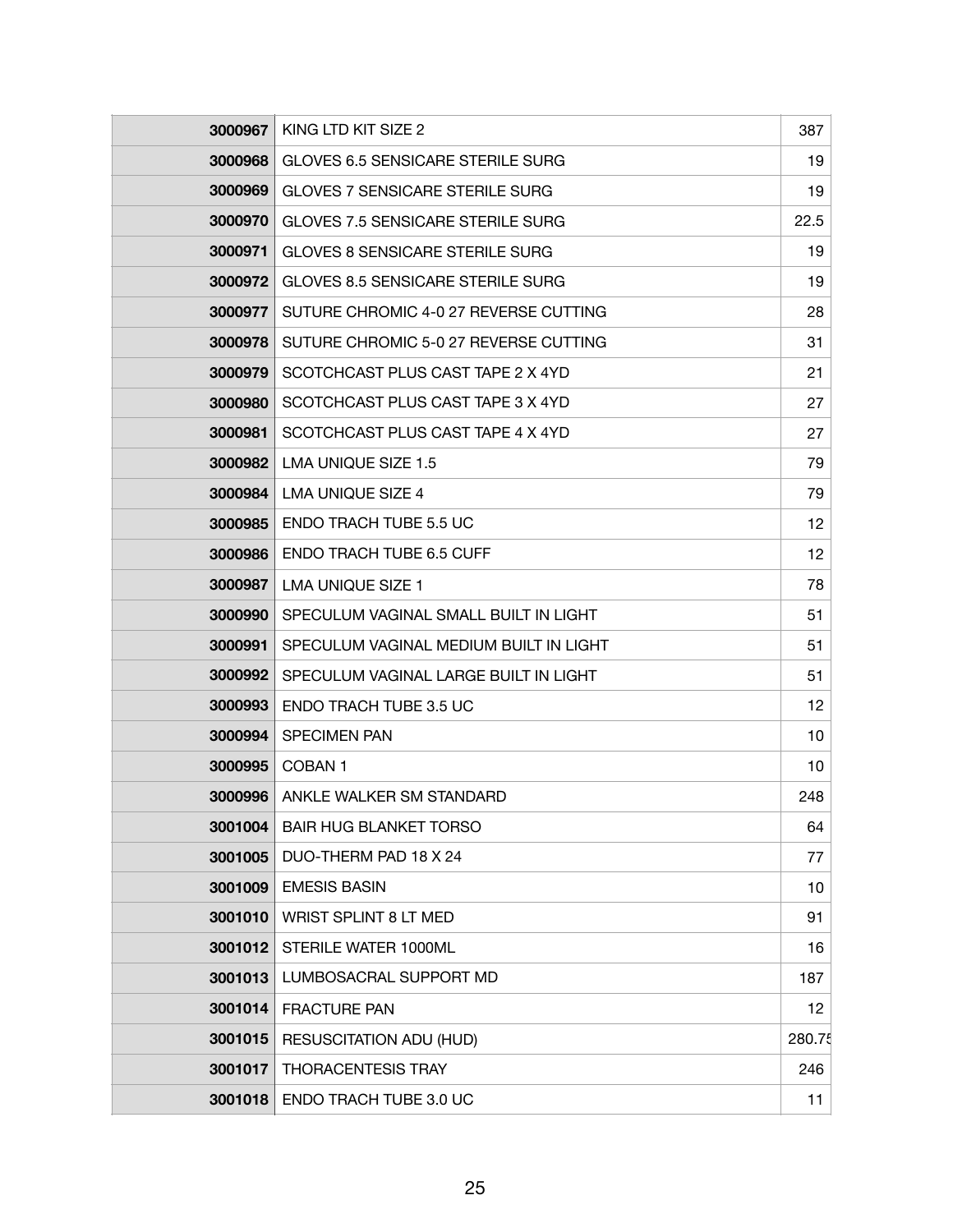| 3001019        | <b>ENDO TRACH TUBE 4.5 UC</b>         | 10.25 |
|----------------|---------------------------------------|-------|
| 3001020        | <b>ENDO TRACH TUBE 9.0 CUFF</b>       | 15    |
| 3001022        | <b>TRACH TUBE DIC 7.0</b>             | 236   |
| 3001023        | SUTURE CHROMIC 3-0 27 REVERSE CUTTING | 28    |
| 3001024        | INTRODUCER INTUBATOR BOUGIE COUDE TIP | 61.24 |
| 3001025        | AIRWAY ORAL 100 MM                    | 10    |
| 3001026        | <b>DIAGNOSTIC PEN</b>                 | 85    |
| 3001027        | <b>SCOTCHCAST PLUS 5</b>              | 81    |
| 3001029        | EYE PADS SM OVAL                      | 10    |
| 3001032        | ET TUBE HOLDER PEDIATRIC              | 72    |
| 3001033        | CATHETER STABILIZATION DEVICE         | 12    |
| 3001034        | DELEE SUCTION TUBE 10 FR              | 20    |
| 3001035        | <b>ENDO TRACH TUBE 4.0 UC</b>         | 10.75 |
| 3001036        | ENDO TRACH TUBE 5.0 UC                | 11    |
| 3001037        | <b>ENDO TRACH TUBE 5.5 CUFF</b>       | 15    |
| 3001038        | <b>ENDO TRACH TUBE 8.5 CUFF</b>       | 15    |
| 3001042        | <b>O2 CAPNOLINE</b>                   | 18    |
| 3001043        | STERILE WATER 500ML *B BRAUN*         | 20.05 |
| 3001045        | <b>THORACIC CATHETER 24FR</b>         | 37    |
| 3001046        | <b>THORACIC CATHETER 32FR</b>         | 37    |
| 3001047        | <b>THORACIC CATHETER 28FR</b>         | 37    |
| 3001048        | CATHETER FOLEY 3 WAY                  | 35    |
| <b>3001050</b> | LARYNGOSCOPE BLADE MIL 0 DISP         | 94    |
| 3001051        | LARYNGOSCOPE BLADE MIL 1 DISP         | 94    |
| 3001052        | LARYNGOSCOPE BLADE MIL 2 DISP         | 101.5 |
| 3001053        | LARYNGOSCOPE BLADE MIL 3 DISP         | 94    |
| 3001054        | LARYNGOSCOPE BLADE MIL 4 DISP         | 94    |
| 3001055        | LARYNGOSCOPE BLADE MAC 1 DISP         | 101.5 |
| 3001056        | LARYNGOSCOPE BLADE MAC 2 DISP         | 94    |
| 3001057        | LARYNGOSCOPE BLADE MAC 3 DISP         | 101.5 |
| 3001058        | LARYNGOSCOPE BLADE MAC 4 DISP         | 101.5 |
| 3001060        | ARGYLE SALEM SUMP                     | 24    |
| 3001062        | SODIUM CHLORIDE 500ML *B BRAUN*       | 14    |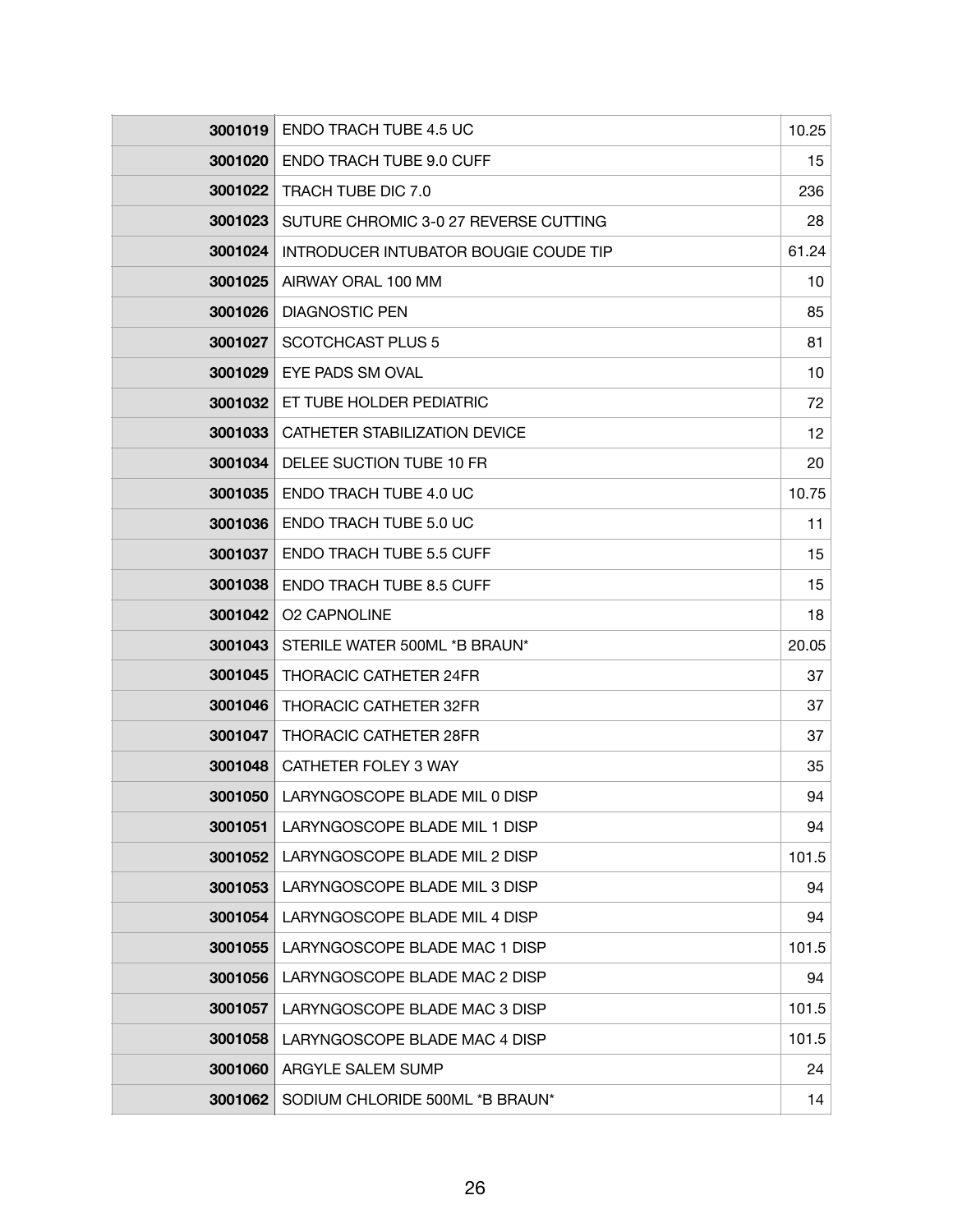| 3001064 | <b>SUCTION TRANSFER TUBING</b>              | 18     |
|---------|---------------------------------------------|--------|
| 3001065 | <b>ENDO TRACH TUBE 5.0 CUFF</b>             | 15     |
| 3001066 | <b>ENDO TRACH TUBE 7.0 CUFF</b>             | 34.75  |
| 3001068 | <b>LMA MAD NASAL</b>                        | 65.75  |
| 3001069 | SPLINT SAM ORANGE / BLUE STANDARD 36 RL     | 99.5   |
| 3001070 | <b>INSTANT HOT PACK</b>                     | 30.25  |
| 3001071 | AIRWAY ORAL 50 MM                           | 10     |
| 3001072 | AIRWAY ORAL 60 MM                           | 10     |
| 3001078 | AIRWAY ORAL 40 MM                           | 10     |
| 3001079 | AIRWAY ORAL 70 MM                           | 10     |
| 3001080 | <b>URINE STRAINER</b>                       | 10     |
| 3001082 | <b>LMA UNIQUE SIZE 3</b>                    | 77.5   |
| 3001083 | <b>CATHETER PLUG</b>                        | 10     |
| 3001084 | SMART CAPNOLINE PLUS ADULT/INTERMEDIATE CO2 | 147.15 |
| 3001085 | TED HOSE KNEE 2XL                           | 33.75  |
| 3001086 | THORA - PARA TRAY                           | 292    |
| 3001088 | DRESSING GEL FIBER OPTICELL 2 X 2           | 21.25  |
| 3001093 | PORTA CATH KIT                              | 10     |
| 3001094 | IODOFORM PACKING STRIPS 1/4" X 15"          | 17     |
| 3001096 | HEEL RAISER PRO II HEEL PROTECTOR           | 315    |
| 3001097 | STOCKINGNET 2                               | 10     |
| 3001098 | BANDAGE TUBULAR MEDIGRIP SIZE F 1 YD        | 45.75  |
| 3001099 | STOCKINGNET 1                               | 10     |
| 3001100 | STOCKINGNET 3                               | 10     |
| 3001101 | STOCKINGNET 4                               | 10     |
| 3001103 | YANKAUER SUCTION W/ VENT                    | 22.25  |
| 3001105 | PESSARY RING W/SUPPORT SIZE 3               | 378    |
| 3001107 | WATER/GEL FILLED WHEELCHAIR CUSHION         | 289.25 |
| 3001110 | NEEDLE DECOMPRESSION 10G X 3.25"            | 151.75 |
| 3001112 | TOURNI-COT FINGER/TOE MIXED BOX             | 48     |
| 3001113 | GEL MEDIHONEY 1.5 OZ TUBE                   | 107.5  |
| 3001114 | <b>SAM PELVIC SLING II</b>                  | 574.25 |
| 3001115 | NASOPHARYNGE AIRWAY 14 FR                   | 89.5   |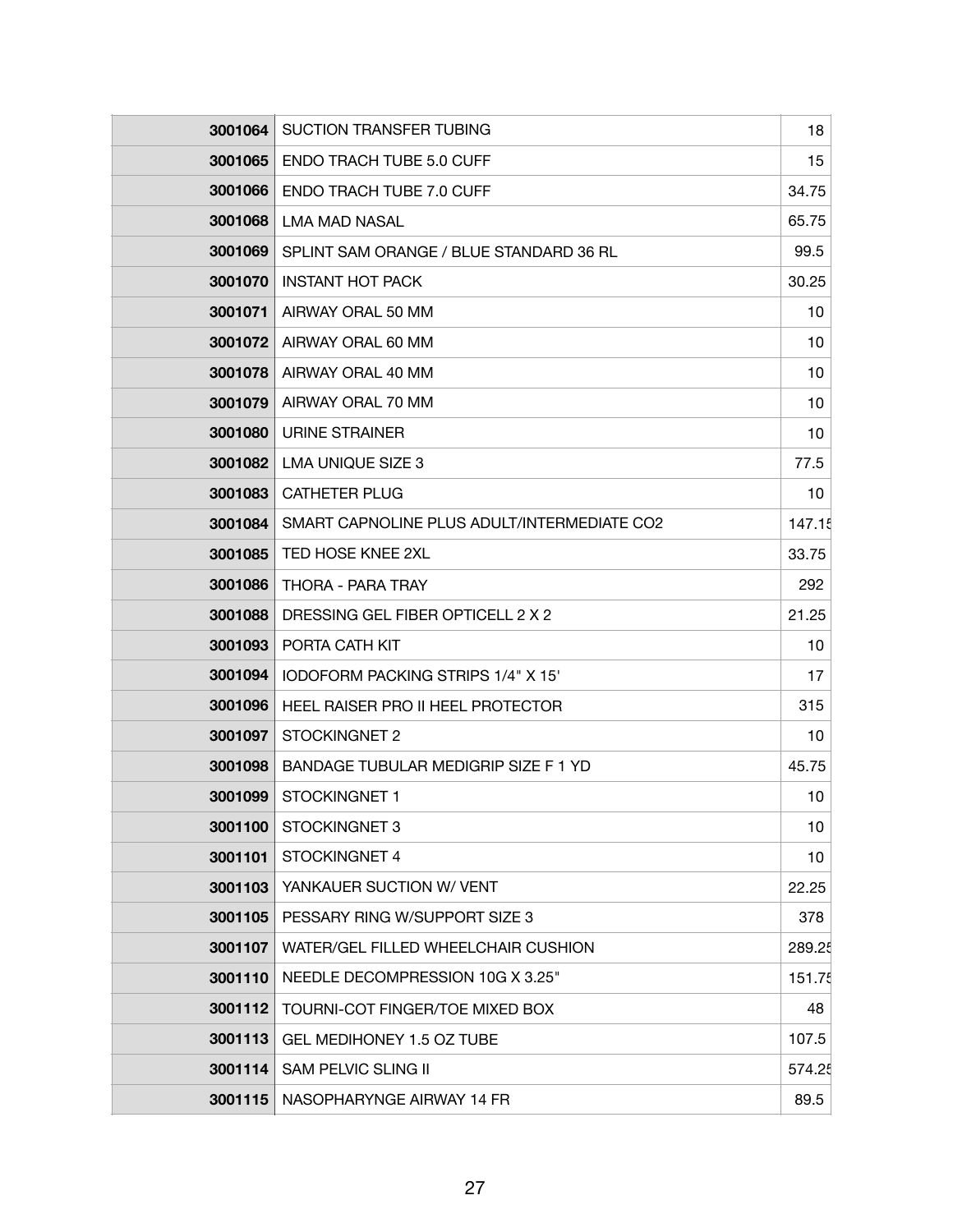| 3001116 | NASOPHARYNGE AIRWAY 18 FR                             | 89.5   |
|---------|-------------------------------------------------------|--------|
| 3001117 | NASOPHARYNGE AIRWAY 20 FR                             | 48     |
| 3001118 | NASOPHARYNGE AIRWAY 24 FR                             | 91.25  |
| 3001119 | NASOPHARYNGE AIRWAY 26 FR                             | 89.5   |
| 3001120 | LABOR & DELIVERY SURGICAL TRAY STERILE                | 262.5  |
| 3001121 | <b>BEDPAN BARIATRIC</b>                               | 35.87  |
| 3001122 | POLIGRIP SUPER DENTURE ADHESIVE CREAM 2.40Z           | 5.85   |
| 3001124 | NASAL PACKING WITH STRING 4.5CM                       | 44.75  |
| 3001125 | LARYNGOSCOPE GVL-2.5                                  | 211.5  |
| 3001126 | <b>ISOLATION - SURGICAL GOWNS STERILE</b>             | 24.75  |
| 3001128 | <b>FOAM LIMB HOLDER</b>                               | 32     |
| 3001129 | SILICONE 18 FR 2-WAY CATHETER                         | 91.5   |
| 3001131 | CANISTER 500ML WITH GEL FOR INFOVAC                   | 339.75 |
| 3001132 | DRESSING MEDIUM VAC GRANUFOAM                         | 404.75 |
| 3001133 | DRAPE VAC KCI 30.5CM X 26CM                           | 63.25  |
| 3001134 | TED HOSE THIGH X-LARGE REGULAR                        | 80     |
| 3001135 | PLEURAGUIDE DISPOSABLE CHEST TUBE KIT W/OUT LIDOCAINE | 728.25 |
| 3001136 | STYLET PEDIATRIC GLIDERITE SINGLE USE                 | 59.5   |
| 3001138 | TUBING W/ CLAMP & CONNECTOR FOR WOUND VAC             | 168.5  |
| 3001139 | BANDAGE SURGITUBE SZ 1 5/8" X 50Y                     | 10     |
| 3001793 | SUTURE ETHILON 5-0 P-3                                | 126.25 |
| 3001794 | SUTURE VICRYL 4-0 PS2                                 | 109.5  |
| 3001795 | SUTURE PROLENE 6-0 P-3                                | 188.25 |
| 3090002 | TED HOSE KNEE MED-REG                                 | 43     |
| 3090003 | TED HOSE THIGH LG REG                                 | 105.5  |
| 3090004 | STERISTRIP 1/8 X 3                                    | 10     |
| 3090014 | FOLEY CATHETER, 10 FR                                 | 77     |
| 3090015 | FOLEY CATHETER, 16 FR                                 | 34     |
| 3090016 | FOLEY CATHETER, 18 FR                                 | 50.75  |
| 3090017 | FOLEY CATHETER 20 FR 2 WY                             | 33.75  |
| 3090025 | RHINO-ROCKET W/XLG                                    | 217.25 |
| 3090026 | RHINO-ROCKET W/LG                                     | 195    |
| 3090027 | RHINO-ROCKET W/MED                                    | 124    |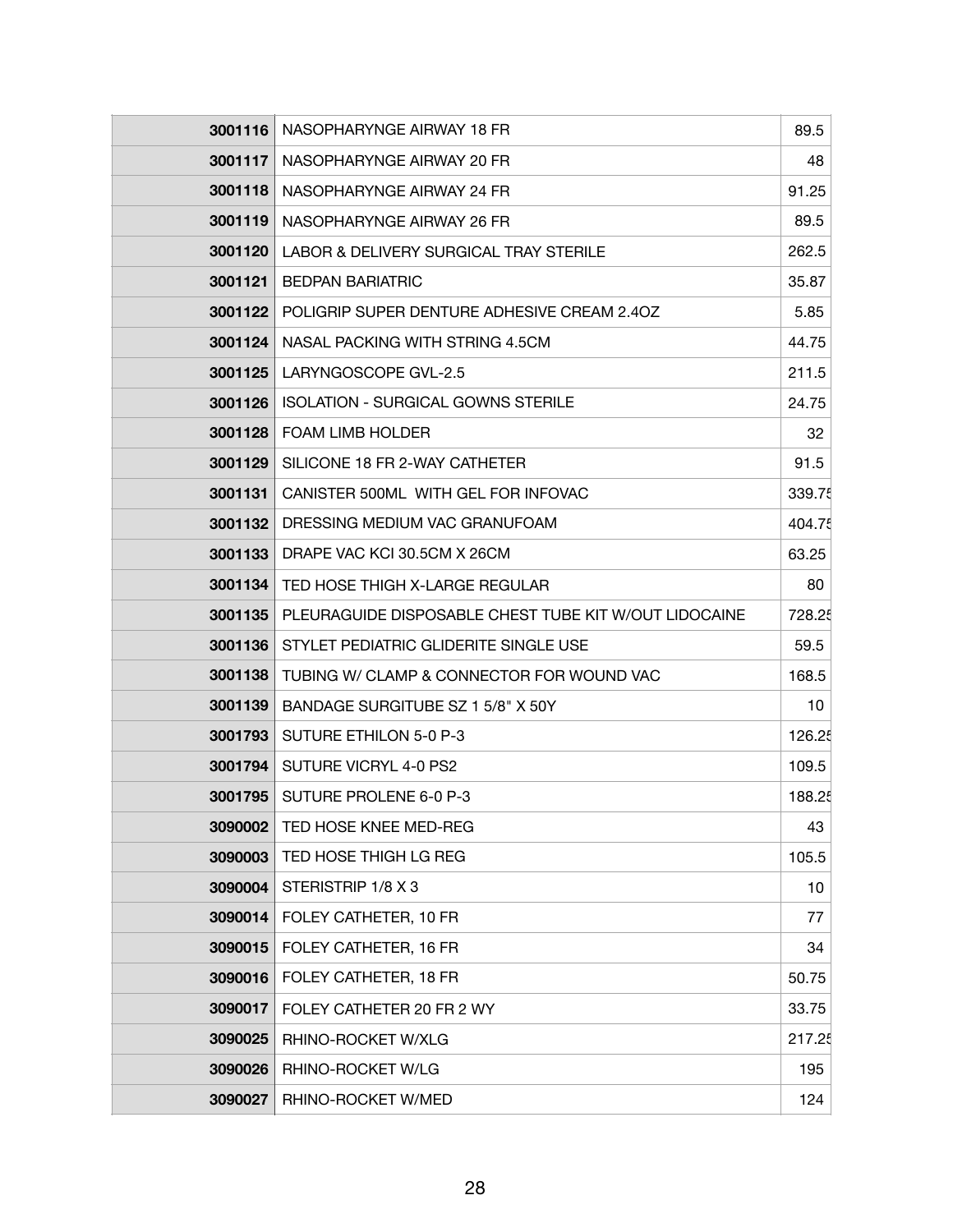| 3090028 | TELFA 3 X 8 STERILE                  | 10 <sup>1</sup> |
|---------|--------------------------------------|-----------------|
| 3090033 | SUTURE ETHILON 4-0 P-3               | 125.75          |
| 3090047 | URINAL WITH COVER                    | 10              |
| 3090048 | <b>LACERATION TRAY</b>               | 48              |
| 3090058 | <b>O2 MASK SIMPLE PED</b>            | 10              |
| 3090061 | STYLET 14 FR                         | 17.5            |
| 3090062 | STYLET 6 FR                          | 17.5            |
| 3090063 | ET TUBE HOLDER                       | 46              |
| 3090064 | ENDO TRACH TUBE 2.0 UC               | 21              |
| 3090065 | <b>ENDO TRACH TUBE 2.5 UC</b>        | 21              |
| 3090073 | <b>ENDO TRACH TUBE 4.0 CUFF</b>      | 61              |
| 3090074 | <b>ENDO TRACH TUBE 4.5 CUFF</b>      | 61              |
| 3090077 | <b>ENDO TRACH TUBE 6.0 C</b>         | 18              |
| 3090080 | <b>ENDO TRACH TUBE 7.5 CUFF</b>      | 34              |
| 3090081 | <b>ENDO TRACH TUBE 8.0 CUFF</b>      | 19              |
| 3090083 | LEVIN TUBE 16 FR                     | 23.25           |
| 3090084 | LEVIN TUBE 10 FR                     | 23.25           |
| 3090085 | LEVIN TUBE 12 FR                     | 23.25           |
| 3090086 | <b>LEVIN TUBE 14 FR</b>              | 23.25           |
| 3090087 | SUCTION CATHETER 8 FR W/CONTROL PORT | 10              |
| 3090088 | SUCTION CATHETER 10FR                | 10              |
| 3090089 | <b>SUCTION CATHETER 14FR</b>         | 10              |
| 3090090 | SUCTION CATHETER 18FR                | 10              |
| 3090091 | <b>SUCTION CATHETER 16FR</b>         | 10              |
| 3090093 | CO2 DETE CM_CTOR EASY CAP            | 78.75           |
| 3090094 | PENROSE DRAIN 1/4 X 12               | 10              |
| 3090096 | AIRWAY ORAL 90 MM                    | 10              |
| 3090097 | AIRWAY ORAL 80 MM                    | 10              |
| 3090100 | NASOPHARYNGE AIRWAY 28 FR            | 41              |
| 3090101 | NASOPHARYNGE AIRWAY 30 FR            | 39              |
| 3090102 | ORTHO GLASS 2                        | 23.75           |
| 3090103 | ORTHO GLASS 3                        | 35.5            |
| 3090104 | ORTHO GLASS 4                        | 42.5            |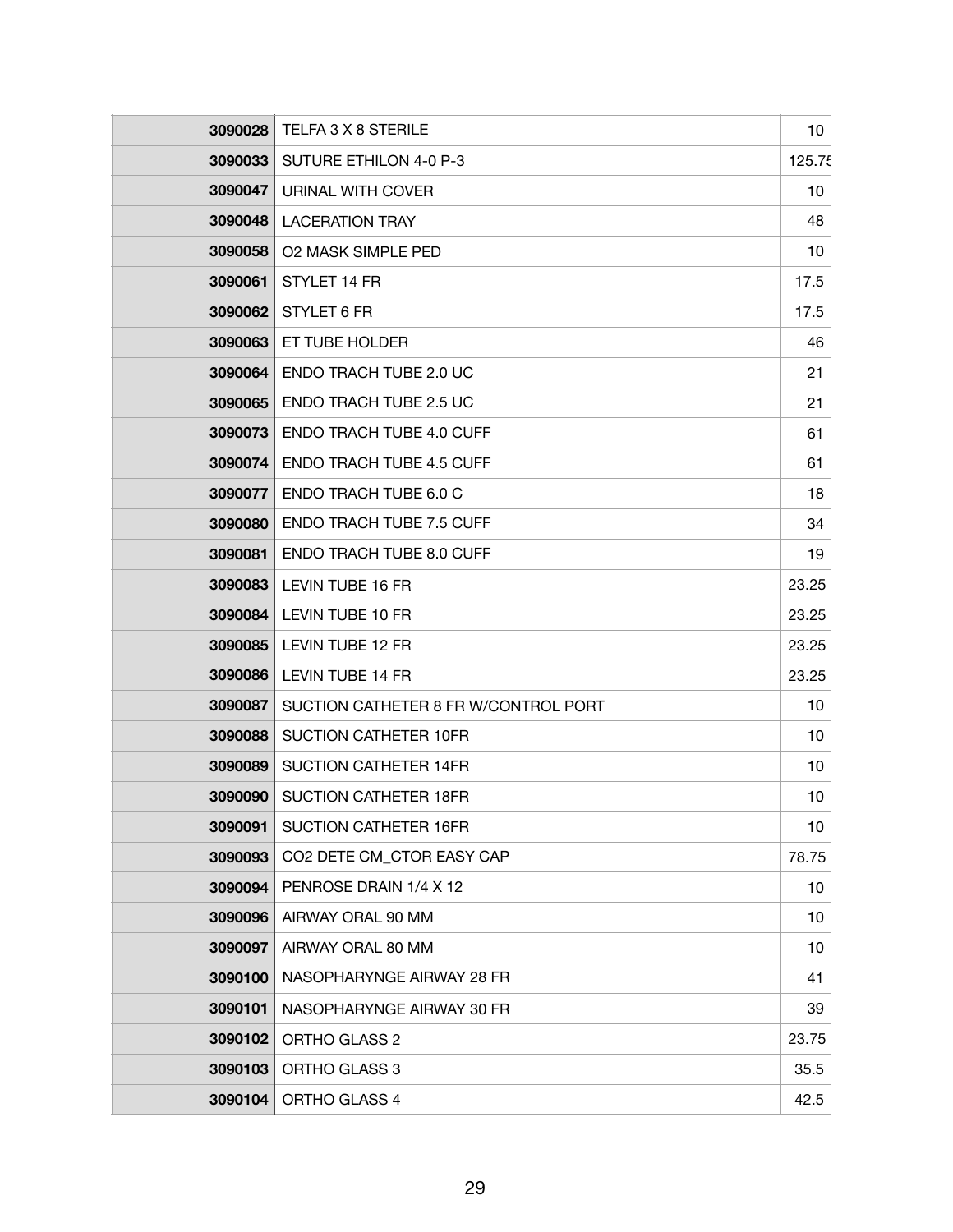| 3090105        | ORTHO GLASS 6                    | 28.75  |
|----------------|----------------------------------|--------|
| 3090128        | SCOTCH CAST 2                    | 52     |
| 3090129        | <b>SCOTCH CAST 4</b>             | 81.75  |
| 3090135        | <b>CLAVICLE SPLINT MED</b>       | 50.75  |
| 3090143        | CERVICAL COLL FOAM SM/LON        | 61.5   |
| 3090146        | AB BINDER SMALL/MED              | 60.25  |
| 3090147        | AB BINDER LG/XL                  | 69.25  |
| 3090151        | C-COLLAR LAERDAL ADULT           | 78.5   |
| 3090164        | AIR WALKER XL                    | 361.25 |
| 3090168        | STAPLE REMOVAL KIT               | 16.25  |
| 3090182        | KNEE SPORTS BRACE LG             | 240.5  |
| 3090196        | RHINO ROCKET SM/SLIM             | 117.5  |
| 3090198        | <b>LMA UNIQUE SIZE 5</b>         | 77.5   |
| 3090203        | <b>LMA UNIQUE SIZE 2</b>         | 207    |
| 3090206        | ARM BAND TENNIS ELBOW            | 71.5   |
| 3090208        | MASK BI-PAP MED                  | 248    |
| 3090212        | CO2 DETE CM_CTOR PEDI            | 78.75  |
| 3090217        | FOLEY CATHETER 24 FR 5CC         | 51.75  |
| 3090218        | KLING BANDAGE 2 X 75 STERILE     | 10     |
| 3090220        | RHINO-ROCKET SLIM MED            | 151.5  |
| 3090221        | RHINO-ROCKET SLIM.LG             | 151.5  |
| 3090222        | TED HOSE THIGH SM-SHORT          | 105.75 |
| <b>3090223</b> | TED HOSE KNEE SM-REG             | 61.5   |
| 3090238        | TIB FIB NON PADDED SM 7 IN       | 204    |
| 3090242        | FOLEY CATHETER, 8 FR             | 77.25  |
| 3090243        | <b>LEG BAG HOLDER</b>            | 71.25  |
| 3090244        | POUCH CONVATEC DRAINABLE         | 11.75  |
| 3090253        | <b>PANTS MESH</b>                | 21     |
| 3090254        | CATHETER TEXAS MALE EXTERNAL MED | 10     |
| 3090255        | COUDE TIP WOVEN 6 FR             | 575.25 |
| 3090256        | FOLEY CATHETER, 14 FR            | 50.75  |
| 3090257        | FOLEY CATHETER, 12 FR            | 50.75  |
| 3090258        | EAR SYRINGE BLUE BULB            | 14.5   |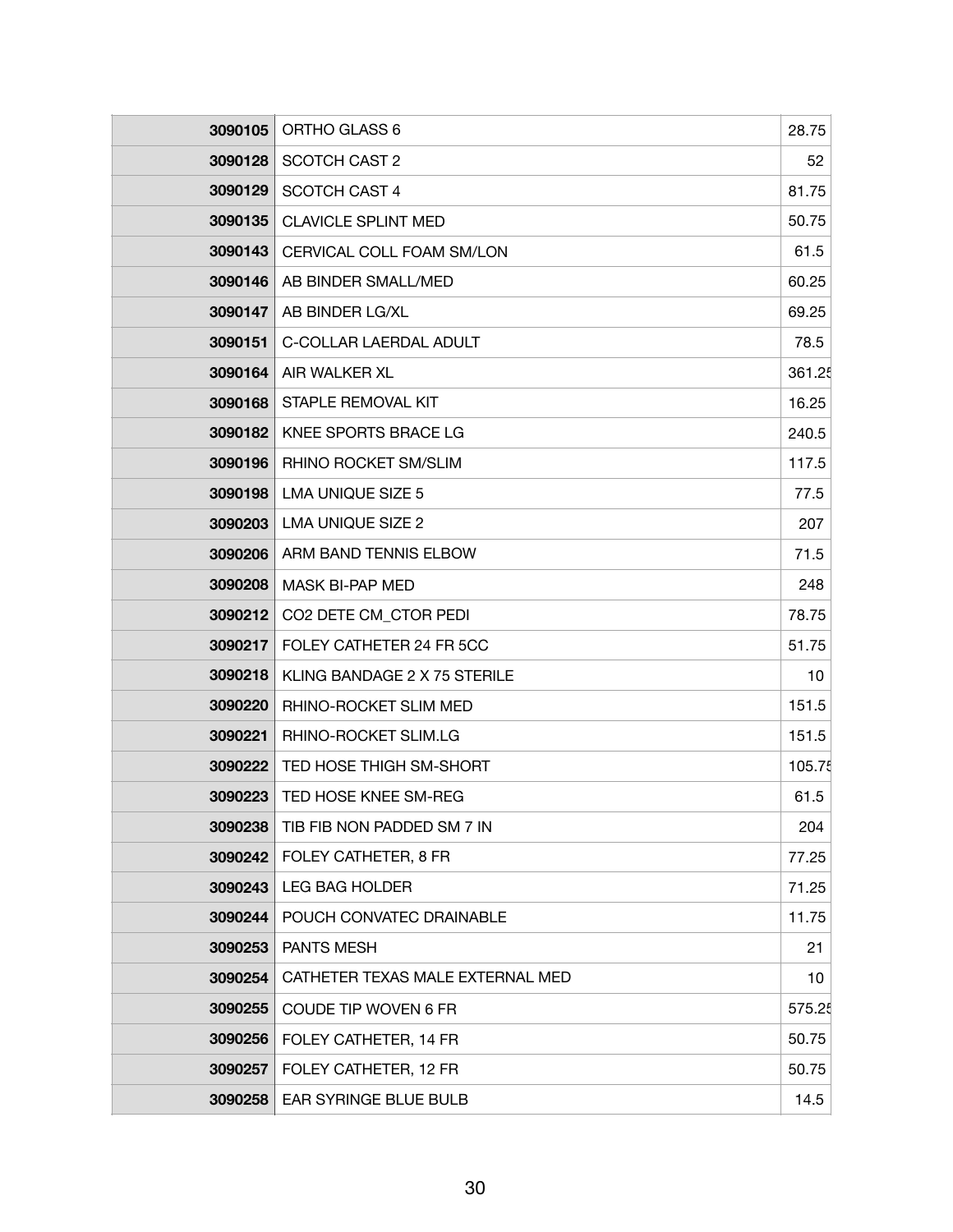| 3090259 | PERINEAL COLD PACK                   | 10.5  |
|---------|--------------------------------------|-------|
| 3090262 | VASHE WOUND THERAPY 4OZ              | 69    |
| 3090268 | SUTURE MERSILENE 3-0 FS-1            | 20    |
| 3090269 | KNEE, WRAP AROUND SM                 | 318.5 |
| 3090271 | UNIV BUCK'S TRA CM_CTION W/FOOT PAD  | 112.5 |
| 3090272 | SCOTCH CAST 5                        | 81.75 |
| 3090282 | DUO-THERM PAD 12 X 17                | 10    |
| 3090630 | NEBULIZER MICROMIST HUD 1883         | 10    |
| 4000003 | ACETAMINOPHEN W/CODEINE 30 MG TAB    | 11.7  |
| 4000006 | ACETAMINOPHEN 160MG/5 ML DROPS 30 ML | 6     |
| 4000008 | ACETAMINOPHEN 120 MG SUPPOSITORY     | 11.95 |
| 4000010 | ACETAMINOPHEN 650 MG SUPPOSITORY     | 13    |
| 4000011 | ACETYLCYSTEINE ORAL SOLN 20% 10ML    | 86.67 |
| 4000022 | ALPRAZOLAM 0.25 MG TAB               | 11.5  |
| 4000028 | AMIODARONE 200 MG TAB                | 12.15 |
| 4000030 | AMLODIPINE 5 MG TAB                  | 11.45 |
| 4000032 | AMOXICILLIN SUSP 400/5 ML, 75 ML BTL | 18.1  |
| 4000033 | AMOXICILLIN/CLAVULANATE 875 TAB      | 12.7  |
| 4000036 | AMOXICILLIN 250 MG CAP               | 11.3  |
| 4000038 | AMOXICILLIN 500 MG CAP               | 11.5  |
| 4000040 | AMPICILLIN/SULBA CM_CTAM VL 1.5 GM   | 43    |
| 4000042 | <b>AMPICILLIN 1GM VIAL</b>           | 42.8  |
| 4000046 | ASCORBIC ACID 500 MG                 | 12    |
| 4000050 | ATORVASTATIN 20 MG TAB               | 12.4  |
| 4000056 | AZITHROMYCIN 500 MG VIAL             | 47.55 |
| 4000057 | AZITHROMYCIN SUSP 200 MG/5 ML 15 ML  | 47.55 |
| 4000068 | BISACODYL 10 MG SUPPOSITORY          | 11.55 |
| 4000074 | BUPIVACAINE 0.5% 50 ML               | 47    |
| 4000086 | CAPTOPRIL 25 MG TAB                  | 15.8  |
| 4000087 | CARBAMAZEPINE 200 MG TAB             | 14    |
| 4000095 | CEFAZOLIN 1 GM VIAL                  | 39.7  |
| 4000105 | MULTIVITAMIN TAB                     | 32.65 |
| 4000106 | CEPHALEXIN 250 MG CAP                | 11.65 |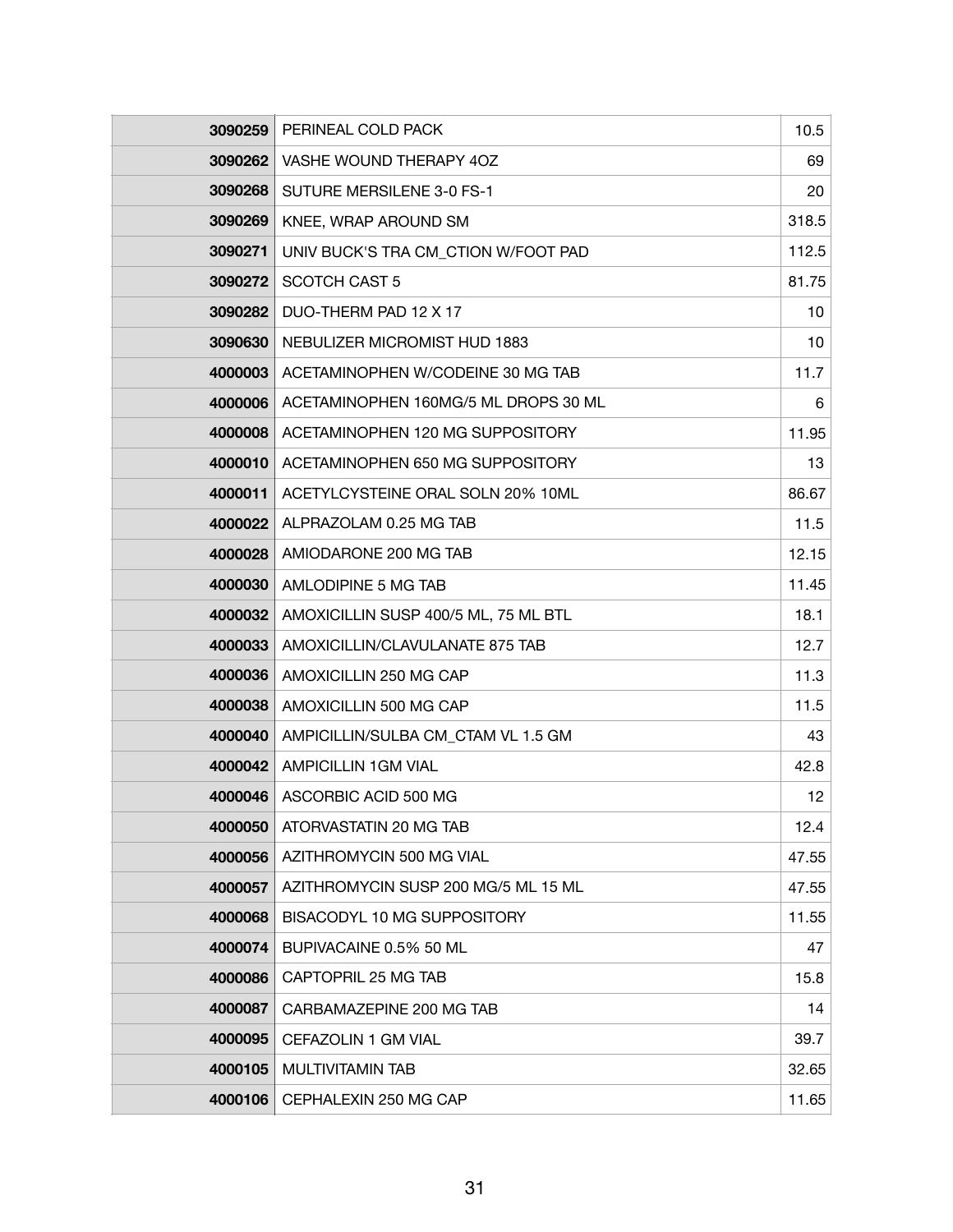| 4000108 | CEPHALEXIN 500 MG CAP                    | 11.7            |
|---------|------------------------------------------|-----------------|
| 4000114 | CIPROFLOXACIN 500MG TAB                  | 11.8            |
| 4000118 | CLINDAMYCIN 150 MG CAP                   | 12 <sub>2</sub> |
| 4000120 | CLONIDINE 0.1 MG TAB                     | 11.35           |
| 4000124 | CYCLOBENZAPRINE 10 MG TAB                | 11.4            |
| 4000126 | DEXAMETHASONE 4 MG TABLET 4 mg           | 15.45           |
| 4000127 | DEXTROSE 50% 500 MG/ML 50 ML SYRINGE     | 71.55           |
| 4000128 | DIAZEPAM 10 MG/2 ML SYRINGE              | 128.25          |
| 4000129 | DIAZEPAM 5 MG TAB                        | 11.35           |
| 4000131 | DICYCLOMINE 20 MG TAB                    | 12              |
| 4000133 | DIGOXIN 125 MCG TAB                      | 11.6            |
| 4000135 | DIGOXIN 500 MCG/2 ML AMP                 | 63.65           |
| 4000137 | DILTIAZEM CD 120 MG CAP                  | 12.75           |
| 4000138 | DILTIAZEM HCL CD 180 MG CAP              | 12.2            |
| 4000140 | DIPHENHYDRAMINE LIQUID 12.5 MG/5 ML UD   | 19.25           |
| 4000141 | DIPHENHYDRAMINE 25 MG CAP                | 11.25           |
| 4000142 | DIPHENHYDRAMINE 50 MG/ML SDV             | 37.15           |
| 4000147 | DOCUSATE SODIUM 100 MG SOFTGELS          | 11.25           |
| 4000149 | DOPAMINE 400 MG/250 ML PREMIX            | 112             |
| 4000155 | ENOXAPARIN 30 MG/0.3 ML SYRINGE          | 56.4            |
| 4000158 | RACEMIC EPI 2.5% NEB 0.5ML               | 16.95           |
| 4000165 | ERYTHROMYCIN OPHTHALMIC 3.5 GM OINT      | 54.05           |
| 4000170 | EYE IRRIGATING SOLN 120 ML BOTTLE        | 41              |
| 4000171 | FAMOTIDINE 20 MG TAB                     | 11.8            |
| 4000174 | FENTANYL 25 MCG/HR PATCH                 | 43.6            |
| 4000177 | FERROUS SULFATE 324 MG TAB               | 11.55           |
| 4000179 | FLUMAZENIL 0.5MG/5ML                     | 50.45           |
| 4000180 | FLUORESCEIN SODIUM OPHTH STRIPS 1EA      | 12 <sup>°</sup> |
| 4000181 | FLUOXETINE 20MG CAP                      | 11.55           |
| 4000183 | FLUTICASONE PROPRIONATE 50MCG NASAL SPRY | 26.9            |
| 4000184 | FOLIC ACID 1MG TAB                       | 11              |
| 4000188 | FUROSEMIDE 20MG TAB                      | 11.35           |
| 4000190 | FUROSEMIDE 40MG/4ML SDV                  | 40.15           |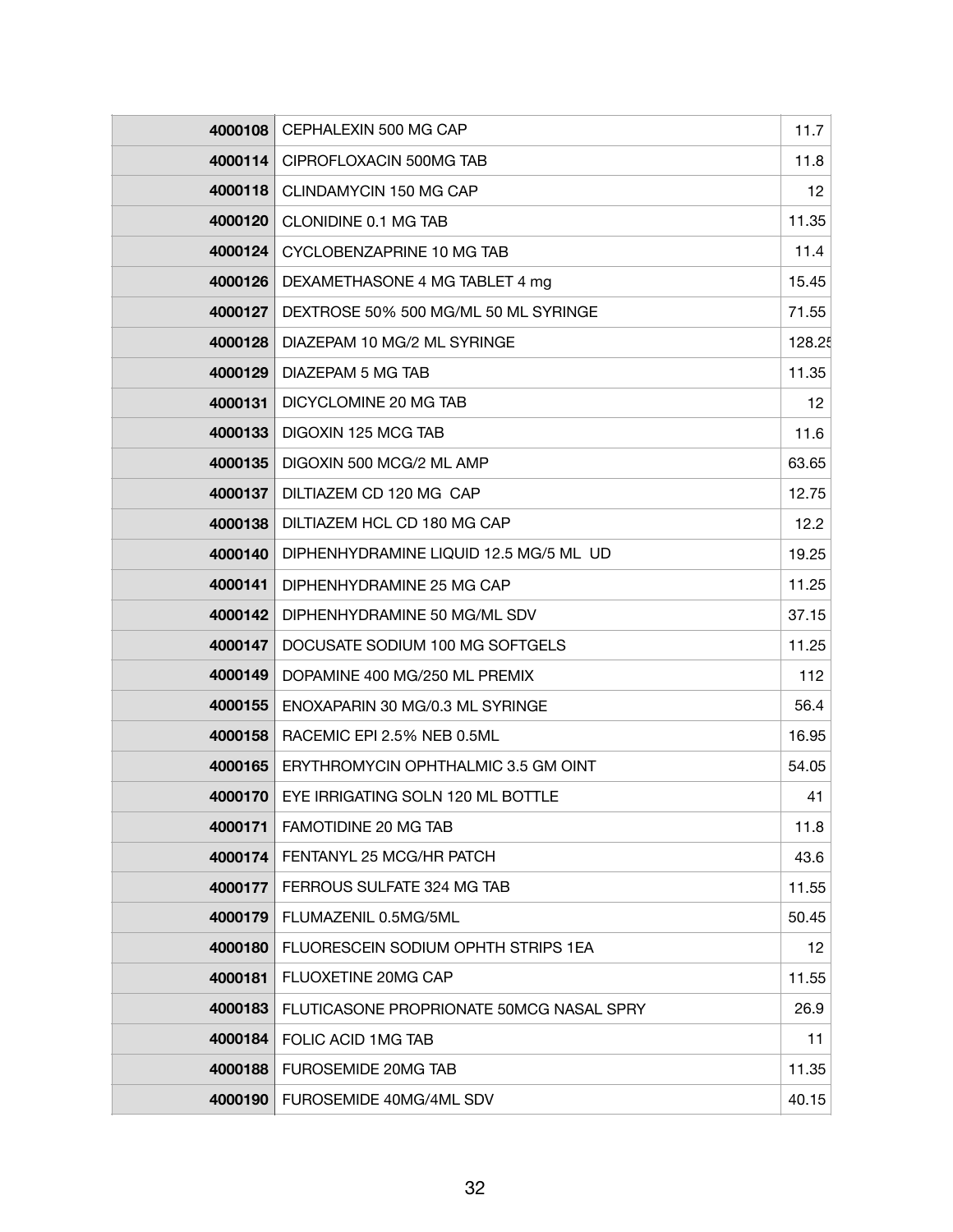| 4000203 | GUAIFEN/CODEINE 10MG/ 5ML UD                  | 16.7            |
|---------|-----------------------------------------------|-----------------|
| 4000208 | HALOPERIDOL 5MG/ML AMP                        | 61.75           |
| 4000209 | <b>HYDROCHLOROTHIAZIDE 25MG TAB</b>           | 11.35           |
| 4000214 | HEPATITIS-B 20MCG/ML SDV                      | 239.6           |
| 4000218 | HYDRALAZINE 20MG/ML SDV                       | 46              |
| 4000219 | <b>HYDRALAZINE 25MG TAB</b>                   | 11.6            |
| 4000225 | HYDROCORTISONE SODIUM SUCCINATE 100 MG        | 59.05           |
| 4000231 | <b>IBUPROFEN 800MG TAB</b>                    | 11.15           |
| 4000232 | <b>IBUPROFEN SUSPENSION 100MG/5ML SUSP UD</b> | 14.2            |
| 4000237 | INSULIN 70/30 MDV 100 UNITS/ML 3ML VIA        | 16              |
| 4000239 | KETOROLAC 10MG TAB                            | 14              |
| 4000240 | KETOROLAC 30MG/ML SDV                         | 38.3            |
| 4000242 | LABETOLOL 100MG TAB                           | 13              |
| 4000249 | LIDOCAINE HYDROCHLORIDE JELLY 2% 5ML TUBE     | 36              |
| 4000250 | VISCOUS LIDOCAINE UD 15ML SYRUP UD            | 15.2            |
| 4000257 | LORAZEPAM 1 MG TAB                            | 11.4            |
| 4000258 | LORAZEPAM 2 MG/ML SDV                         | 37              |
| 4000259 | LOSARTAN 50 MG TAB                            | 12.55           |
| 4000262 | MAG-AL PLUS SIMETHICON 120MG/30ML SUS UD      | 18.05           |
| 4000264 | MAGNESIUM OXIDE 400 MG TAB                    | 11.5            |
| 4000275 | METFORMIN 500MG TAB                           | 11.35           |
| 4000279 | METHYLPREDNISOLONE 125MG SDV                  | 72              |
| 4000284 | METOCLOPRAMIDE 10MG/2ML SDV                   | 39.4            |
| 4000285 | METOCLOPRAMIDE 10MG TAB                       | 11.55           |
| 4000293 | MAGNESIUM HYDROXIDE 30 ML LIQUID UD           | 0.65            |
| 4000296 | MORPHINE SULFATE 10 MG/ML CARP                | 43              |
| 4000301 | MULTIVITAMIN W IRON TAB                       | 12 <sub>2</sub> |
| 4000305 | NALOXONE 2 MG/2 ML SYRINGE                    | 162.65          |
| 4000306 | NAPROXEN 500 MG TAB                           | 12.05           |
| 4000311 | NEOMYCIN/POLYMYX/HYDROCORT 10 ML OTIC         | 208.15          |
| 4000314 | NICOTINE PATCH 21 MG                          | 26.5            |
| 4000318 | NITROFURANTOIN 100MG CAP                      | 25.6            |
| 4000320 | NITROGLYCERIN OINTMENT ESP 1GM OINT           | 21              |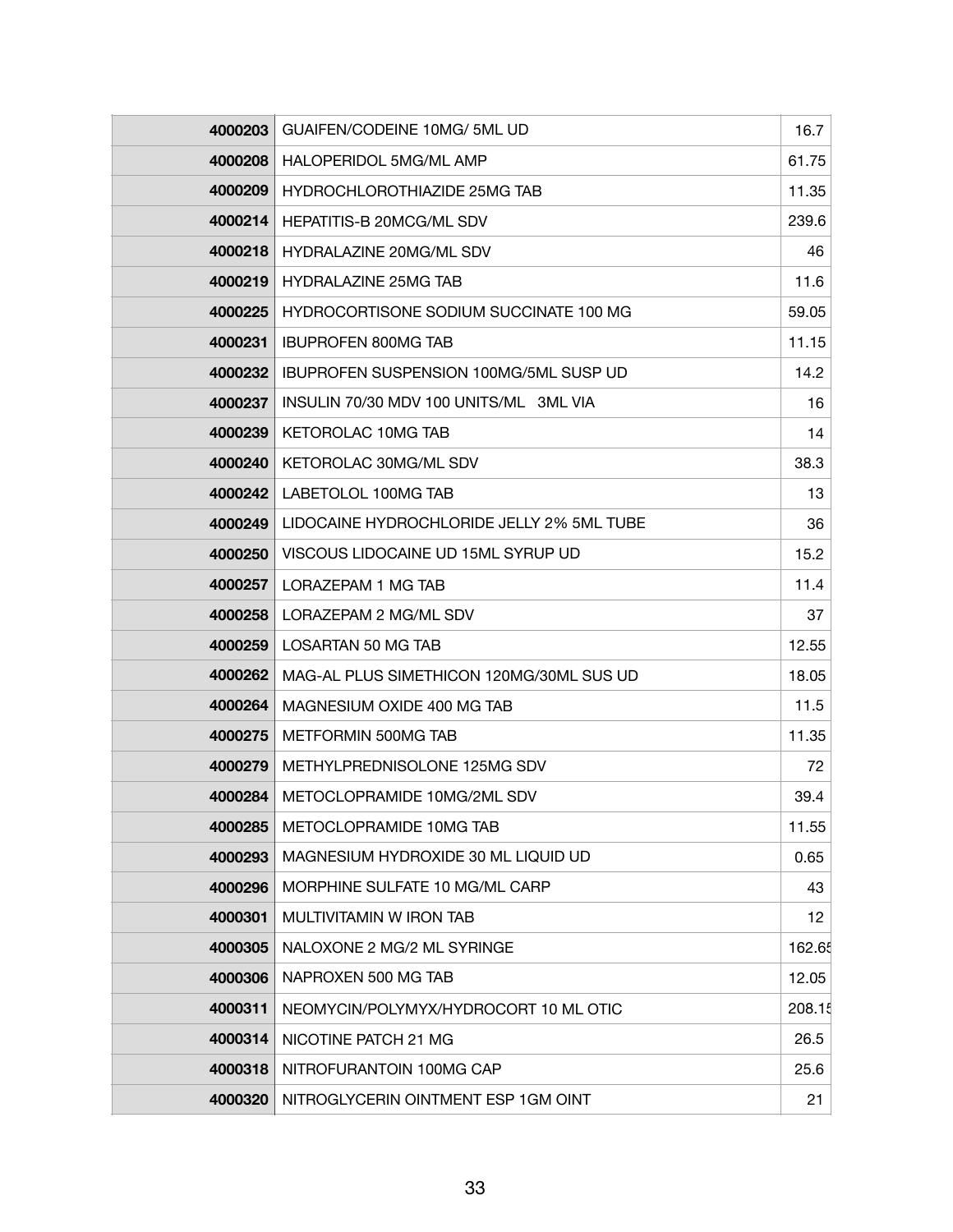| 4000321 | NITROGLYCERIN 50MG/250ML IV PREMIX       | 156.05 |
|---------|------------------------------------------|--------|
| 4000329 | ONDANSETRON HCL 4MG/2ML SDV              | 37.1   |
| 4000331 | OXYBUTYNIN 5MG TAB                       | 13.35  |
| 4000332 | OXYCODONE/APAP 5/325MG TAB               | 12     |
| 4000334 | OXYMETAZOLINE 15ML SPRAY                 | 27.4   |
| 4000336 | PAROXETINE HCL 20 MG TABLET              | 11.95  |
| 4000339 | PENICILLIN VK 500MG TAB                  | 11.75  |
| 4000343 | PHENAZOPYRIDINE 100MG TAB                | 15     |
| 4000348 | PHENYLEPHRINE HCL 0.5% 15ML SPRAY        | 27.4   |
| 4000349 | PHENYTOIN 250MG/5ML SDV                  | 48.05  |
| 4000350 | PHENYTOIN ER 100MG CAP                   | 13.4   |
| 4000351 | PHYTONADIONE 10MG/1ML AMP                | 229.7  |
| 4000357 | POTASSIUM CHLORIDE ER 10MEQ CAP          | 14.8   |
| 4000362 | PRAVASTATIN 40MG TAB                     | 15.05  |
| 4000365 | PREDNISONE 20MG TAB                      | 11.9   |
| 4000373 | PROMETHAZINE 25MG/ML SDV                 | 38.05  |
| 4000376 | PROPOFOL 1% 200MG/20ML EACH              | 45.6   |
| 4000384 | ROCURONIUM 10 MG SDV                     | 58.35  |
| 4000387 | SENNA 8.6MG TAB                          | 11.3   |
| 4000388 | SERTRALINE HCL 50MG TAB                  | 12     |
| 4000390 | SILVER SULFADIAZENE 20GM CREAM           | 50.45  |
| 4000391 | SIMVASTATIN 20MG TAB                     | 11.5   |
| 4000392 | SODIUM POLYSTRENE 15GM/60ML SUSP UD      | 48.5   |
| 4000393 | SODIUM BICARB 8.4% ADULT 50MEQ/50ML SYRG | 74.55  |
| 4000394 | SODIUM CHLOR 0.9% SDV 10ML               | 38.75  |
| 4000396 | SOTALOL 80MG TAB                         | 11.45  |
| 4000397 | SPIRONOLACTONE 25MG TAB                  | 11.65  |
| 4000398 | SPIRONOLA CM_CTONE/H CM_CTZ 25/25 TAB    | 14.9   |
| 4000401 | SULFACETAMIDE SODIUM OPTH SOL 15ML BTL   | 173.2  |
| 4000403 | SULFAMETHOXAZOLE/TRMETHOPRIM 800MG TAB   | 11.45  |
| 4000405 | SUMATRIPTAN SUCCINATE 6MG/0.5ML SDV      | 70.35  |
| 4000410 | <b>TERAZOSIN 2MG CAP</b>                 | 12     |
| 4000412 | TERBUTALINE 1MG/ML SDV                   | 53.95  |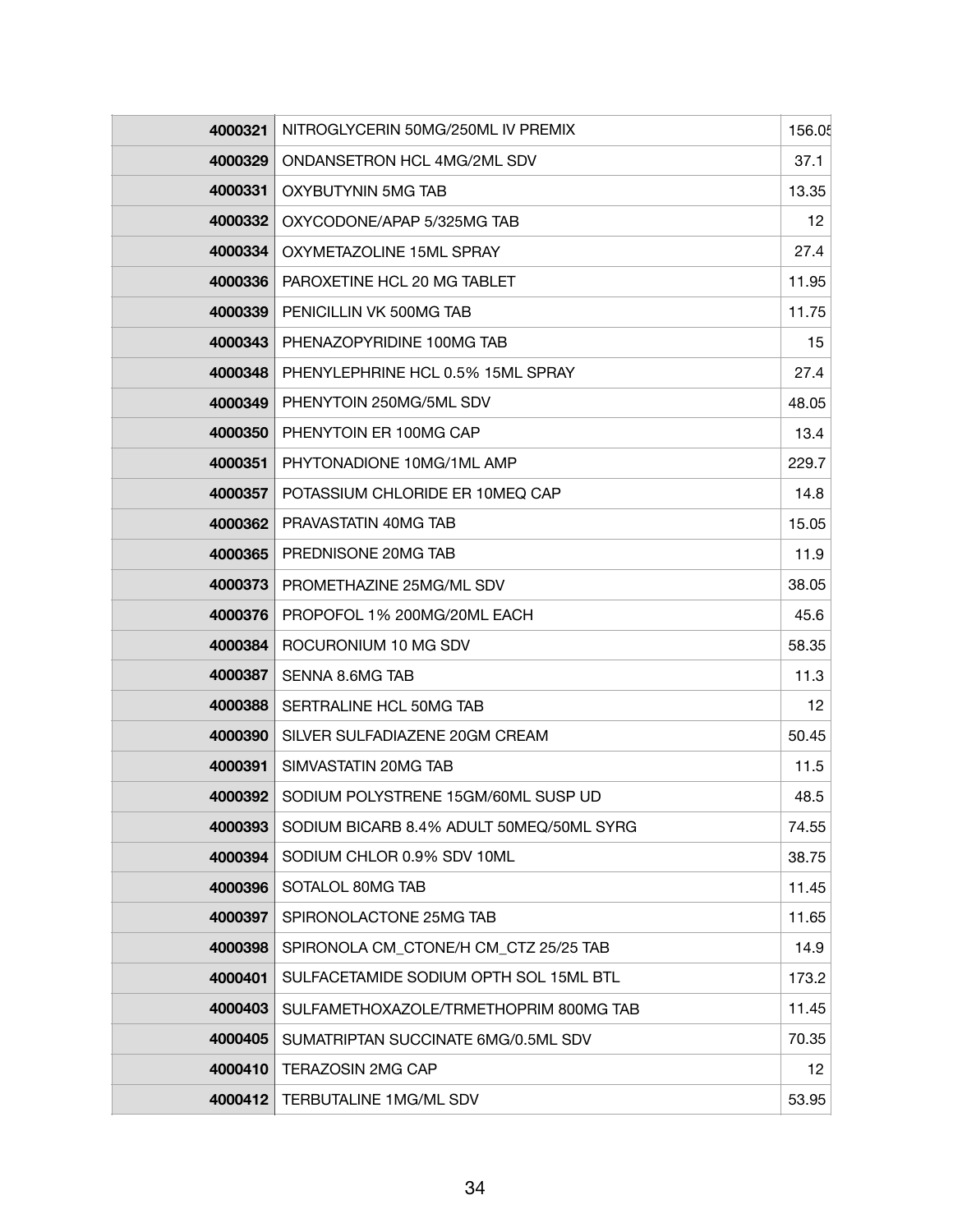| 4000422 | THIAMINE 200MG/2ML                       | 63.9  |
|---------|------------------------------------------|-------|
| 4000425 | <b>TRAMADOL 50MG TAB</b>                 | 13.2  |
| 4000426 | TRAZODONE 50MG TAB                       | 11.6  |
| 4000427 | TRIAMCINOLONE ACETONIDE 0.1% 15G CREAM   | 34.65 |
| 4000440 | VERAPAMIL ER 240MG TAB                   | 21    |
| 4000442 | <b>WARFARIN 5MG TAB</b>                  | 11.3  |
| 4000443 | <b>WARFARIN 2MG TAB</b>                  | 11.3  |
| 4000444 | ZOLPIDEM 5 MG TAB                        | 11.4  |
| 4000446 | ALLOPURINOL 100 MG TAB                   | 12.3  |
| 4000447 | AZITHROMYCIN 250 MG TAB                  | 14.35 |
| 4000460 | LEVOTHYROXINE 75 MCG TAB                 | 16.95 |
| 4000465 | METOPROLOL TARTRATE 50 MG TAB            | 11.35 |
| 4000473 | SUCCINYCHOLINE CHLORIDE 200 MG/10 ML SDV | 111.8 |
| 4000479 | DILTIAZEM HCL 30 MG TAB                  | 13    |
| 4000482 | <b>BISACODYL 5 MG TAB</b>                | 12    |
| 4000486 | VENLAFAXINE HCL XR 75MG CAP              | 13.65 |
| 4000490 | LEVOFLOXACIN 500MG/100ML PREMIX IV SOL   | 85.25 |
| 4000491 | LEVOFLOXACIN 500MG TAB                   | 12.25 |
| 4000495 | DOXYCYCLINE 100 MG TAB                   | 14.05 |
| 4000497 | CLOTRIMAZOLE 1% CREAM 30 GM              | 33.25 |
| 4000509 | SILVER NITRATE STICK EACH                | 13.35 |
| 4000526 | IPRATROPIUM BROMIDE 0.5MG/2.5ML NEB      | 13.55 |
| 4000529 | <b>GEMFIBROZIL 600MG TAB</b>             | 12.05 |
| 4000530 | CITALOPRAM 20 MG TAB                     | 11.4  |
| 4000538 | ORPHENADRINE CITRATE 60 MG/2 ML AMP      | 50    |
| 4000540 | CLOPIDOGREL 75 MG TAB                    | 11.85 |
| 4000541 | CEPHALEXIN 125 MG/5 ML 100 ML SUSP       | 79    |
| 4000545 | LORATADINE 10 MG TAB                     | 12.3  |
| 4000558 | LISINOPRIL 20 MG TAB                     | 11.4  |
| 4000574 | GABAPENTIN 300MG CAP                     | 13.4  |
| 4000575 | <b>GUAIFENESIN ER 600 MG TAB</b>         | 15.25 |
| 4000585 | NORTRIPTYLINE HCL 25MG CAP               | 13.4  |
| 4000592 | BACITRACIN 0.9 GM PACKET                 | 11.65 |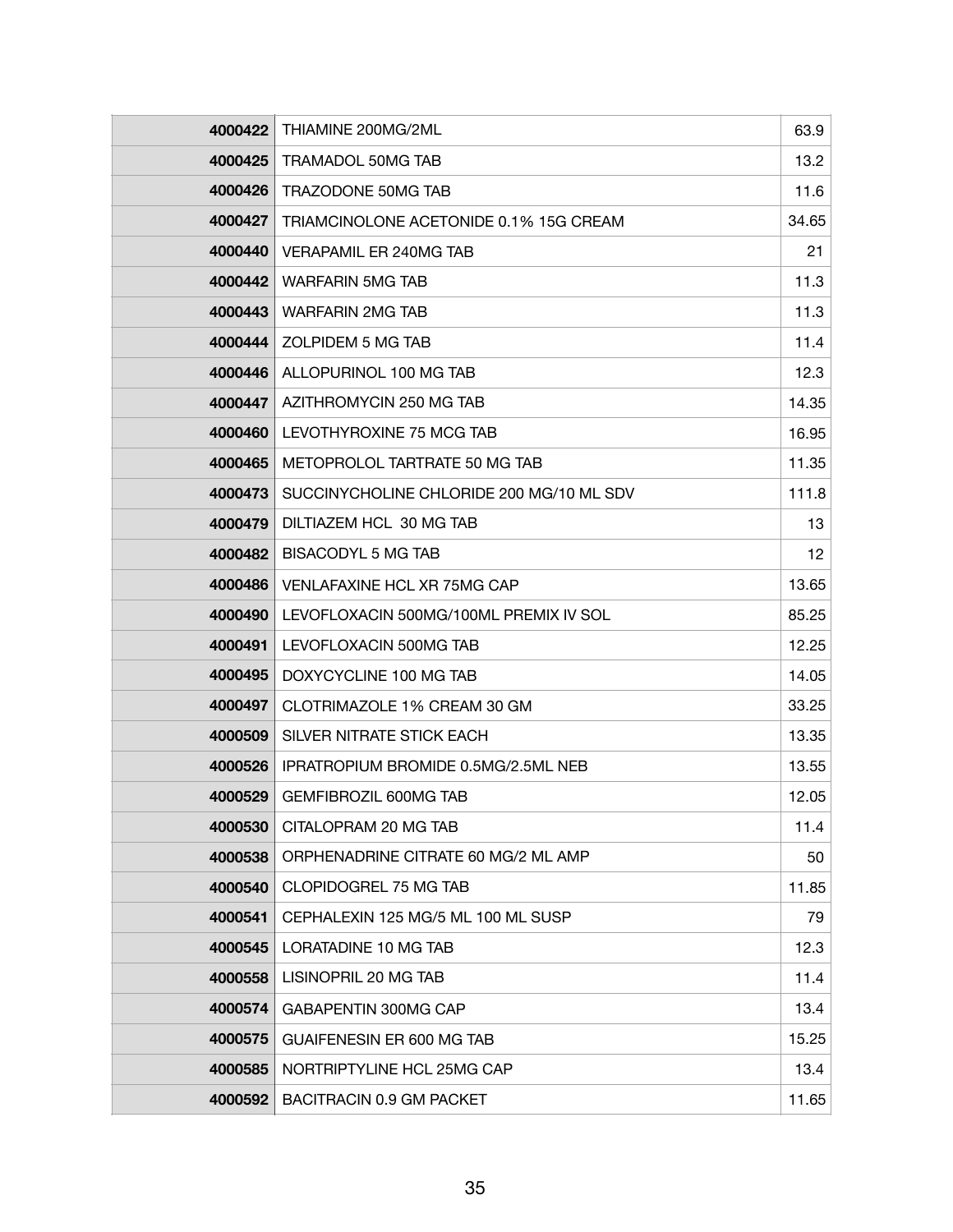| 4000597 | <b>IRBESARTAN 150MG TAB</b>                      | 11.7   |
|---------|--------------------------------------------------|--------|
| 4000603 | SALINE NASAL SPRAY 45 ML                         | 26.1   |
| 4000612 | TOBRAMYCIN 0.3% OPTH SOLN BOTTLE 5 ML            | 39.3   |
| 4000618 | METOPROLOL SUCCINATE 100MG TAB                   | 18     |
| 4000618 | metoprolol succ ER 100 MG TAB 100 mg, 100 eaches | 13.1   |
| 4000620 | glipiZIDE ER 5 MG TABLET 5 mg, 100 eaches        | 11.5   |
| 4000634 | CLONAZEPAM 0.5 MG TAB                            | 11.2   |
| 4000661 | METHYLPREDNISOLONE 1GM SDV                       | 214.05 |
| 4000667 | NYSTATIN CREAM 15GM                              | 27.4   |
| 4000687 | HYDROXYZINE HCL 25MG TAB                         | 12.15  |
| 4000688 | NITROGYLCERIN 0.4MG *3 TAB/BOTTLE*               | 18.3   |
| 4000695 | VALACYCLOVIR HCL 500 MG TAB                      | 22.35  |
| 4000697 | ASPIRIN ENTERIC COATED 325MG TAB                 | 0.55   |
| 4000698 | TAMSULOSIN 0.4MG CAP                             | 12.5   |
| 4000705 | <b>GLUCOSE GEL 31G TUBE</b>                      | 17     |
| 4000710 | CARBIDOPA/LEVODOPA 25/100 MG TAB                 | 11.85  |
| 4000720 | MONTELUKAST 10 MG TAB                            | 12.7   |
| 4000728 | SWI 10ML SDV                                     | 38.55  |
| 4000730 | <b>MUPIROCIN OINT 2% TUBE</b>                    | 52.45  |
| 4000740 | LEVOTHYROXINE 50 MCG TAB                         | 13.2   |
| 4000743 | TETRACAINE HCL OPTHALMIC SOL 2ML BOTTLE          | 48     |
| 4000749 | AMITRIPTYLINE 10 MG TAB                          | 11.7   |
| 4000752 | LIDOCAINE 2% 20ML                                | 40.3   |
| 4000771 | D5 0.45% NS W/20 MEQ KCL 1000 ML                 | 80     |
| 4000786 | SODIUM CHLORIDE 0.9% NEBS 3 ML NEBULE            | 13.5   |
| 4000788 | VANCOMYCIN 1G SDV                                | 49.5   |
| 4000794 | PROMETHAZINE HCL 25MG TAB                        | 12     |
| 4000831 | DEXTROSE 25% 250 MG/ML 10 ML SYRINGE             | 72.9   |
| 4000833 | SODIUM BICARB 4.2% 10ML PFS                      | 75     |
| 4000841 | SIMETHICONE 80 MG TAB                            | 7.5    |
| 4000852 | ASPIR-LOW EC 81 MG TABLET                        | 0.55   |
| 4000854 | TENE CM CTEPLASE 50MG VIAL                       | 8392   |
| 4000868 | OSELTAMIVIR PHOSPHATE 75MG CAP                   | 54.35  |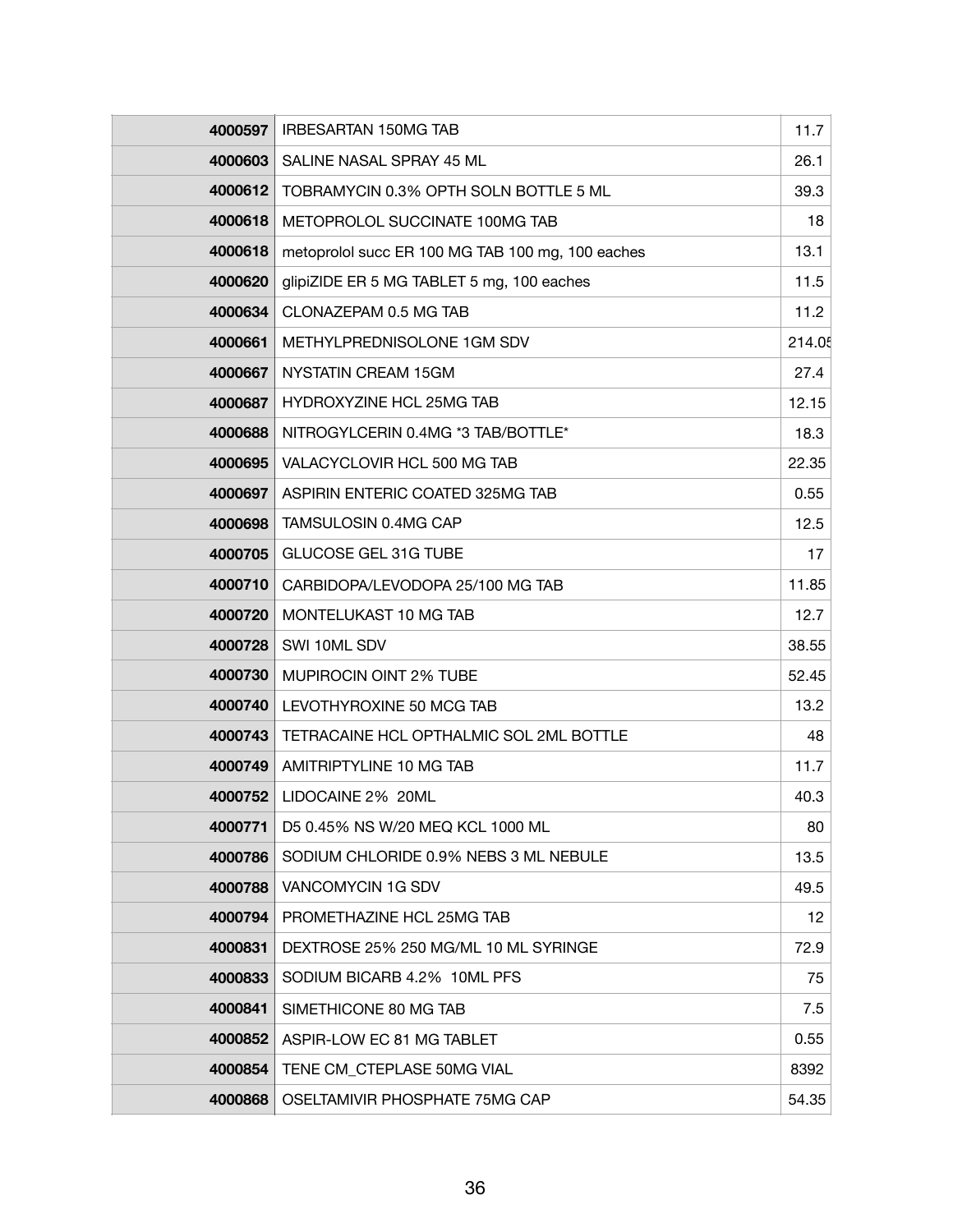| 4000879 | IRON GLUCONATE 62.5 MG/5 ML VIAL                       | 93     |
|---------|--------------------------------------------------------|--------|
| 4000920 | CEREBYX 500 MG PE/10 ML VIAL                           | 198    |
| 4000930 | VALPROATE SODIUM 500MG/5ML SDV                         | 67.15  |
| 4000951 | CLARITHROMYCIN 500 MG TAB                              | 14.5   |
| 4000956 | METOPROLOL SUCCINATE 25MG TAB                          | 14.15  |
| 4000962 | POLYETHYLENE GLYCOL 17GM PACKET                        | 16.4   |
| 4000971 | LEVOTHYROXINE 175 MCG TAB                              | 16.95  |
| 4000996 | ALBUTEROL SULF 0.083% NEB 2.5 MG/3 ML                  | 13.85  |
| 4000999 | ESCITALOPRAM 10 MG TAB                                 | 11.8   |
| 4001000 | BUDESONIDE INH/NEB SUSP 0.5 MG/2 ML                    | 23.1   |
| 4001001 | FAMOTIDINE 20 MG/50 ML PREMIX                          | 93.2   |
| 4001002 | CEFTRIAXONE 2 GM SDV                                   | 46.25  |
| 4001003 | EPINEPHRINE INJE CM CTION 0.3 MG                       | 643.7  |
| 4001004 | MEPERIDINE 50MG/1ML SDV                                | 35     |
| 4001010 | Pedialyte (Electrolyte Solution) 1 Liter Oral Solution | 5.5    |
| 4001012 | MULTIPLE VITAMIN TAB (HEALTHY EYES)                    | 1      |
| 4001013 | LEVONORGESTREL 1.5MG TAB                               | 175.8  |
| 4001014 | LIDOCAINE 1% 300 MG/30 ML VIAL                         | 40     |
| 4001015 | <b>HYALURONATE SODIUM 48 MG/6 ML PFS</b>               | 2233   |
| 4001016 | RAMIPRIL 5MG CAP                                       | 11.5   |
| 4001017 | <b>GLIPIZIDE XL 2.5MG TAB</b>                          | 11.95  |
| 4001018 | SITAGLIPTIN PHOSHATE 50 MG TAB                         | 72.95  |
| 4001019 | NICARDIPINE HCL INJ 25 MG/10 ML                        | 103.35 |
| 4001020 | BACITRACIN/POLYMYXIN OPTH OINT 3.5 GM                  | 54.55  |
| 4001021 | APIXABAN 5 MG TAB                                      | 36.9   |
| 4001023 | MORPHINE ORAL SOL 10 MG/5 ML UD                        | 17.5   |
| 4001024 | PRAMIPEXOLE 0.25 MG TABLET                             | 11.45  |
| 4001027 | CHOLECALCIFEROL 1000 IU TAB                            | 11.3   |
| 4001028 | NYSTATIN TOP PWD 15 GM                                 | 27.4   |
| 4001029 | RISPERIDONE 0.5 MG TAB                                 | 12.15  |
| 4001032 | ARTIFICIAL TEARS EYE DROPS 15 ML                       | 66.45  |
| 4001033 | PRAVASTATIN 10MG TAB                                   | 13.05  |
| 4001034 | QUETIAPINE FUMARATE 25 MG TAB                          | 20.9   |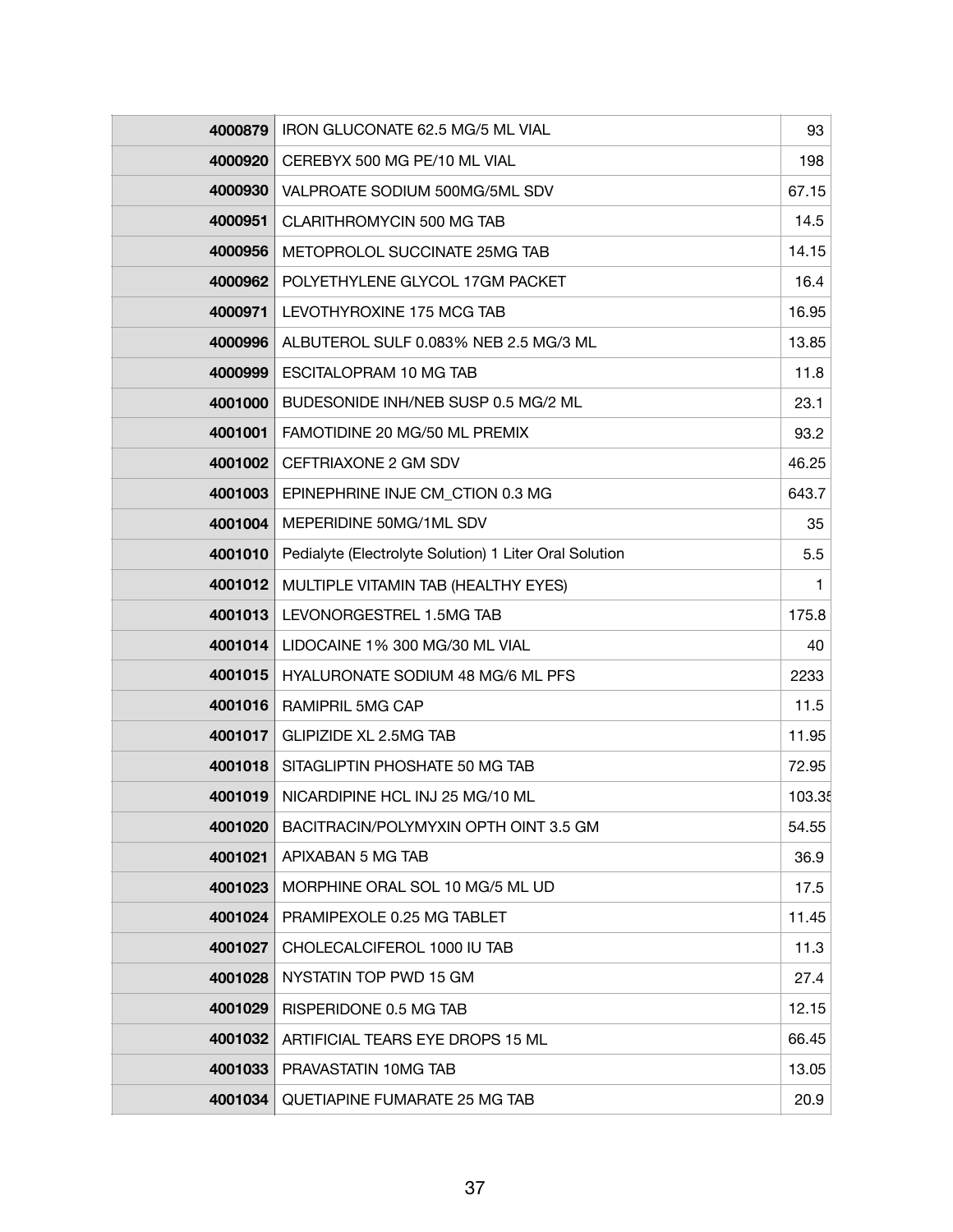| 4001037 | CALCIUM W/D 600 MG/400 MG TAB                    | 11.72  |
|---------|--------------------------------------------------|--------|
| 4001039 | <b>GLYCERIN SUPPOSITORY FOR CHILDREN (FLEET)</b> | 12.05  |
| 4001044 | OSELTAMIVIR PHOSPHATE SUSP 6MG/ML 60ML           | 490.92 |
| 4001045 | POTASSIUM CHLORIDE 20 MEQ TAB                    | 13.6   |
| 4001048 | CIPROFLOXACIN 400MG/200ML PREMIX                 | 76     |
| 4001051 | miSOPROStol 200 MCG TABLET 200 mcg, 60 eaches    | 14.85  |
| 4001052 | NIFEdipine ER 30 MG TABLET 30 mg, 100 eaches     | 12.4   |
| 4001054 | LIQUACEL LIQUID PROTEIN CONCENTRATE ORAL LIQUID  | 17.95  |
| 4001076 | ATROPINE ADULT 1 MG/10 ML SYRINGE                | 57.5   |
| 4001078 | PANTOPRAZOLE SODIUM 40MG TAB                     | 12     |
| 4001091 | ERTAPENAM 1 GM VIAL                              | 431.05 |
| 4001094 | <b>LIDOCAINE PATCH EACH</b>                      | 21.8   |
| 4001102 | HEPARIN LOCK FLUSH 50 UNITS/5ML SYRINGE          | 20     |
| 4001103 | PANTOPRAZOLE SODIUM IV 40MG SDV                  | 58.9   |
| 4001105 | PREDNISONE 5MG TAB                               | 11.65  |
| 4001106 | WARFARN 2.5MG TAB                                | 11.3   |
| 4001108 | THIAMINE 100MG TAB                               | 11.2   |
| 4001117 | ATENOLOL 25 MG TAB                               | 11.75  |
| 4001131 | NYSTATIN 500,000 UNITS/5ML LIQUID UD             | 17.7   |
| 4001138 | CIPROFLOXACIN HCL OPTH 2.5ML BOTTLE              | 27.9   |
| 4001140 | FOLIC ACID 5 MG/ML                               | 133.8  |
| 4001145 | BUMETANIDE 1 MG/4 ML SDV                         | 42.9   |
| 4001150 | <b>LISINOPRIL 5 MG TAB</b>                       | 11.65  |
| 4001151 | SPIRIVA 18 MCG CP-HANDIHALER                     | 185.65 |
| 4001154 | CALAMINE/ZINC OXIDE 113 GM TUBE                  | 51     |
| 4001157 | ETHYL CHLORIDE SPRAY 120 ML SPRAY                | 144.55 |
| 4001160 | FLUTICASONE/SALMETEROL 250/50 DISKUS             | 443.4  |
| 4001165 | RANITIDINE SYRUP 150MG/10ML UD                   | 26.8   |
| 4001166 | CLOTRIMAZOLE/BETAMETHASONE CREAM 15 GM           | 53.29  |
| 4001171 | AMOXICILLIN/CLAVULANATE 400 MG/5 ML SUSP, 50 ML  | 30     |
| 4001174 | LUBRICATING EYE DROPS 15ML BOTTLE                | 62.68  |
| 4001179 | TUBERCULIN 5 TU/0.1ML MDV 10ML VIAL              | 71.25  |
| 4001190 | METOPROLOL TARTRATE 25 MG TAB                    | 10.65  |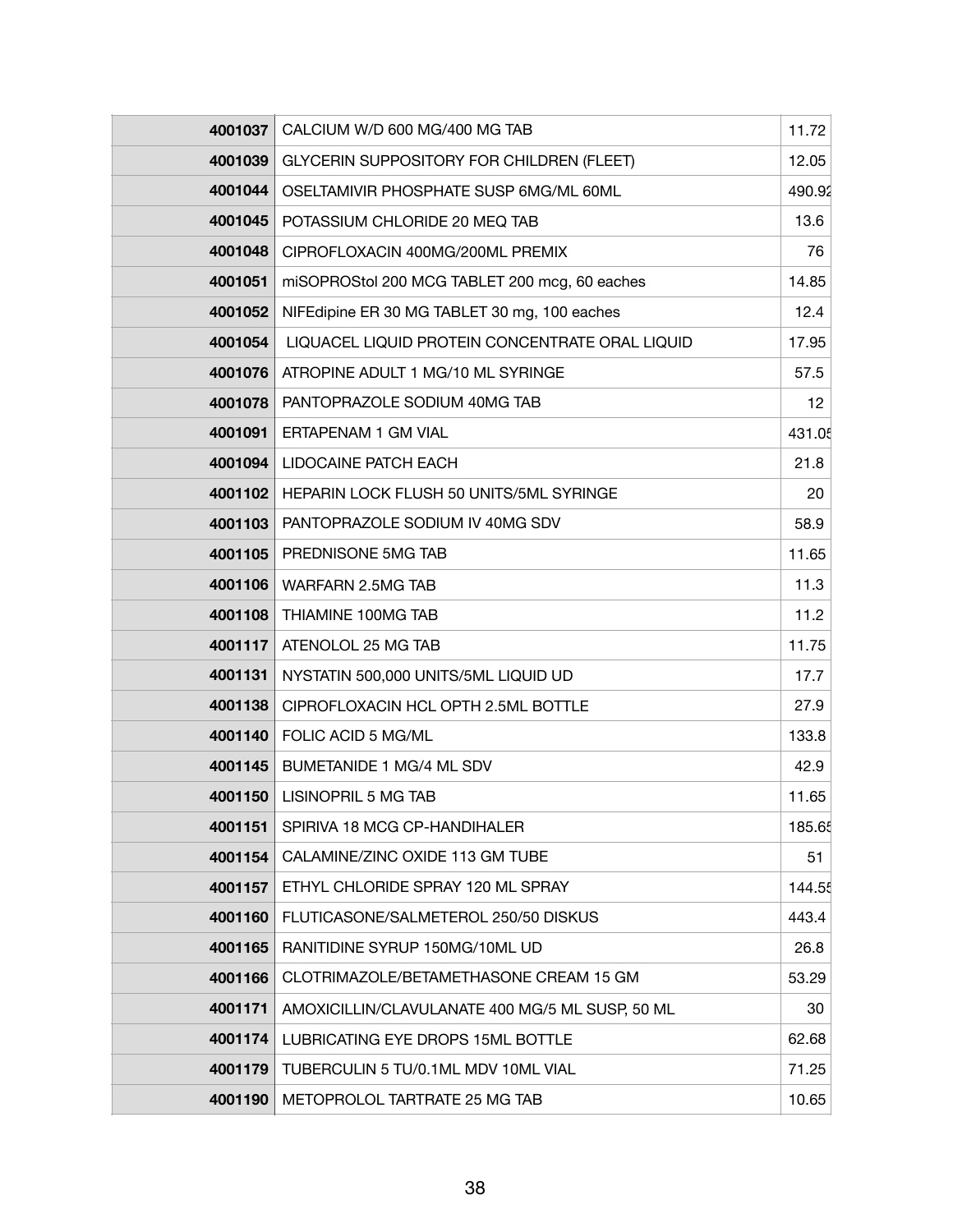| 4001193 | CAMPHOR MENTHOL 30 GM OINTMENT               | 36              |
|---------|----------------------------------------------|-----------------|
| 4001194 | PREDNISOLONE SODIUM PHOSPHATE 15mg/5ml SYRP  | 11.95           |
| 4001197 | SERTRALINE HCL 25MG TAB                      | 11.85           |
| 4001200 | METRONIDAZOLE 500MG/100ML IV SOL             | 74.95           |
| 4001202 | SOLIFENACIN 5MG TAB                          | 56.45           |
| 4001203 | PENICILLIN G 1.2 MU/2ML INJE CM CTION        | 43.3            |
| 4001207 | PIPERCILLIN AND TAZOBAC 2.25GM INJE CM_CTION | 47.5            |
| 4001218 | EPOETIN ALFA 20,000 UNIT/ML                  | 462.65          |
| 4001219 | FLUCONAZOLE 200MG/100ML PREMIX               | 85.65           |
| 4001226 | DULOXETINE HCL DR 30 MG CAP                  | 12.05           |
| 4001297 | ONDANSETRON HCL 4 MG ODT                     | 12.7            |
| 4001313 | FENTANYL 100 MCG/2 ML SDV                    | 37.15           |
| 4001314 | DIPHENOXYLATE/ATROPINE 2.5 MG/0.025 MG TAB   | 13.8            |
| 4001315 | LIDOCAINE/EPINEPHRINE/TETRACAINE EACH        | 57.2            |
| 4001317 | NIFEREX 150 MG CAP                           | 11.65           |
| 4001318 | HYDROCODONE/APAP 5/325MG TAB                 | 12.35           |
| 4001319 | HYDROMORPHONE 2MG TAB                        | 12              |
| 4001324 | PROPARACAINE 0.5% 15ML BOTTLE                | 169.6           |
| 4001326 | <b>ISOSORBIDE DINITRATE 10MG TAB</b>         | 13.4            |
| 4001327 | CARVEDILOL 3.125 MG TAB                      | 11.5            |
| 4001332 | ALBUMIN 25% (25 GM IN 100 ML)                | 384             |
| 4001337 | ACETAMINOPHEN CHILDREN 160 MG/5 ML SUSP UD   | 1.3             |
| 4001539 | CARVEDILOL 12.5 MG TAB                       | 11.45           |
| 4001548 | <b>FINASTERIDE 5 MG TAB</b>                  | 15.3            |
| 4001549 | ISOSORBIDE MONONITRATE ER 30MG TAB           | 12.65           |
| 4001602 | ALBUTEROL HFA (VENTOLIN) 8 GM                | 100.75          |
| 4001643 | IPRATROPIUM/ALBUTEROL 3MG/0.5MG/3ML NEB      | 14.7            |
| 4001644 | ATROPINE 1% OPTH 2 ML                        | 128.75          |
| 4001646 | HYDROMORPHONE 1MG/ML CARP                    | 44              |
| 4001704 | PREGALBIN 75MG CAP                           | 37              |
| 4001732 | OXYCODONE IMMEDIATE RELEASE 5 MG TAB         | 12              |
| 4001736 | OXYCODONE ER 10MG TAB                        | 26.35           |
| 4001737 | METHADONE 5MG TAB                            | 12 <sub>2</sub> |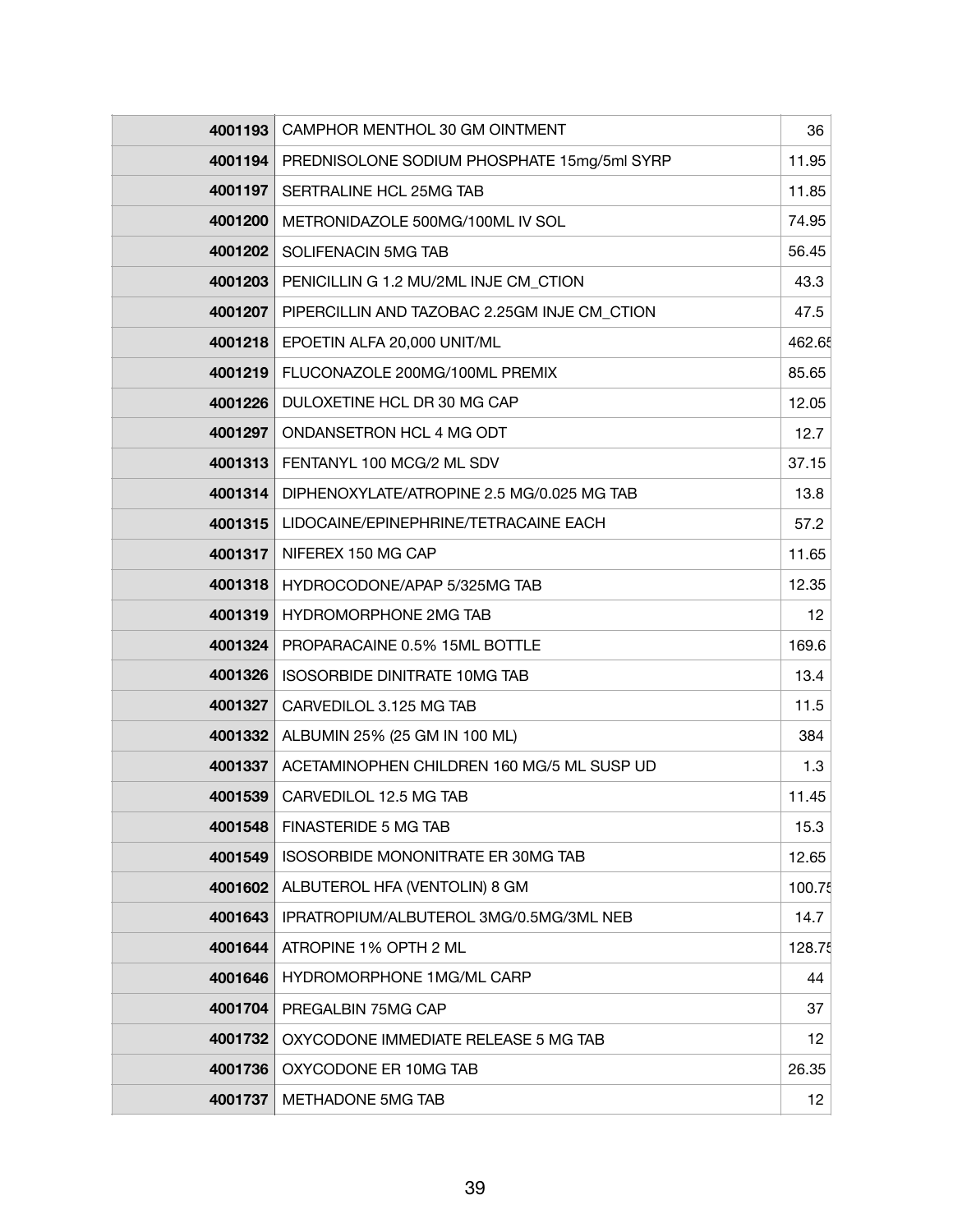| 4001738 | HYDROCODONE/APAP 7.5/325MG TAB                                          | 12.55  |
|---------|-------------------------------------------------------------------------|--------|
| 4001742 | <b>BUMETANIDE 2 MG TAB</b>                                              | 14.85  |
| 4001750 | LEVOTHYROXINE 150MCG TAB                                                | 14.15  |
| 4001751 | OXYBUTYNIN XL 10MG TAB                                                  | 14.1   |
| 4001765 | MAGNESIUM CITRATE SOLUTION 296 ML                                       | 29.75  |
| 4001766 | ZOLEDRONIC ACID 5MG/100ML                                               | 408.85 |
| 4002000 | DAPTOMYCIN 500 MG VIAL                                                  | 512.3  |
| 4002009 | <b>GLYCERIN SUPPOSITORY PEDIATRIC</b>                                   | 11.8   |
| 4002015 | LEVETIRACETAM 750 MG TAB                                                | 11.75  |
| 4002016 | LAMOTRIGINE 25 MG TAB                                                   | 11.6   |
| 4002017 | FLUCELVAX QUAD 2017-2018 (PF) 60 MCG (15 MCG X 4)/0.5 ML IM SYR 95.05   |        |
| 4002019 | FLULAVAL QUAD 2017-2018 (PF) 60 MCG (15 MCG X 4)/0.5 ML IM SYRIN 105.85 |        |
| 4002020 | DICLOFENAC SODIUM 1% GEL                                                | 141.95 |
| 4002022 | CYCLOBENZAPRINE *TAKE HOME PACK* 10 MG TAB X 6 EA ORAL TAB              | 13     |
| 4002024 | FUL-GLO 0.6 MG EYE STRIPS                                               | 11.6   |
| 4002025 | DULOXETINE HCL DR 60 MG CAP                                             | 11.5   |
| 4002026 | <b>SHINGRIX VACCINE</b>                                                 | 461.75 |
| 4002028 | XYLOCAINE-MPF 1% AMPUL 10 MG/ML, 10 ML                                  | 47     |
| 4002029 | methIMAzole 10 MG TABLET 10 mg, 100 eaches                              | 14.05  |
| 4002030 | methylPREDNISolone 4 MG DOSEPK 4 mg, 21 eaches                          | 38.95  |
| 4002031 | TRIAMTERENE-HCTZ 75-50 MG TAB 1 unit, 100 eaches                        | 11.7   |
| 4002032 | OXYTOCIN 10 UNITS/ML VIAL 10 unit, 1 mL                                 | 37.5   |
| 4002033 | DEBROX 6.5% EAR DROPS 1 unit, 15 mL                                     | 6.65   |
| 4002036 | K-PHOS ORIGINAL TABLET 1 unit, 100 eaches                               | 13.5   |
| 4002037 | DULERA 200 MCG/5 MCG INHALER 200 mcg, 13 g                              | 709.75 |
| 4002038 | DOXEPIN 150 MG CAPSULE 150 mg, 50 eaches                                | 15     |
| 4100019 | NS 0.9% 1000 ML                                                         | 104    |
| 4100021 | D5 1000 ML                                                              | 104    |
| 4100022 | NS 0.9% 100 ML                                                          | 62     |
| 4100023 | NS 0.9% 50 ML                                                           | 62     |
| 4100024 | NS 0.9% 500 ML                                                          | 62     |
| 4100025 | LR 1000 ML                                                              | 104    |
| 4100026 | NS 0.9% 250 ML                                                          | 62     |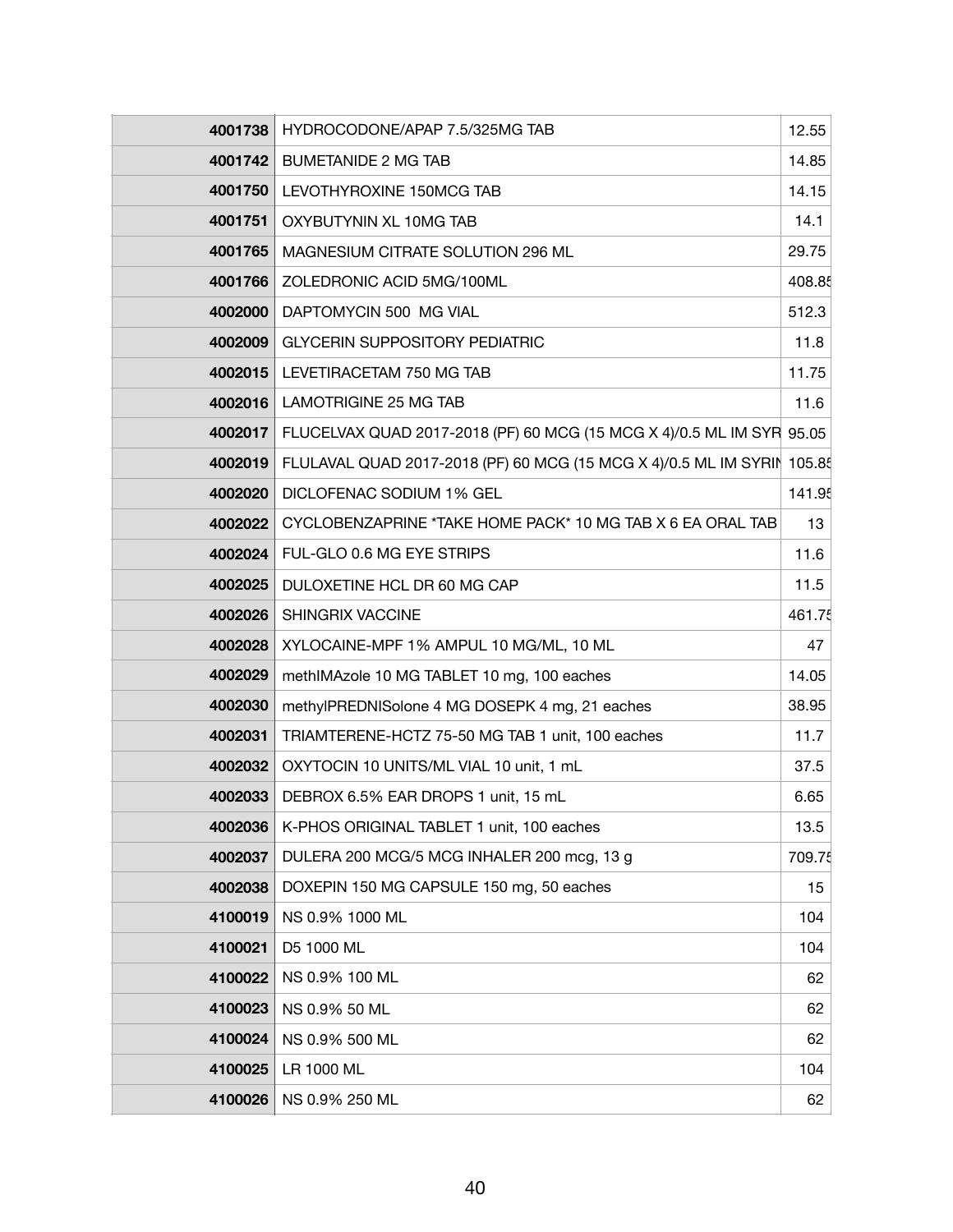| 4100028 | D5 250 ML                                  | 62     |
|---------|--------------------------------------------|--------|
| 4100029 | D5 NS 0.9% 1000 ML                         | 104    |
| 4100030 | D5 0.45% NS 1000 ML                        | 104    |
| 4100031 | NS 0.45% 1000 ML                           | 104    |
| 4100050 | ADDEASE BINARY CONNE CM_CTORS FOR 100ML NS | 0.74   |
| 4100051 | ADDEASE BINARY CONNE CM_CTORS FOR 250ML NS | 0.98   |
| 4100052 | PERIPHERAL STANDARD BORE EXT SET 21        | 10     |
| 4100054 | <b>SECONDARY ADMIN SETS</b>                | 165.67 |
| 4100056 | <b>GRAVITY IV SET W/CARESITE INJ SITES</b> | 2.97   |
| 4100057 | IV SPIKE ADAPTER VENTABLE                  | 13     |
| 4100058 | IV EXTENSION SET STD BORE 8 W/CARESITE     | 17.25  |
| 4100059 | DRESSING BIOPATCH 1 DISK 4MM               | 96.75  |
| 4100061 | D5 0.20% NS 250 ML                         | 62     |
| 4100062 | ARMBOARD SMALL                             | 16     |
| 4100063 | ARMBOARD MEDIUM                            | 30.75  |
| 4100064 | ARMBOARD LARGE                             | 83.85  |
| 4100065 | PICC LINE DRESSING KIT                     | 148.5  |
| 4100070 | T-CON EXT W/ MICRO FILTER                  | 5.12   |
| 4100071 | <b>BURRETTE IV PUMP SET</b>                | 113    |
| 4100072 | 20G CLOSED IV CATHETER SYSTEM 1.25         | 5.02   |
| 4100074 | <b>CUROS TIP STRIPS</b>                    | 0.35   |
| 4100075 | <b>CUROS JET STRIPS</b>                    | 0.35   |
| 4100077 | VACUTAINER 21G 3/4 X 1/2                   | 1.08   |
| 4100078 | VACUTAINER 23G 3/4 X 1/2                   | 1.79   |
| 4100079 | 18G CLOSED IV CATHETER SYSTEM 1.25         | 4.65   |
| 4100081 | 22G CLOSED IV CATHETER SYSTEM 1.25         | 4.65   |
| 4100082 | CVC KIT 30 CM                              | 202.75 |
| 4100083 | IV CATHETER 14 X 1.75                      | 1.64   |
| 4100084 | IV CATHETER 16 X 1.16                      | 1.59   |
| 4100085 | IV CATHETER 18 X 1.16                      | 19.7   |
| 4100086 | IV CATHETER 20 X 1                         | 19.75  |
| 4100087 | IV CATHETER 22 X 1                         | 1.87   |
| 4100088 | IV CATHETER 24 X 3/4                       | 1.59   |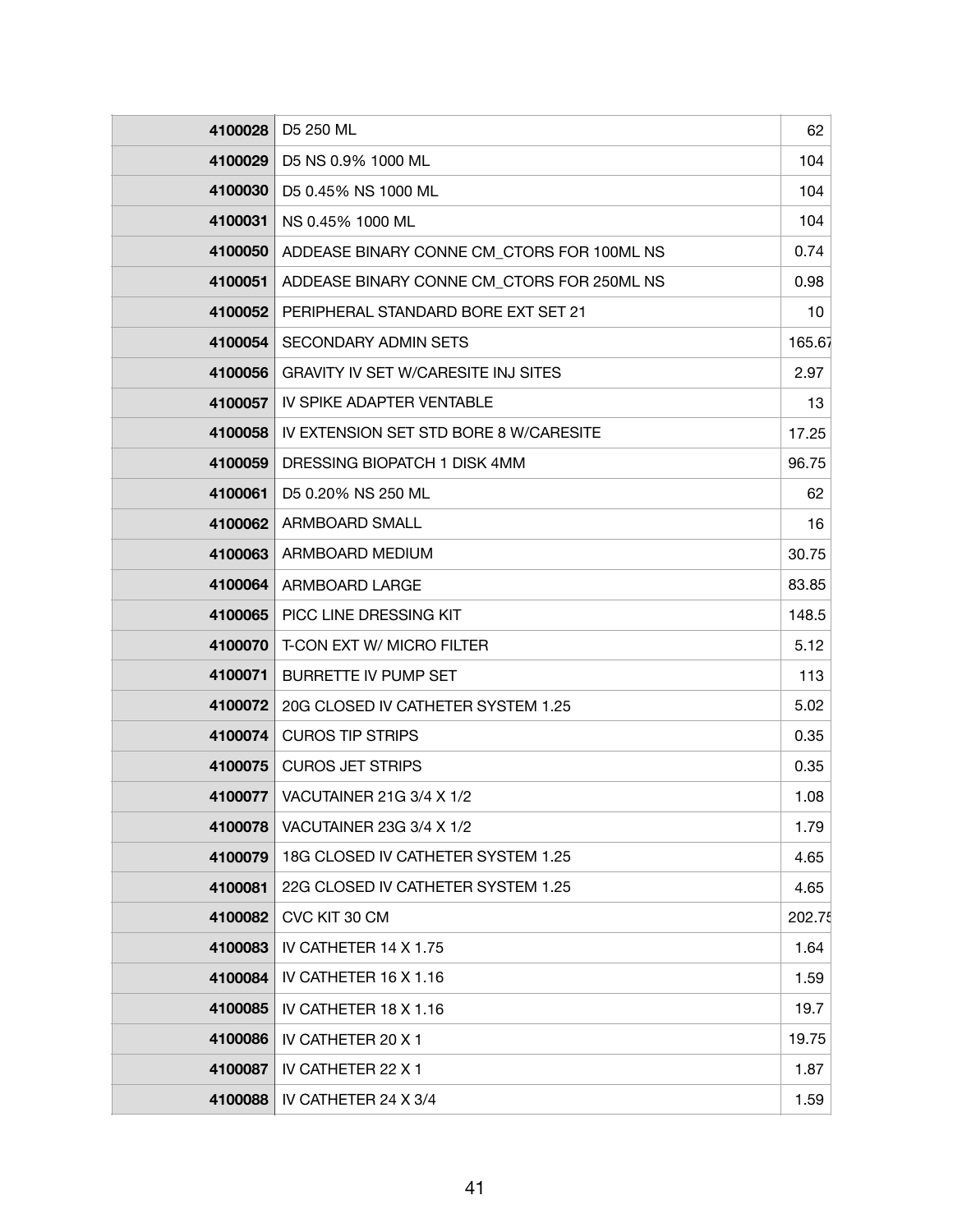| 4100089 | <b>IV START KIT</b>                             | 50.25  |
|---------|-------------------------------------------------|--------|
| 4100091 | <b>IV STOPCOCKS DISCOFIX</b>                    | 0.46   |
| 4100092 | IV ADAPTOR CLAVE MALE REPLACE W/4100053         | 0.81   |
| 4100093 | NTG TUBING-PRMRY PLUMSET                        | 12.04  |
| 4100094 | IV PRIMARY PLUMSET 103                          | 96.75  |
| 4100095 | <b>BLOOD PLUM SET</b>                           | 106.75 |
| 4100098 | HUBER 20 X 3/4 SAFETY NEEDLESS CAP              | 59.75  |
| 4100099 | EZ-IO NEEDLE 15MM 15GA                          | 1062.5 |
| 4100100 | EZ-IO NEEDLE 25MM 15GA                          | 1062.5 |
| 4100101 | EZ-IO NEEDLE 45MM                               | 1062.5 |
| 4100102 | <b>EZ-IO STABILIZER</b>                         | 150.25 |
| 4100104 | CVC KIT MULTI-LUMEN 7 FR 8"                     | 756.5  |
| 4100105 | PHLEBOTOMY KIT W/ 16G 500 ML                    | 87.75  |
| 4100109 | PUR INTROCAN SAFETY 3 20 G X 1"                 | 16.5   |
| 4100122 | PRESSURE INFUSER 1000 CC                        | 177.5  |
| 4100123 | CVC 3 LUMEN 30 CM                               | 689.8  |
| 4100125 | <b>START KIT</b>                                | 27     |
| 4100130 | PRESSURE ADMINISTRATION CUFF                    | 1.24   |
| 5000003 | <b>BIOPSY EXTERNAL EAR</b>                      | 435    |
| 5000004 | INCISION&DRAINAGE UPPER ARM/ELBOW BURSA         | 326    |
| 5000007 | DRAINAGE EXT EAR ABSCESS/HEMATOMA SIMPLE        | 392    |
| 5000009 | <b>ACNE SURGERY</b>                             | 196    |
| 5000012 | INCISION THROMBOSED HEMORRHOID EXTERNAL         | 455    |
| 5000018 | NON INVASIVE EAR/PULSE OXIMETRY MULTI           | 54     |
| 5000019 | NON INVASIVE EAR/PULSE OXIMETRY SINGLE          | 33     |
| 5000047 | ARTHROCENTESIS ASPIR&/INJ SMALL JT/BURSA        | 120    |
| 5000072 | TDAP VACCINE 7 YRS/> IM *RHC*                   | 182.55 |
| 5000074 | PNEUMOCOCCAL 23 VAC 2YR/ADULT *RHC*             | 231.5  |
| 5000077 | <b>HEPATITIS B VACCINE ADULT 3 DOSE IM *RHC</b> | 222    |
| 5000080 | INSJ NON-BIODEGBRADABLE DRUG DELIVERY IM        | 252    |
| 5000081 | REMV NON-BIODEGBRADABLE DRUG DELIVERY IM        | 252    |
| 5000090 | INJE CM CTION INTRALESIONAL UP TO 7             | 114    |
| 5000094 | HANDLG&/OR CONVEY OF SPEC FOR TR OFFICE         | 34     |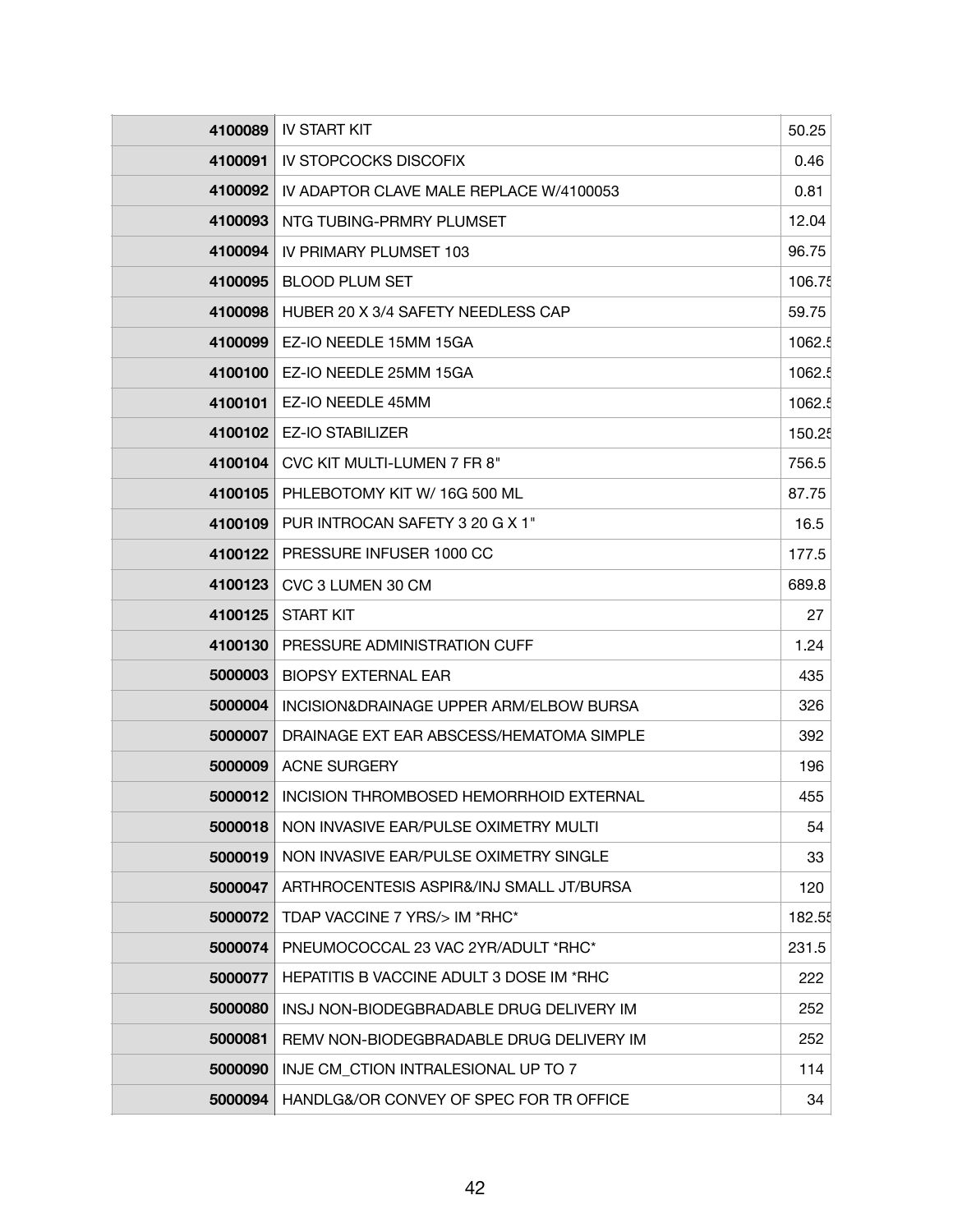| 5000096 | URINE PREGNANCY TEST VISUAL COLOR CMPRSN    | 97   |
|---------|---------------------------------------------|------|
| 5000103 | PARING/CUTTING BENIGN HYPERKERATOTIC LES    | 67   |
| 5000110 | SMPL REPAIR SCALP/NECK/AX/20.1-30.0CM       | 728  |
| 5000113 | BIOPSY SKIN SUBQ&/MUCOUS MEMBRANE EA ADD    | 77   |
| 5000116 | REMOVAL SKN TAGS MLT FIBRQ TAGS ANY AREA    | 204  |
| 5000118 | EXC B9 LESION SK TG S/N/H/F/G .5<           | 243  |
| 5000120 | SHAVING SKIN LESION 1 TRUNK/ARM/LEG DIAM    | 91   |
| 5000121 | SHVG SKIN LESION 1 TRUCK/ARM/LEG DIAM 0.    | 155  |
| 5000122 | BX SKIN SUBCUTANEOUS&/MUCOUS MEMBRANE 1     | 151  |
| 5000123 | SHVG SKIN LESION 1 TRUNK/ARM/LEG DIAM>2.    | 227  |
| 5000124 | SHAVING SKIN LESION 1 S/N/H/F/G DIAM 0.5    | 109  |
| 5000125 | SHAVING SKIN LESION 1 S/N/H/F/G DIAM 0.6    | 169  |
| 5000126 | SHAVING SKIN LESION 1 S/N/H/F/G DIAM 1.1    | 202  |
| 5000127 | SHAVING SKIN LESION 1 S/N/H/F/G DIAM>2.0    | 239  |
| 5000128 | EXC B9 LESION MRGN XCP SK TG T/A/L 2.1-3    | 418  |
| 5000129 | EXC B9 LESION MRGN XCP SK TG T/A/L 0.5 C    | 225  |
| 5000130 | EXC B9 LESION MRGN XCP SK TG T/A/L 0.6-1    | 297  |
| 5000131 | EXC B9 LESION MRGN XCP SK TG T/A/L 1.1-2    | 330  |
| 5000132 | EXC B9 LESION MRGN XCP SK TG T/A/L 3.1-4    | 629  |
| 5000133 | EXC B9 LESION MRGN XCP STG F/E/E/N/0.6-1    | 381  |
| 5000135 | EXCISION TUMOR THIGH/KNEE SUBQ<3CM          | 2221 |
| 5000136 | EXCIS TMR SOFT TISSUE SHOULDER SUBQ 3CM1    | 1296 |
| 5000138 | ASPIRATION&INJE CM_CTION GANGLION CYST      | 236  |
| 5000143 | TRIMMING NONDYSTROPHIC NAILS ANY NUMBER     | 27   |
| 5000148 | WEDGE EXCISION SKIN NAIL FOLD               | 317  |
| 5000162 | INSERTION INTRAUTERINE DEVICE IUD           | 413  |
| 5000180 | PUN CM CTURE ASPIRATION ABSCESS HEMATOMA    | 333  |
| 5000286 | NONINVASIVE EAR/PULSE OXIMETRY SINGLE DE    | 87   |
| 5000299 | PROF SVCS ALLG IMMNTX X W/PRV ALLGIC XTR    | 40   |
| 5000300 | PROF SVCS ALLG IMMNTX X W/PRV ALLGIC XTR    | 61   |
| 5000301 | HLTH&BEHAV IVNTJ EA 15MIN FAM W/0 PT        | 29   |
| 5000407 | DESTRU CM_CTION PREMALIGNANT LESION 1ST     | 164  |
| 5000409 | DESTRU CM_CTION PREMALIGNANT LESION 2-14 EA | 14   |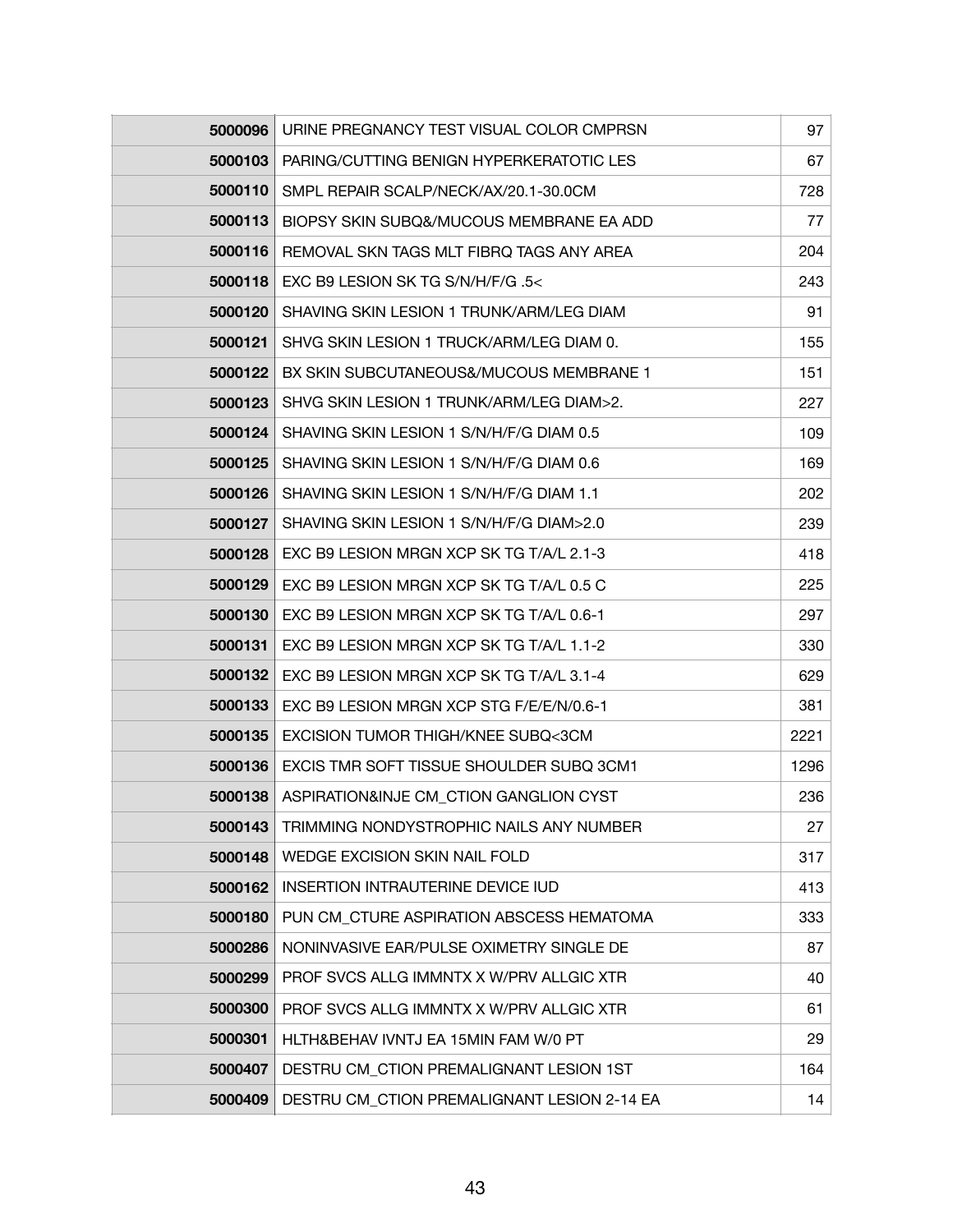| 5000412 | DESTRU CM_CTION BENIGN LESIONS UP TO 14      | 199  |
|---------|----------------------------------------------|------|
| 5000413 | DESTRU CM_CTION BENIGN LESIONS 15/>          | 249  |
| 5000541 | TOBACCO USE CESSATION INTERMED. 3-10 MIN     | 46   |
| 5000542 | TOBACCO USE CESSATION INTENSIVE >10 MIN      | 95   |
| 5000597 | HOME VISIT EST PT SELF LIMITED/MINOR 15      | 157  |
| 5000598 | HOME VISIT EST PT LOW-MOD SEVERITY 25 MI     | 236  |
| 5000631 | ANNUAL WELL VISIT 65YRS&>SUBSEQ              | 128  |
| 5000632 | ANNUAL WELL VISIT 65YRS&>INITIAL             | 334  |
| 5000641 | BASIC LIFE AND/OR DISABILITY EXAMINATION     | 126  |
| 5000642 | WORK RELATED/MED DBLT XM TREATING PHYS       | 123  |
| 5000676 | WWC PRE EMPLOY PHYSI                         | 123  |
| 5000677 | <b>WWC SCBA EVALUATION</b>                   | 123  |
| 5000678 | <b>WWC SCBA PHYSICAL</b>                     | 123  |
| 5000679 | <b>WWC YEARLY PHYSICAL</b>                   | 123  |
| 5000705 | INJE CM_CTION SINGLE/MLT TRIGGER POINT 3/> M | 125  |
| 5000737 | SHVG SKN LESION 1 TRUNK/ARM/LEG DIAM 1.1     | 193  |
| 5000745 | EXCISION MAL LESION TRUNK/ARM/LEG .6-1.0     | 438  |
| 5000746 | EXCISION MAL LESION TRUNK/ARM/LEG 2.1-3.     | 538  |
| 5000747 | EXCISION MAL LESION TRUNK/ARM/LEG 1.1-2.     | 482  |
| 5000748 | EXC B9 LESION MRGN XCP SK TG F/E/E/N/L/M     | 289  |
| 5000749 | EXCISION MAL LESION TRUNK/ARM/LEG 3.1-4.     | 675  |
| 5000760 | VITAL CAPACITY TOTAL SEPARATE PROCEDURE      | 72   |
| 5000761 | RESPIRATORY FLOW VOLUME LOOP                 | 261  |
| 5000764 | EXCISION MALIGNANT LESION TRUNK/ARM/LEG>     | 939  |
| 5000765 | EXCISION MALIGNANT LESION F/E/E/N/L 3.1-     | 875  |
| 5000769 | UNLISTED OTORHINOLARYNGOLOGICAL SERVICE      | 149  |
| 5000771 | IM ADM THRU 18YR ANY RTE 1ST/ONLY COMPT      | 21   |
| 5000772 | IM ADM THRU 18YR ANY RTE ADDL VAC/TOX CO     | 21   |
| 5000773 | IM ADM PRQ ID SUBQ/IM NJXS EA VACCINE        | 21   |
| 5000774 | INJE CM CTION 1 TENDON SHEATH/LIGAMENT APONE | 116  |
| 5000779 | COLOR VISION XM EXTENDED ANOMALOSCOPE/EQ     | 142  |
| 5000782 | ADMINISTRATION OF HEPATITIS B VACCIN         | 22   |
| 5001030 | DEPO-MEDROL 40MG RHC                         | 64.2 |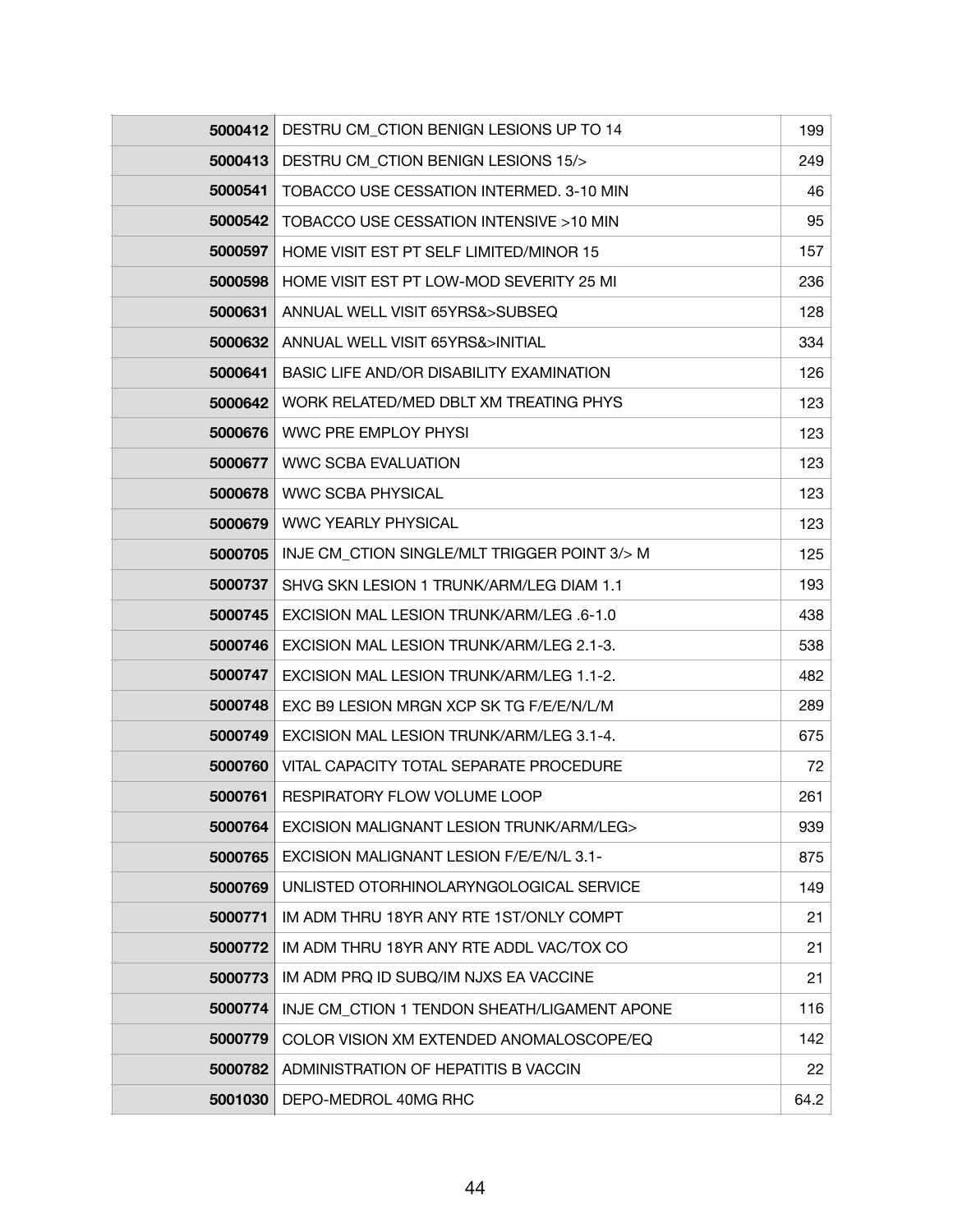| 5001050 | DEPO-PROVERA 150MG RHC                                   | 407.7  |
|---------|----------------------------------------------------------|--------|
| 5001100 | DEXAMETHASONE 10 MG/ML RHC                               | 38.65  |
| 5003301 | TRIAMCINOLO NE ACETONIDE 40 MG/ML RHC                    | 78.85  |
| 5003420 | VITAMIN B 12 INJE CM_CTION                               | 9.5    |
| 5004000 | MENINGOCOCCAL 4MCG/0.5ML SDV *RHC*                       | 372.5  |
| 5004001 | HEPATITIS A VACCINE 720ELU/0.5ML *RHC*                   | 142.92 |
| 5004002 | HUMAN PAPILLOMAVIRUS QUADRIVALENT *RHC*                  | 565.95 |
| 5004003 | PNEUMOCOCCAL 13 VAC PFS *RHC*                            | 457.65 |
| 5004006 | WOUND SEAL POWDER 4PK *RHC*                              | 45.15  |
| 5004008 | DIHYDROERGOTAMINE MESYLATE 1MG/ML *RHC*                  | 353.35 |
| 5004013 | HEPATITIS A VACCINE ADULT *RHC*                          | 154.93 |
| 5004014 | INFLUENZA VAC 0.25ML PFS 6-35 MO RHC                     | 127.1  |
| 5004015 | INFLUENZA VAC 0.5ML PFS 3 YR + RHC                       | 105.8  |
| 5004016 | RHO(D) 50 MCG RHC                                        | 184.05 |
| 5004017 | ZOSTAVAX 0.65 ML SDV WITH STERILE DILUENT 0.7 ML SDV RHC | 497.9  |
| 5069211 | REMOVAL IMPA CM CTED CERUMEN IRRIG/LVG UNIL              | 62     |
| 5099304 | INT NURSING FAC CARE/DAY 25 MIN                          | 236.5  |
| 5099305 | INT NURSING FAC CARE/DAY 35 MIN                          | 333    |
| 5099306 | INT NURSING FAC CARE/DAY 45 MIN                          | 426    |
| 5099307 | SBSQ NURS FAC CARE/DAY E/M 10 MIN                        | 113.5  |
| 5099308 | SBSQ NURS FAC CARE/DAY MINOR COMP 15 MIN                 | 174.5  |
| 5099309 | SBSQ NURS FAC CARE/DAY NEW PROB 25 MN                    | 229    |
| 5099310 | SBSQ NURS FAC CARE/DAY UNSTABLE/NEW PROB                 | 341.5  |
| 5099379 | SWING BED CARE PLAN < 29 MIN                             | 155    |
| 5099380 | SWING BED CARE PLAN > 30 MIN                             | 243    |
| 7000008 | <b>XR ABD ACUTE</b>                                      | 547    |
| 7000011 | XR AC JNTS BL LT                                         | 356    |
| 7000012 | XR AC JNTS BL RT                                         | 356    |
| 7000015 | XR ANKLE 2 VIEW LT                                       | 291    |
| 7000016 | XR ANKLE 2 VIEW RT                                       | 291    |
| 7000018 | XR ANKLE MIN 3 VIEW LT                                   | 352    |
| 7000019 | XR ANKLE MIN 3 VIEW RT                                   | 352    |
| 7000028 | XR C SPINE MIN 4 VIEWS                                   | 564    |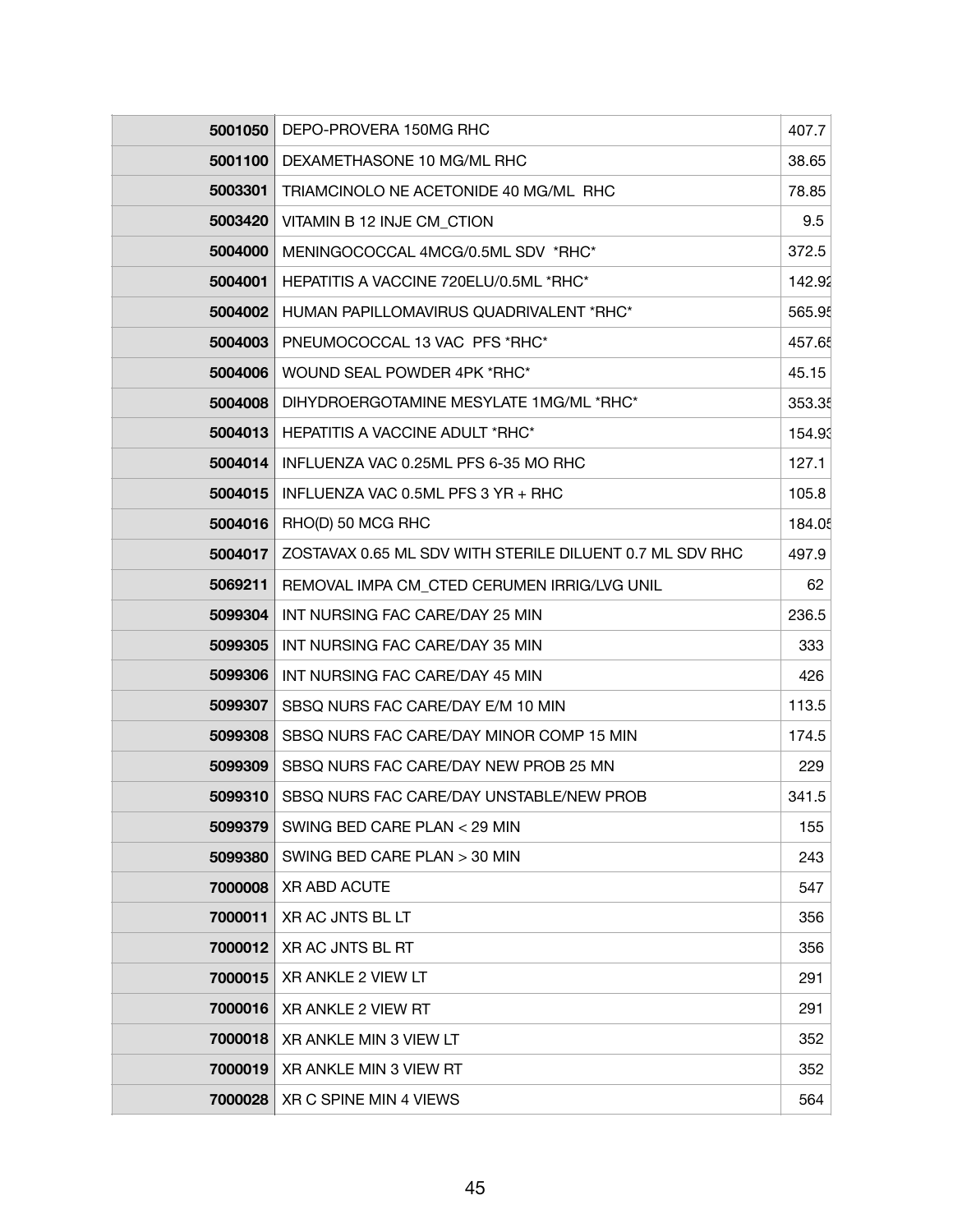| 7000029 | XR C SPINE 2-3 VIEWS          | 391 |
|---------|-------------------------------|-----|
| 7000030 | XR C SPINE CMPLT OBL/ F/E     | 631 |
| 7000031 | <b>XR CLAVICLE CMPLT LT</b>   | 322 |
| 7000032 | XR CLAVICLE CMPLT RT          | 322 |
| 7000036 | XR CHEST CMPLT MIN 4 VIEW     | 441 |
| 7000041 | <b>XR CHEST SPECIAL VIEWS</b> | 270 |
| 7000045 | XR ELBOW 2 VIEWS LT           | 293 |
| 7000046 | XR ELBOW 2 VIEWS RT           | 293 |
| 7000051 | XR ELBOW CMPLT MIN 3 VIEW LT  | 360 |
| 7000052 | XR ELBOW CMPLT MIN 3 VIEW RT  | 360 |
| 7000054 | XR EYE FOREIGN BODY LT        | 289 |
| 7000055 | <b>XR EYE FOREIGN BODY RT</b> | 289 |
| 7000057 | XR FACE BONES 1-2 VIEWS       | 339 |
| 7000058 | XR FACE BONES MIN 3V          | 474 |
| 7000064 | XR FINGER MIN 2 VIEWS LT      | 264 |
| 7000065 | XR FINGER MIN 2 VIEWS RT      | 264 |
| 7000074 | XR FOOT 2 VIEW LT             | 292 |
| 7000075 | XR FOOT 2 VIEW RT             | 292 |
| 7000080 | XR FOOT CMPLT MIN 3 VIEWS LT  | 349 |
| 7000081 | XR FOOT CMPLT MIN 3 VIEWS RT  | 349 |
| 7000083 | XR FOREARM 2 VIEW LT          | 321 |
| 7000084 | XR FOREARM 2 VIEW RT          | 321 |
| 7000088 | XR HAND 2 VIEW LT             | 293 |
| 7000089 | XR HAND 2 VIEW RT             | 293 |
| 7000094 | XR HAND MIN 3 VIEW LT         | 350 |
| 7000095 | XR HAND MIN 3 VIEW RT         | 350 |
| 7000102 | XR HUMERUS MIN 2 VIEW LT      | 330 |
| 7000104 | XR HUMERUS MIN 2 VIEW RT      | 330 |
| 7000109 | XR INFT LOW EXT MIN 2V L      | 263 |
| 7000113 | XR KNEE 1-2 VIEWS LT          | 319 |
| 7000114 | XR KNEE 1-2 VIEWS RT          | 319 |
| 7000119 | XR KNEE CMPLT MIN 4 VIEWS     | 434 |
| 7000120 | XR KNEE CMPLT MIN 4 VIEWS     | 434 |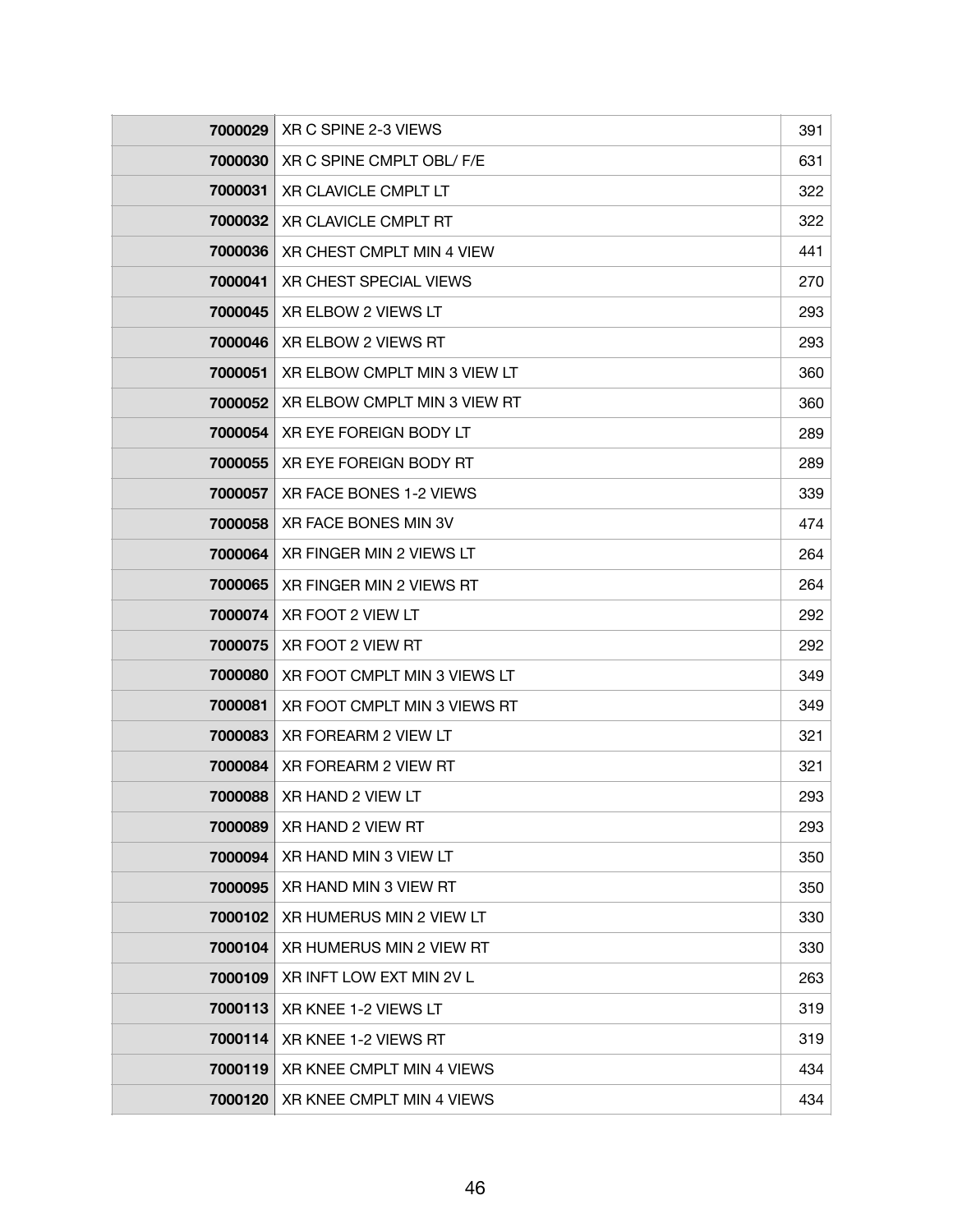| 7000122 | XR KNEE 3 VIEWS LT              | 382 |
|---------|---------------------------------|-----|
| 7000123 | XR KNEE 3 VIEWS RT              | 382 |
| 7000124 | XR KNEE STANDING AP RT          | 269 |
| 7000125 | XR KNEE BL STANDING AP          | 269 |
| 7000127 | XR L SPINE 2-3 VIEWS            | 426 |
| 7000129 | XR L SPINE CMPLT W/BEND         | 673 |
| 7000130 | XR L SPINE MIN 4 VIEWS          | 608 |
| 7000133 | XR MANDIBLE MIN 4 VIEWS         | 430 |
| 7000134 | XR MANDIBLE 1-3 VIEWS           | 300 |
| 7000136 | XR MASTOID 1-2V PER SIDE        | 226 |
| 7000137 | XR MASTOID MN 3V PER SIDE       | 381 |
| 7000138 | XR NASAL BONES MIN 3 VIEW       | 352 |
| 7000139 | XR INF/CHLD NOSE-RE CM_CT FB    | 255 |
| 7000140 | XR OPTIC FORAMINA LT            | 300 |
| 7000141 | XR ORBITS CMPLT MIN 4 V LT      | 449 |
| 7000142 | XR CALCANEUS MIN 2 V LT         | 294 |
| 7000143 | <b>XR OPTIC FORAMINA RT</b>     | 300 |
| 7000144 | XR ORBITS CMPLT MIN 4 V RT      | 449 |
| 7000145 | XR CALCANEUS MIN 2 V RT         | 294 |
| 7000148 | XR RIB UL 2 VIEWS               | 482 |
| 7000149 | XR PELVIS 1-2 VIEWS             | 316 |
| 7000150 | XR PELVIS CMPLT MIN 3 V         | 404 |
| 7000151 | XR RIB UL W/PA CHST MIN 3 VIEWS | 482 |
| 7000152 | XR RIB BL 3 VIEWS               | 482 |
| 7000153 | XR RIB BL W/PA CHST MN 4V       | 580 |
| 7000154 | XR RIB 2 VW W/PA CHEST LT       | 419 |
| 7000155 | XR RIB 2VW W/PA CHEST RT        | 419 |
| 7000156 | XR RIB UL 2 VIEW LT             | 337 |
| 7000157 | XR RIB 2 VIEW RT                | 337 |
| 7000158 | XR SACRUM COCCYX MN 2V          | 362 |
| 7000159 | XR SCAPULA CMPLT LT             | 335 |
| 7000160 | <b>XR SCAPULA CMPLT RT</b>      | 335 |
| 7000164 | XR SP SCOLIOSIS W/SUP ERE       | 444 |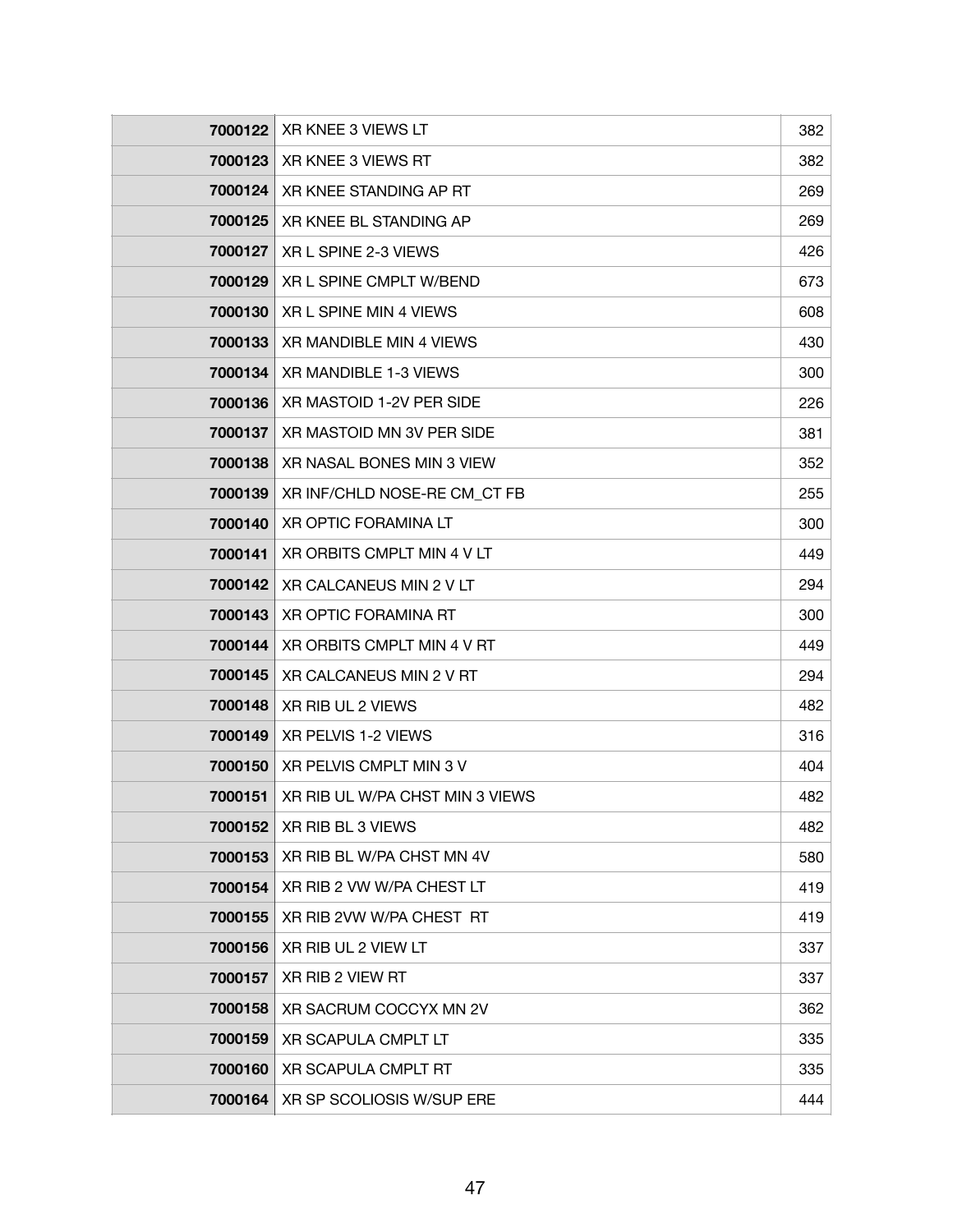| 7000165 | <b>XR SCOLIOSIS</b>                | 462 |
|---------|------------------------------------|-----|
| 7000166 | <b>XR SELLA TURCICA</b>            | 188 |
| 7000167 | XR SHOULDER 1 VIEW LT              | 272 |
| 7000168 | XR SHOULDER 1 VIEW RT              | 272 |
| 7000170 | XR SHOULDER MIN 2 VIEW LT          | 373 |
| 7000171 | XR SHOULDER MIN 2 VIEW RT          | 373 |
| 7000180 | XR SACROILIAC JNT 1-2 V            | 299 |
| 7000181 | XR SINUS PARANASAL 1-2V            | 294 |
| 7000182 | XR SINUS PARANASAL MIN 3V          | 471 |
| 7000183 | XR SKULL 1-3 VIEWS                 | 360 |
| 7000184 | XR SKULL CMPLT MIN 4 V             | 541 |
| 7000185 | <b>XR NECK SOFT TISSUE</b>         | 306 |
| 7000186 | XR STERNCLAV JNTS MIN 3V           | 308 |
| 7000188 | XR T SPINE MIN 4 VIEWS             | 458 |
| 7000189 | XR STERNUM MIN 2 VIEW              | 360 |
| 7000193 | XR L SP BEND ONLY 2/3 VWS          | 398 |
| 7000194 | XR T SPINE 1 VIEW                  | 297 |
| 7000195 | XR T SPINE 2 VIEW                  | 380 |
| 7000196 | XR T SPINE 3 VIEW                  | 455 |
| 7000197 | XR THORACOLUMBAR SPINE 2V          | 407 |
| 7000198 | XR TIBIA FIBULA 2 VIEW LT          | 341 |
| 7000199 | XR TIBIA FIBULA 2 VIEW RT          | 341 |
| 7000203 | XR TMJ OPEN & CLOSED BL            | 453 |
| 7000204 | XR TMJ OPEN & CLOSED UL            | 290 |
| 7000205 | XR TOE(S) MIN 2 VIEW RT            | 263 |
| 7000206 | XR TOE(S) MIN 2 VIEW LT            | 263 |
| 7000216 | XR WRIST CMPLT MIN 3V LT           | 348 |
| 7000217 | XR WRIST CMPLT MIN 3V RT           | 348 |
| 7000222 | XR WRIST 2 VIEW LT                 | 285 |
| 7000223 | XR WRIST 2 VIEW RT                 | 285 |
| 7000249 | XR SACROILIAC JNT MIN 3V           | 369 |
| 7000250 | XR HIPS BILAT MIN 5 VW W/WO PELVIS | 593 |
| 7000251 | XR HIPS BILAT 3-4 VW W/WO PELVIS   | 474 |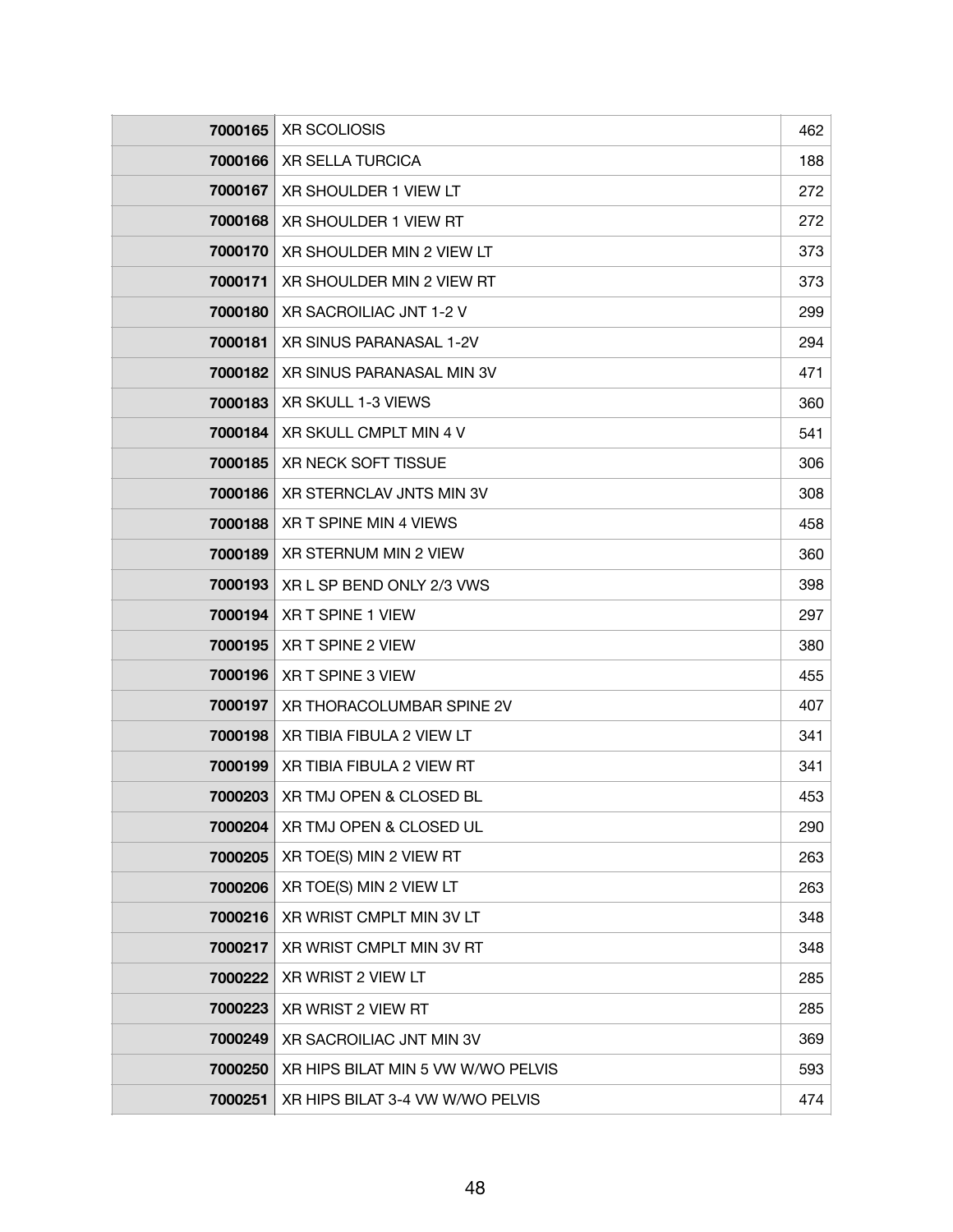| 7000252 | XR HIPS BILAT 2 VW W/WO PELVIS     | 354  |
|---------|------------------------------------|------|
| 7000253 | XR HIP RT MIN 4 VW W/WO PELVIS     | 474  |
| 7000254 | XR HIP LT MIN 4VW W/WO PELVIS      | 474  |
| 7000255 | XR HIP LT 2-3 VWS W/WO PELVIS      | 354  |
| 7000256 | XR HIP RT 2-3 VWS W/WO PELVIS      | 354  |
| 7000257 | XR HIP RT 1 VW W/WO PELVIS         | 264  |
| 7000258 | XR HIP LT 1 VW W/WO PELVIS         | 264  |
| 7000259 | XR ENTIRE SPINE C, T, L SPINE 2VW  | 391  |
| 7000260 | XR ENTIRE SPINE C, T, L SPINE 1VW  | 297  |
| 7000261 | XR FEMUR RT 1 VW                   | 291  |
| 7000262 | XR FEMUR LT 1 VW                   | 291  |
| 7000263 | XR FEMUR RT MIN 2VW                | 352  |
| 7000264 | XR FEMUR LT MIN 2VW                | 352  |
| 7000300 | <b>XR CHEST 1 VIEW</b>             | 279  |
| 7000301 | XR CHEST 2 VIEW AP/L               | 346  |
| 7000302 | XR CHEST AP/L API LORD             | 378  |
| 7000303 | XR CHEST AP/L OBL PROJ             | 407  |
| 7000304 | XR ABD AP I VIEW                   | 309  |
| 7000305 | XR ABDOMEN 2 VIEWS                 | 366  |
| 7000306 | XR ABDOMEN 3 OR MORE VIEWS         | 410  |
| 7100002 | CM CT C SPINE W/ CONTRAST          | 2627 |
| 7100003 | CM CT C SPINE W/O CONTRAST         | 2293 |
| 7100004 | CM_CT C SPINE W/WO CONTRAST        | 3037 |
| 7100010 | CM_CT THORAX W/ CONTRAST           | 2496 |
| 7100012 | CM CT THORAX W/O CONTRAST          | 2055 |
| 7100014 | CM CT THORAX W/WO CONTRAST         | 2911 |
| 7100020 | CM_CT HEAD/BRAIN W/ CONTRAST       | 2250 |
| 7100021 | CM_CT HEAD/BRAIN W/O CONTRAST      | 1883 |
| 7100023 | CM CT HEAD/BRAIN W/WO CONTRAST     | 2678 |
| 7100025 | CM CT ORBIT/FOSSA/EAR W/ CONTRAST  | 2236 |
| 7100026 | CM CT ORBIT/FOSSA/EAR W/O CONTRAST | 2000 |
| 7100027 | CM CT ORB/FOSSA/EAR W/WO CONTRAST  | 2612 |
| 7100029 | CM_CT L SPINE W/ CONTRAST          | 2699 |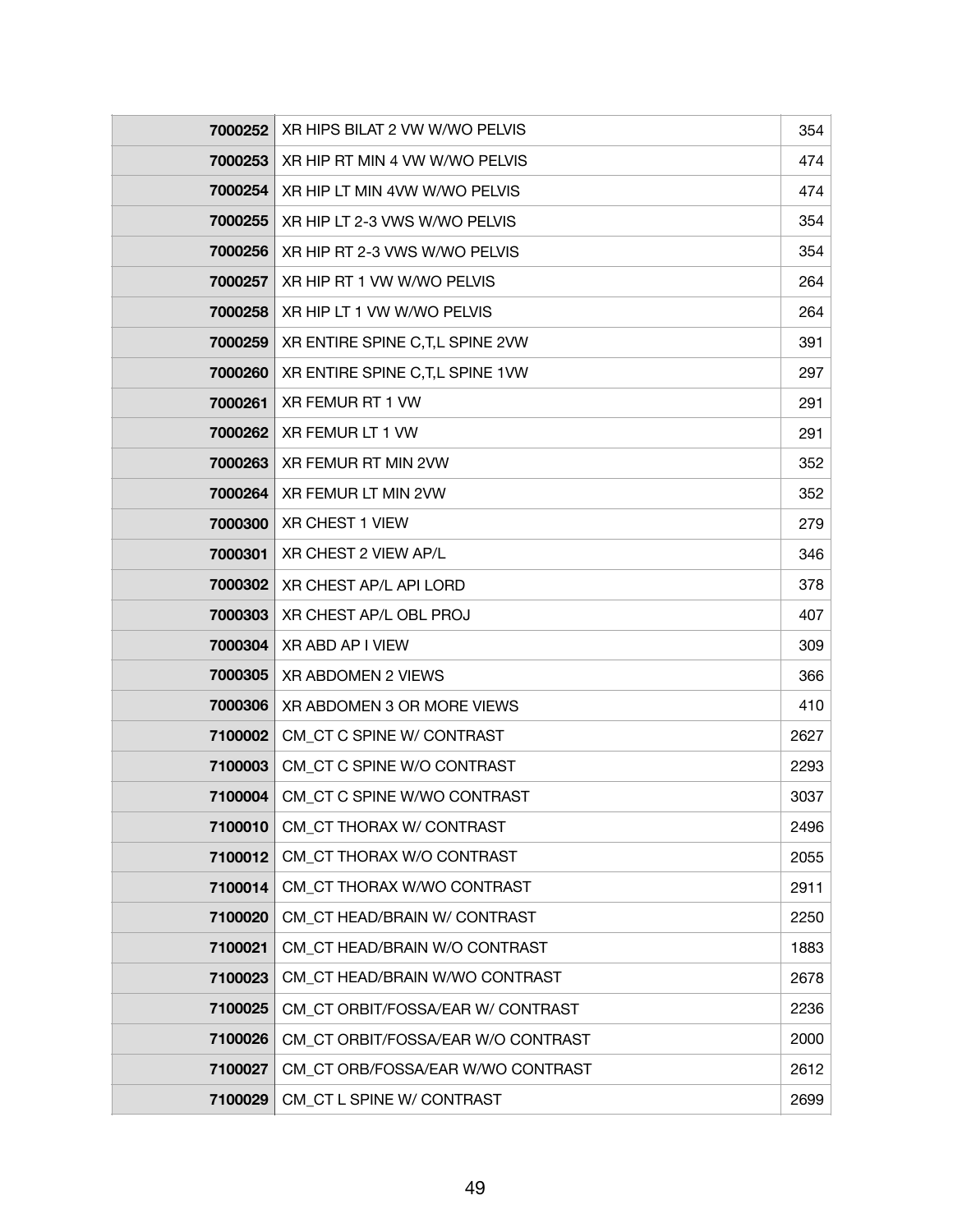| 7100030   | CM_CT L SPINE W/O CONTRAST            | 2328 |
|-----------|---------------------------------------|------|
| 7100031   | CM_CT L SPINE W/WO CONTRAST           | 3072 |
| 7100032   | CM_CT LOWER EXTREMITY W/O CONTRAST LT | 2254 |
| 7100033   | CM_CT LOWER EXTREMITY W/O CONTRAST RT | 2254 |
| 7100035   | CM_CT LOWER EXTREMITY W/ CONTRAST LT  | 1956 |
| 7100036   | CM_CT LOWER EXTREMITY W/ CONTRAST RT  | 1956 |
| 7100038   | CM_CT LOW EXTREMITY W/WO CONTRAST LT  | 2612 |
| 7100039   | CM_CT LOW EXTREMITY W/WO COMTRAST RT  | 2612 |
| 7100040   | CM_CT SOFT TISS NECK W/ CONTRAST      | 2348 |
| 7100042   | CM_CT SOFT TISS NECK W/O CONTRAST     | 1954 |
| 7100045   | CM_CT SFT TISS NECK W/WO CONTRAST     | 2660 |
| 7100047   | CM_CT ABD/PELVIS W/ CONTRAST          | 2424 |
| 7100048   | CM_CT PELVIS W/ CONTRAST              | 2391 |
| 7100049   | CM_CT PELVIS W/O CONTRAST             | 2024 |
| 7100050   | CM_CT ABD/PELVIS W/O CONTRAST         | 2033 |
| 7100051   | CM CT PELVIS W/WO CONTRAST            | 2779 |
| 7100052   | CM_CT ABD/PELVIS W/WO CONTRAST        | 2839 |
| 7100054   | CM_CT MAXILLOFACIAL W/ CONTRAST       | 2221 |
| 7100055   | CM_CT MAXILLOFACIAL W/O CONTRAST      | 1862 |
| 7100056   | CM CT MAXILLOFACIAL W/WO CONTRAST     | 2585 |
| 7100057   | CM_CT T SPINE W/ CONTRAST             | 2575 |
| 7100058   | CM CT T SPINE W/O CONTRAST            | 2221 |
| 7100059 ∣ | CM CT UPPER EXTREMITY W/ CONTRAST LT  | 2153 |
| 7100060   | CM_CT T SPINE W/WO CONTRAST           | 2844 |
| 7100061   | CM_CT UPPER EXTREMITY W/O CONTRAST LT | 1925 |
| 7100062   | CM CT UPPER EXTREMITY W/O CONTRAST RT | 1925 |
| 7100064   | CM_CT UPPER EXTREM W/WO CONTRAST LT   | 2608 |
| 7100065   | CM CT UPPER EXTREM W/WO CONTRAST RT   | 2608 |
| 7100066   | CM CT ABDOMEN W/ CONTRAST             | 2532 |
| 7100070   | CM_CT ABDOMEN W/O CONTRAST            | 2076 |
| 7100071   | CM_CTA LOWER EXTREMITY RT             | 2571 |
| 7100072   | CM CT ABDOMEN W/WO CONTRAST           | 3003 |
| 7100073   | CM_CTA ABD AORTA W/ CONTRAST          | 2830 |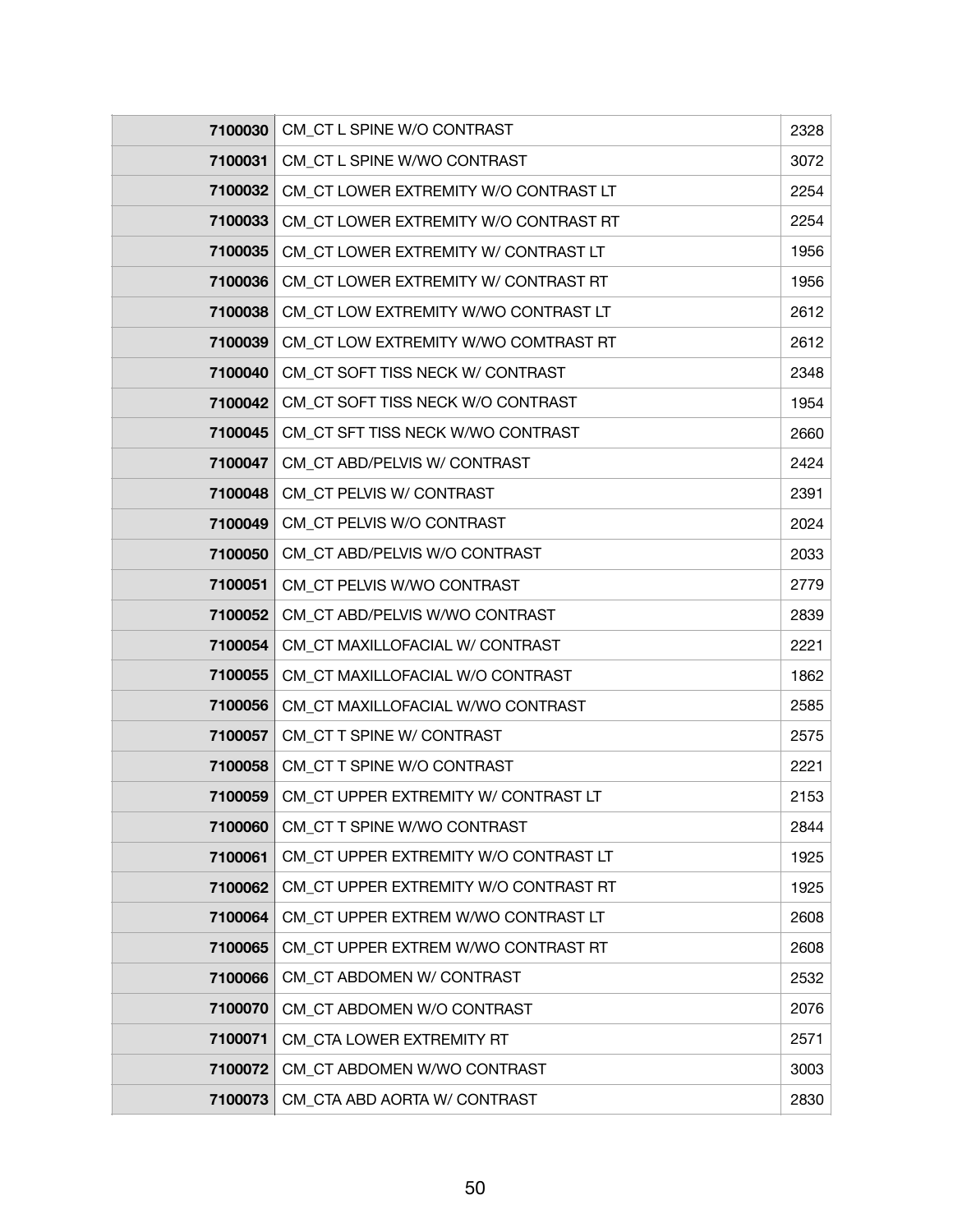| 7100074  | CM_CTA CHEST NONCORONARY(PE)                 | 2948           |
|----------|----------------------------------------------|----------------|
| 7100075  | CM_CTA HEAD                                  | 2518           |
| 7100076  | CM_CTA LOWER EXTREMITY LT                    | 2571           |
| 7100077  | <b>CM_CTA NECK</b>                           | 2497           |
| 7100078  | <b>CM_CTA PELVIS</b>                         | 2671           |
| 7100079  | CM_CTA UPPER EXTREMITY LT                    | 2360           |
| 7100080  | <b>CM_CTA ABDOMEN</b>                        | 2722           |
| 7100081  | CM_CTA UPPER EXTREMITY RT                    | 2360           |
| 7101000  | IOPAMIDOL 300MG/ML 100ML                     | $\overline{c}$ |
| 7200002  | <b>RHYTHM STRIP</b>                          | 139            |
| 7200003  | TELE PER 48                                  | 817            |
| 7200008  | CM_EKG TELEMETRY-PER 48 HRS                  | 537            |
| 7200010  | ECG W/LEAST 12 LEADS W/I&R                   | 295            |
| 7200011  | ECG W/LEAST 12 LEADS I&R ONLY                | 188            |
| 7200012  | ECG W/LEAST 12 LDS TRCG ONLY W/O I&R         | 226            |
| 10000968 | <b>MRSA SCREEN PCR</b>                       | 195            |
| 30000337 | NORCO 5/325 6 TABS TAKE HOME PACK            | 18.45          |
| 30001016 | LEVIN TUBE 18 FR                             | 10             |
| 30001041 | FOLEY CATHETERIZATION TRAY 16 FR             | 97             |
| 30900209 | <b>O2 MASK NON REBREATHER PED</b>            | 13.5           |
| 30900212 | LMA UNIQUE SIZE 2.5                          | 81.25          |
| 30900214 | <b>RESUSCITATION PED</b>                     | 335.75         |
| 30900215 | <b>RESUSCITATION INFANT</b>                  | 232.5          |
| 30900580 | <b>BODY BAGS</b>                             | 83.75          |
| 30900625 | LARYNGOSCOPE GLV-4                           | 169.25         |
| 30900671 | OPTIFOAM SACRUM 6X5.5                        | 85.25          |
| 30900673 | OPTIFOAM GENTLE 6X6                          | 86.25          |
| 40000002 | AMOXICILLIN 875 MG TAB                       | 11.8           |
| 40000005 | PSEUDOPHEDRINE HCL 30 MG TAB                 | 12             |
| 40000006 | IRON SUCROSE INJ 100 MG/5 ML SDV             | 176.8          |
| 40000007 | FLUTICASONE/SALMETER 100/50 DISKUS           | 693.95         |
| 40000010 | TRIPLE ANTIBIOTIC OINT 0.9 GM PACKET         | 12             |
| 40000012 | BETAMETHASONE INJE CM_CTION *30 MG/5 ML* MDV | 185.45         |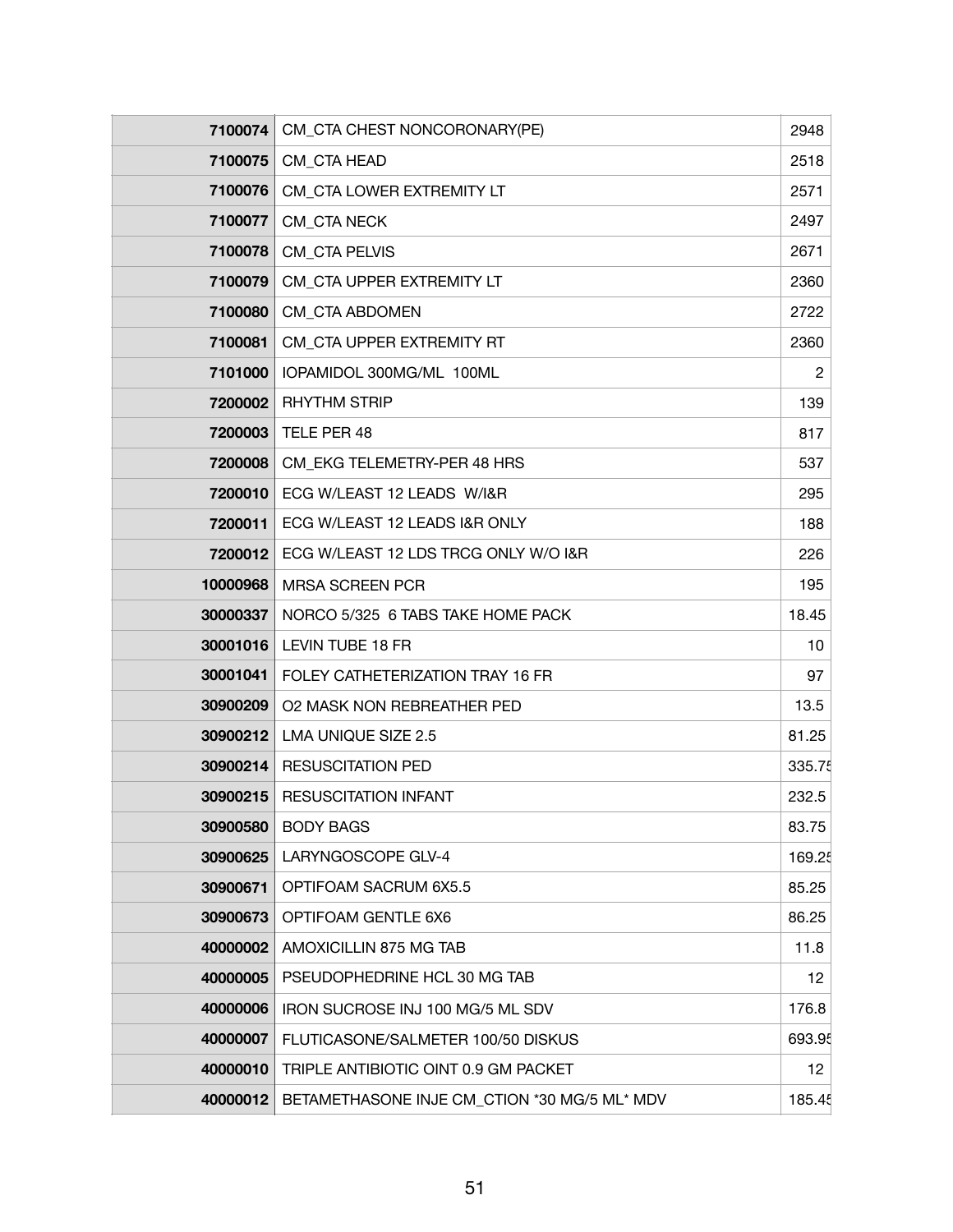| 40000014 | TOBRAMYCIN/DEXAMETHASONE OPTH SUSP 2.5 ML                | 198.15 |
|----------|----------------------------------------------------------|--------|
|          | 40000015   NICOTINE PATCH 7 MG                           | 28     |
| 40000018 | LIDOCAINE/EPI 2% 20 ML                                   | 42.1   |
| 40000020 | EPINEPHRINE NASAL SOLN 30 MG/30 ML                       | 597.1  |
| 40000021 | SULFAMETHOXAZOLE/TRIMETHO ORAL SUSP 20 ML                | 31     |
| 40000022 | GUAIFENESIN/DEXTROMETH SYRUP 10 ML UD                    | 14     |
| 40000023 | AMMONIA INHALANT PER EA                                  | 13.7   |
| 40000025 | HEMORRHOIDAL OINT 30GM                                   | 55.35  |
| 40000032 | ENEMA MINERAL OIL 133 ML FLEET                           | 2.6    |
| 40000033 | ACTIVATED CHARCOAL AQUEOUS 50 GM/240 ML                  | 127.7  |
| 40000037 | <b>GLUCAGON 1MG INJ</b>                                  | 563.5  |
| 40000044 | BENZONATATE 100 MG CAP                                   | 12.7   |
| 40000047 | LUTEIN 10 MG TAB                                         | 12     |
| 40000049 | NICOTINE 2 MG GUM                                        | 13.95  |
| 40000050 | HYDROGEL WOUND DRESSING 30GM                             | 103.9  |
| 40000051 | WOUND SEAL POWDER 4 PK                                   | 48     |
| 40000053 | <b>GABAPENTIN 100MG CAP</b>                              | 11.25  |
| 40000056 | HEPARIN 5,000 UNITS/1ML SDV                              | 38.9   |
| 40000062 | SODIUM CHLORIDE 3% HYPERTONIC 500 ML IV                  | 81.6   |
| 40000082 | LIDOCAINE 2% INJ 100 MG/5 ML SYRINGE                     | 46.75  |
| 40000084 | STERILE WATER FOR INJECTION 20 ML                        | 39.3   |
| 40000090 | <b>GUAIFENESIN 400MG TAB</b>                             | 12     |
| 40000091 | <b>GLYCERIN ADULT SUPPOSITORY</b>                        | 12.3   |
| 40000103 | CALCIUM CARBONATE 1000 MG (400 MG Elemental Calcium) TAB | 0.65   |
| 40000122 | FLUCONAZOLE 150 MG TAB                                   | 19.6   |
| 40000144 | O CM CTREOTIDE ACETATE *SYRINGE* 30 MG                   | 10355  |
| 40000147 | RIVAROXABAN 10 MG TABLET                                 | 56.3   |
| 40000149 | DOXAZOSIN 2 MG TAB                                       | 14.4   |
| 40000175 | ETONOGESTREL IMPLANT 68 MG                               | 1247   |
| 40000264 | LEVETIRACETAM 500 MG TAB                                 | 11.9   |
| 40000265 | DONEPEZIL 10 MG TAB                                      | 11.7   |
| 40000269 | MELOXICAM ORAL TAB 15 MG                                 | 12     |
| 40000282 | LOPERAMIDE HCL 2 MG CAP                                  | 14.05  |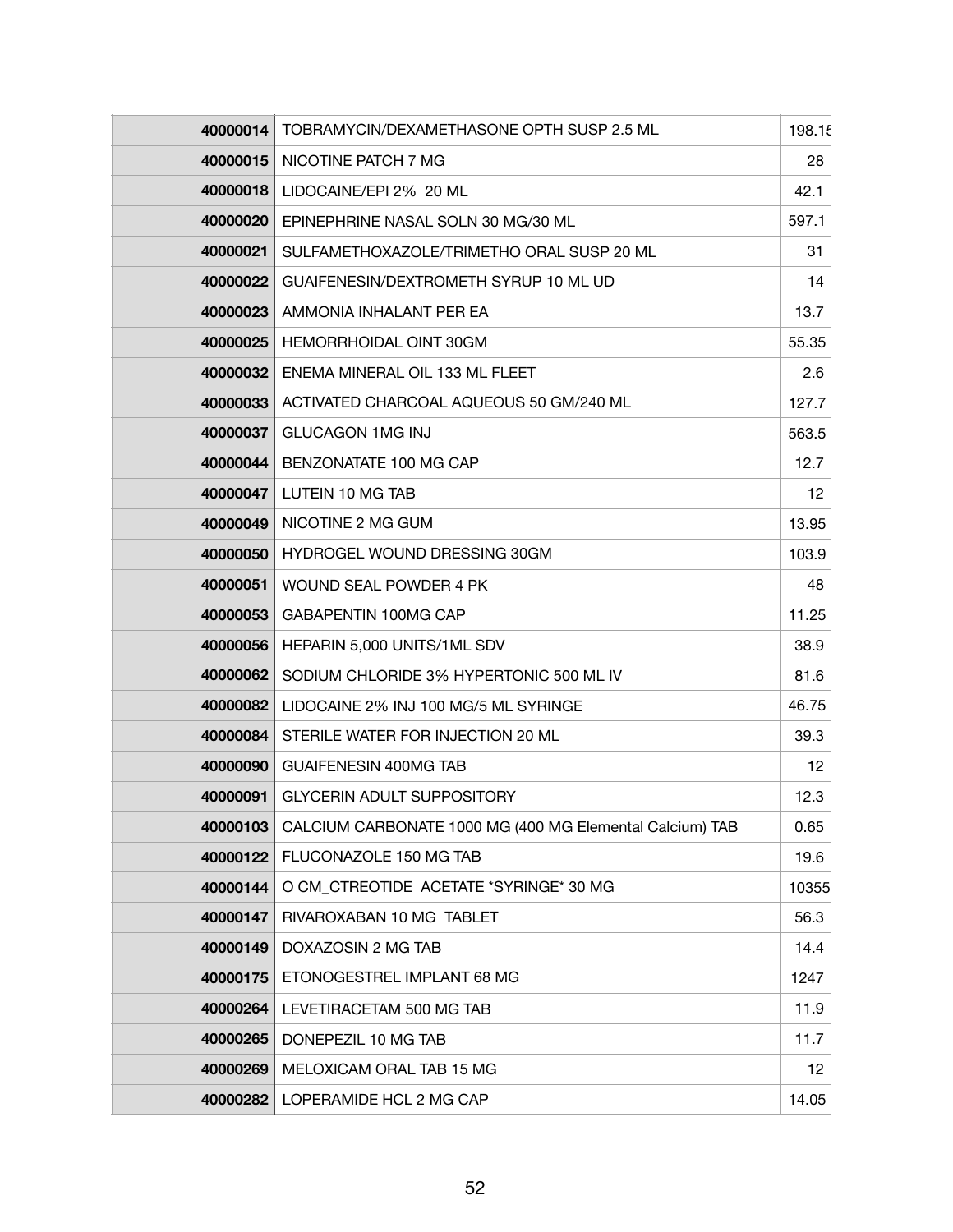| 40000293              | ACIDOPHILUS-PECTIN CAPSULE 1 unit, 100 eaches                  | 11.25          |
|-----------------------|----------------------------------------------------------------|----------------|
| 40000296              | <b>IBUPROFEN 200MG TAB</b>                                     | 0.55           |
| 40000298              | GLYCERIN LIQUID SUPPOSITORY PED (FLEET)                        | $\overline{c}$ |
| 40000336              | LORAZEPAM 1 MG TAB TAKE HOME PACK                              | 13             |
| 40000362              | DENOSUMAB 60 MG/ML SYRINGE                                     | 2233.9         |
| 40000377              | DIPHENHYDRAMINE, LIDOCAINE, MAALOX (FIRST/MAGIC MOUTHWAS 122.1 |                |
| 40000392              | ACETAMINOPHEN 500 MG TAB                                       | 0.55           |
| 40000394              | ACETAMINOPHEN 325 MG TAB                                       | 0.6            |
| 40000404              | MAGNESIUM SULFATE PREMIX 2 GM/50 ML BAG                        | 112.65         |
| 40000406              | ALTEPLASE 100 MG KIT                                           | 16389          |
| 40000411              | BENAZEPRIL 20 MG TAB                                           | 12             |
| 40000412              | CEFDINIR 300 MG CAP                                            | 13.15          |
| 40000416              | AMIODARONE 360 MG/200 ML BAG (1.8 MG/ML)                       | 268.9          |
| 40000423              | ENEMA SALINE 133 ML (FLEET)                                    | 1.7            |
| 40000468              | CEFEPIME 1 GM SDV                                              | 46.7           |
| 40000470              | MECLIZINE 12.5 MG TAB                                          | 13.3           |
| 40000482              | ADENOSINE 6 MG/2 ML VIAL 6 mg, 2 mL                            | 65.05          |
| 40000521              | METRONIDAZOLE 500 MG TAB                                       | 13.45          |
| 40000526              | MIDAZOLAM ORAL SYR 10 MG/5 ML UD                               | 37.05          |
| 40000527              | BACITRACIN OINT 28 GM TUBE                                     | 27.4           |
| 40000529              | LIDOCAINE 1% 20 ML                                             | 39             |
| 40000556              | FERRIC CARBOXYMALTOSE 750 MG/15 ML                             | 1562.3         |
| 40000568              | ONDANSETRON HCL 4 MG ODT TAKE HOME PACK                        | 16.2           |
| 40000579              | SULFAMETHOXAZOLE/TRMETHOPRIM 800MG TAB TAKE HOME PACK          | 13             |
| 40000580              | AMOXICILLIN 500 MG 6 CAPS TAKE HOME PACK                       | 13.45          |
| 40000581              | CIPRO 500 MG 6 TAB *TAKE HOME PACK*                            | 17             |
| 40000582              | AZITHROMYCIN 250MG TAB TAKE HOME PACK                          | 25.3           |
| 40000858              | buPROPion HCL SR 150 MG TABLET 150 mg, 60 eaches               | 12             |
| 40001042              | ACETYLCYSTEINE INJE CM_CTION SDV 6 GM/ 30 ML                   | 293.05         |
| 41000115              | IV START KIT W/OUT EXT                                         | 10             |
| <b>ECF DAILY ROOM</b> | ECF DAILY ROOM CHARGE                                          | 244            |
|                       | <b>ER-OBS INITIAL HOUI ER-OBS INITIAL HOUR CHARGE</b>          | 250            |
|                       | <b>ER-OBS SUBSEQUEN ER-OBS SUBSEQUENT HOUR CHARGE</b>          | 23             |